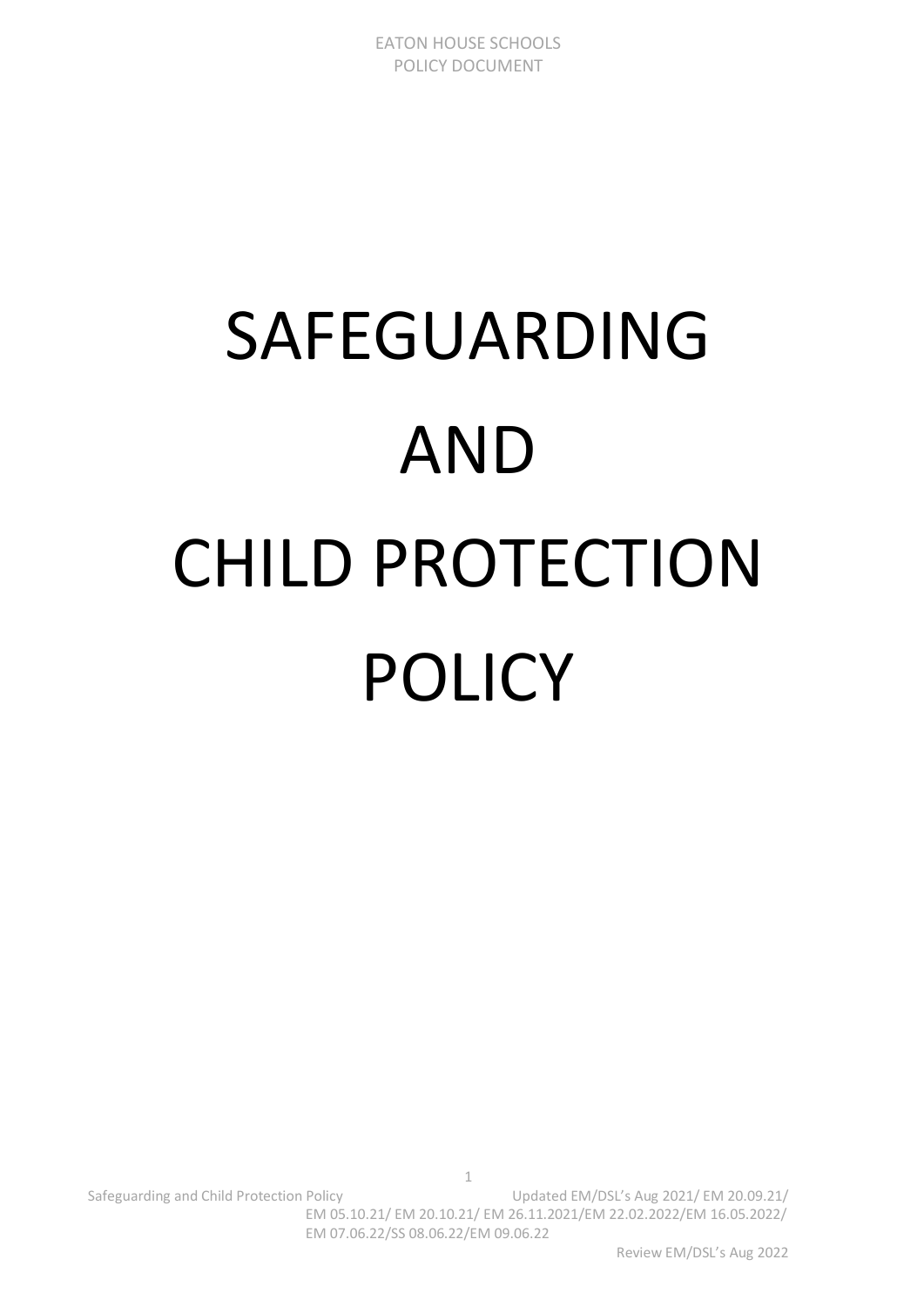#### **EATON HOUSE SCHOOLS** POLICY DOCUMENT

### **Contents**

| Policy on Dealing with Safeguarding Concerns about Members of Staff who may Pose a Risk of |  |
|--------------------------------------------------------------------------------------------|--|
|                                                                                            |  |
|                                                                                            |  |
|                                                                                            |  |
|                                                                                            |  |
|                                                                                            |  |
|                                                                                            |  |
|                                                                                            |  |
|                                                                                            |  |
|                                                                                            |  |
|                                                                                            |  |
|                                                                                            |  |
|                                                                                            |  |
|                                                                                            |  |
|                                                                                            |  |
|                                                                                            |  |
|                                                                                            |  |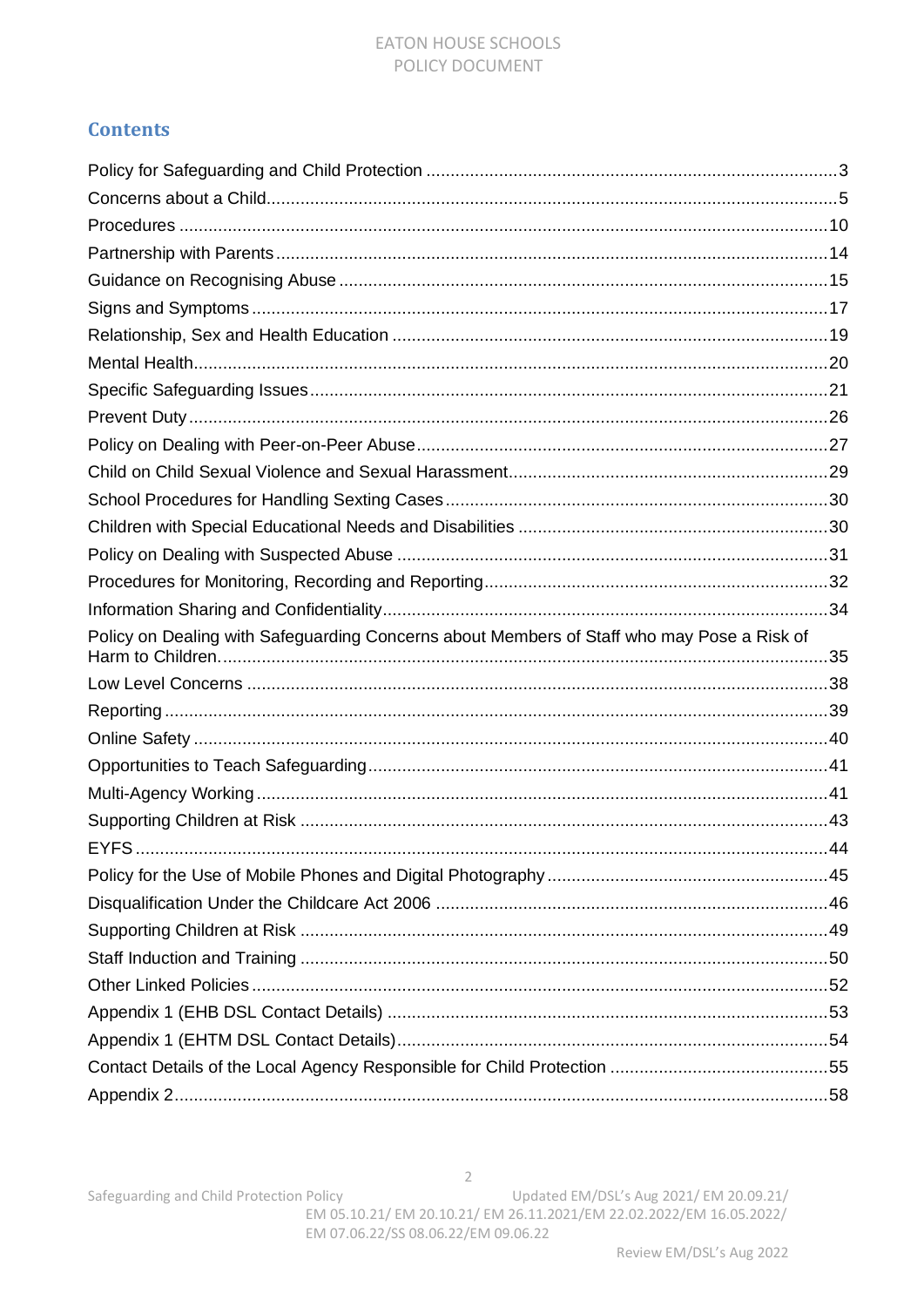### <span id="page-2-0"></span>Policy for Safeguarding and Child Protection

### **Policy Statement**

This policy has been written with regard to:

- [Keeping Children Safe in Education \(September 2021\)](https://assets.publishing.service.gov.uk/government/uploads/system/uploads/attachment_data/file/1021914/KCSIE_2021_September_guidance.pdf)
- KCSIE incorporates the additional statutory guidance, [Disqualification under the Childcare](https://www.gov.uk/government/publications/disqualification-under-the-childcare-act-2006/disqualification-under-the-childcare-act-2006)  [Act 2006 \(Aug 2018\)](https://www.gov.uk/government/publications/disqualification-under-the-childcare-act-2006/disqualification-under-the-childcare-act-2006)
- KCSIE also refers to the non-statutory advice for practitioners: What to d[o if you're worried a](https://assets.publishing.service.gov.uk/government/uploads/system/uploads/attachment_data/file/419604/What_to_do_if_you_re_worried_a_child_is_being_abused.pdf)  [child is being abused: advice for practitioners](https://assets.publishing.service.gov.uk/government/uploads/system/uploads/attachment_data/file/419604/What_to_do_if_you_re_worried_a_child_is_being_abused.pdf) (March 2015)
- [Working Together to Safeguard Children \(July 2018\)](https://assets.publishing.service.gov.uk/government/uploads/system/uploads/attachment_data/file/779401/Working_Together_to_Safeguard-Children.pdf)
	- o [Information Sharing \(July 2018\)](https://assets.publishing.service.gov.uk/government/uploads/system/uploads/attachment_data/file/721581/Information_sharing_advice_practitioners_safeguarding_services.pdf)
- [Wandsworth Safeguarding Children Partnership](https://wscp.org.uk/media/1252/wscp_thresholds_for_intervention.pdf) Thresholds for Intervention
- [Kensington, Chelsea and Westminster Local Safeguarding Children Partnership](https://www.rbkc.gov.uk/pdf/Threshold%20of%20Needs%20Guide.pdf) Multi Agency [Safeguarding Hub \(MASH\)](https://www.rbkc.gov.uk/pdf/Threshold%20of%20Needs%20Guide.pdf)

Safeguarding and promoting the welfare of children is **everyone's** responsibility. No single professional can have a full picture of a child's needs and circumstances. **Everyone** who comes into contact with children and their families has a role to play in identifying concerns, sharing information and taking prompt action. Safeguarding and promoting the welfare of children is defined under KCSIE as:

- protecting children from maltreatment
- preventing impairment of children's mental and physical health or development
- ensuring that children grow up in circumstances consistent with the provisions of safe and effective care
- taking action to enable all children to have the best outcomes

Senior management should ensure a whole school approach to safeguarding. This means ensuring safeguarding and child protection are at the forefront and underpin all relevant procedures and policy development. Everyone employed by Eaton House Schools as well as peripatetic teachers/staff, supply staff, volunteers and external club providers have a responsibility in relation to child protection. In most cases this will be the referral of concerns to his/her line manager. In day-to-day contact with pupils at risk, staff have an opportunity to note concerns and to meet with parents and other associated adults. However, with child protection concerns staff must follow child protection procedures and speak to the designated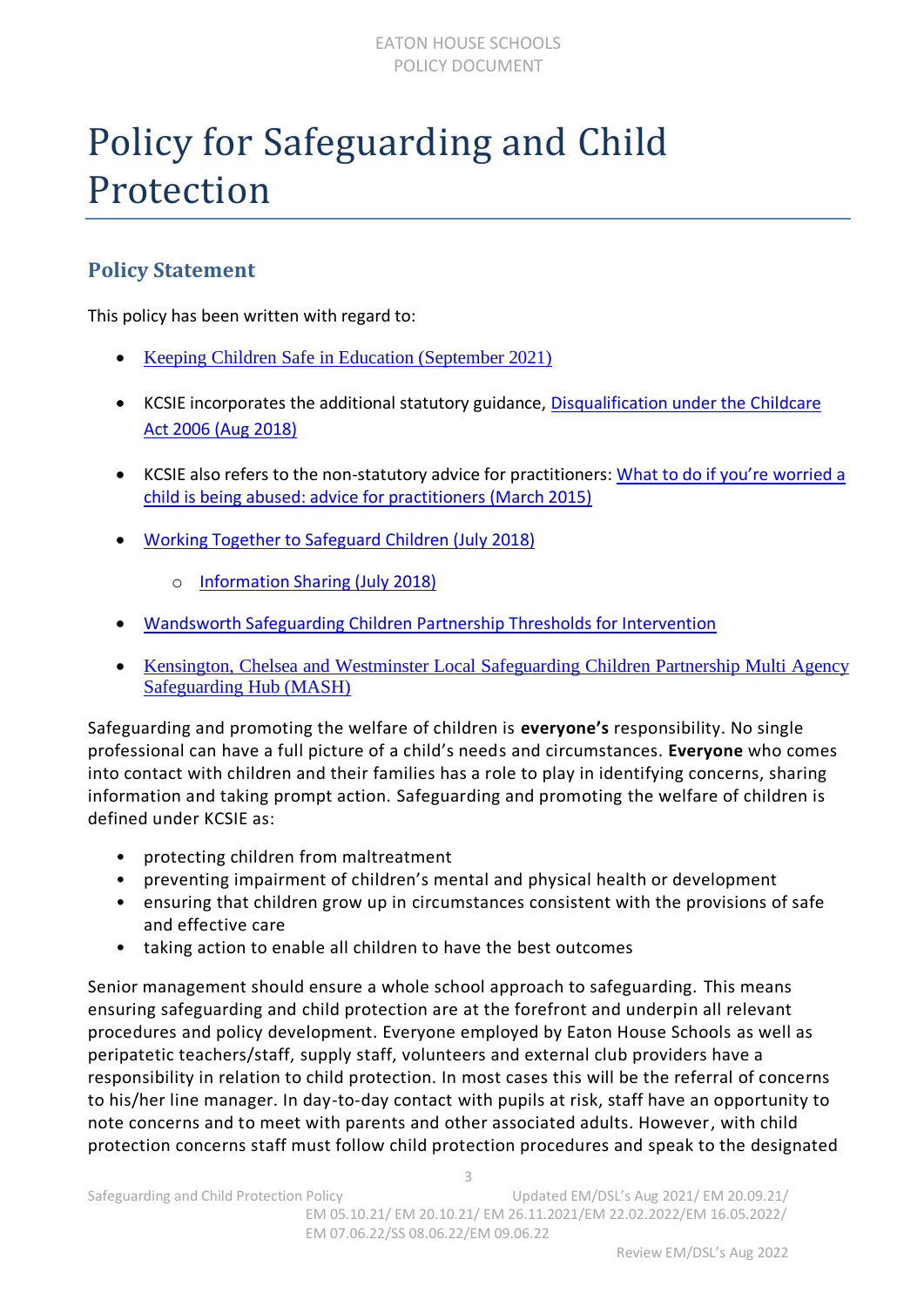safeguarding lead. Anyone can make a referral. If they believe or suspect that a child is at immediate harm or risk or that they believe a crime has been committed or suspect a crime will be committed, they can refer to the Police immediately and social services.

Schools are expected to work with, support and sometimes lead different agencies to enable the most appropriate form of intervention to take place. This policy aims to outline the role that the school will have, the procedures that staff should take and guidance on issues related to child protection generally. It is not exhaustive. All staff should make sure their approach is child-centred, considering always what is in the best interest of the child. All staff should be able to reassure a child that they are being taken seriously and that they will be supported and kept safe. A child should never be given the impression that they are creating a problem by reporting abuse, sexual violence or sexual harassment or made to feel uncomfortable. Systems for reporting is well promoted and children can easily speak to staff if they have a concern.

This policy has been drawn up with reference to, and the school will operate within, locally agreed multi-agency partnership arrangements.

This policy applies to all children at Eaton House Schools, including those within our EYFS. Specific details regarding EYFS pupils can be found on pages 37.

A copy of this policy is made available to parents of pupils on the school website.

The policy is updated annually and is also updated whenever needed, so that it is kept up to date with safeguarding issues as they emerge and evolve, including lessons learnt.

### **Aims**

The aims of this policy are:

- to raise awareness of an individual's responsibility in identifying and reporting possible cases of abuse
- to raise awareness of staff's responsibilities under the Prevent Duty
- to provide a systematic means of monitoring, recording and reporting of concerns and cases
- to identify strategies and interventions available to support children at risk
- to provide guidance on recognising and dealing with suspected child abuse
- to provide a framework for inter-agency communication and effective liaison
- to ensure that any deficiencies or weaknesses in child protection arrangements are remedied without delay
- to ensure that safer recruitment procedures are operated.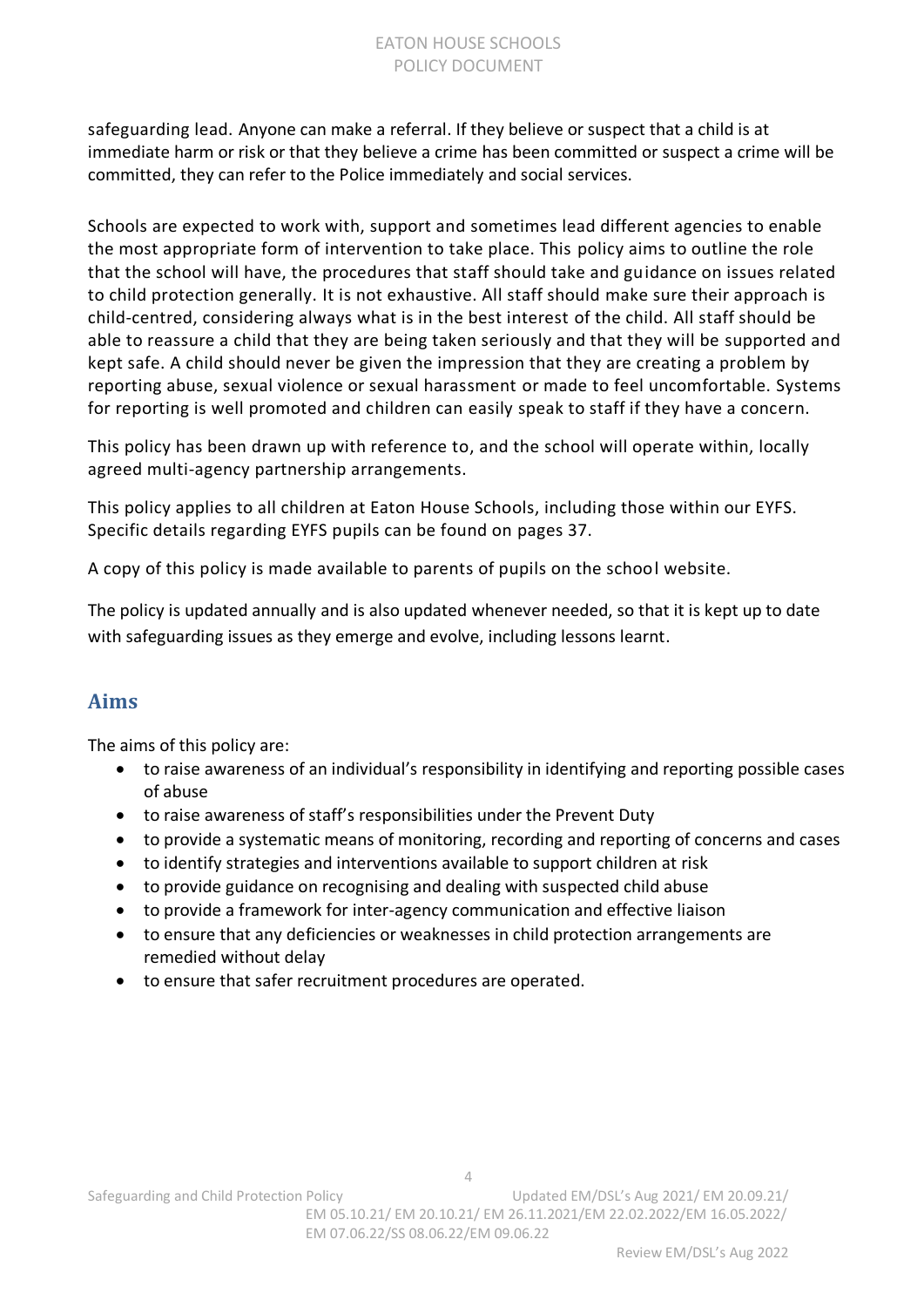### <span id="page-4-0"></span>Concerns about a Child

It is important that children and families receive the right help at the right time to address risks and prevent issues escalating. It is important to act on and refer the early signs of abuse and neglect, keep clear records, listen to the views of the child, reassess concerns when situations do not improve, share information quickly and challenge inaction.

It is important that safeguarding procedures are followed.

All staff should be aware of their local early help process and understand their role in it. All staff must be prepared to identify children who may benefit from early help. Early help is providing support as soon as a problem emerges at any point in a child's life this includes EYFS. Early help can also prevent further problems arising. Staff should first discuss early help requirements with the designated safeguarding lead (or deputy DSL). If early help is appropriate the designated safeguarding lead will support the staff member in liaising with other agencies and setting up an inter-agency assessment as appropriate. Staff may be required to support other agencies and professionals in an early help assessment. The purpose of the early help assessment is always to gather important information about a child and family, to analyse their needs and/or nature and level of any risk and harm being suffered by the child. To decide whether the child is a child in need and/or is suffering, or likely to suffer, significant harm. To provide support and to address those needs to improve the child's outcomes to make them safe. The Designated Safeguarding Lead and staff member can discuss concerns with a social worker in the local authority. If parents and/or the child do not consent to an early help assessment, then the lead professional should make a judgement as to whether, without help, the needs of the child will escalate. If so, a referral into local authority children's social care may be necessary.

### **Potential Need for Early Help**

Staff should be particularly alert to the potential need for early help for a child who:

- is disabled and has specific additional needs
- has special educational needs (whether or not statutory education, health & care plan is in place)
- is a young carer
- is showing signs of being drawn into anti-social or criminal behaviour, including gang involvement and association with organised crime groups
- is frequently missing/goes missing from care or from home
- is misusing drugs or alcohol themselves
- is at risk of modern slavery, trafficking or exploitation
- is in a family circumstance presenting challenges for the child, such as drug and alcohol abuse, adult mental health issues or domestic abuse

- has returned home to their family from care
- is showing early signs of abuse and/or neglect
- is at risk of being radicalised or exploited
- is a privately fostered child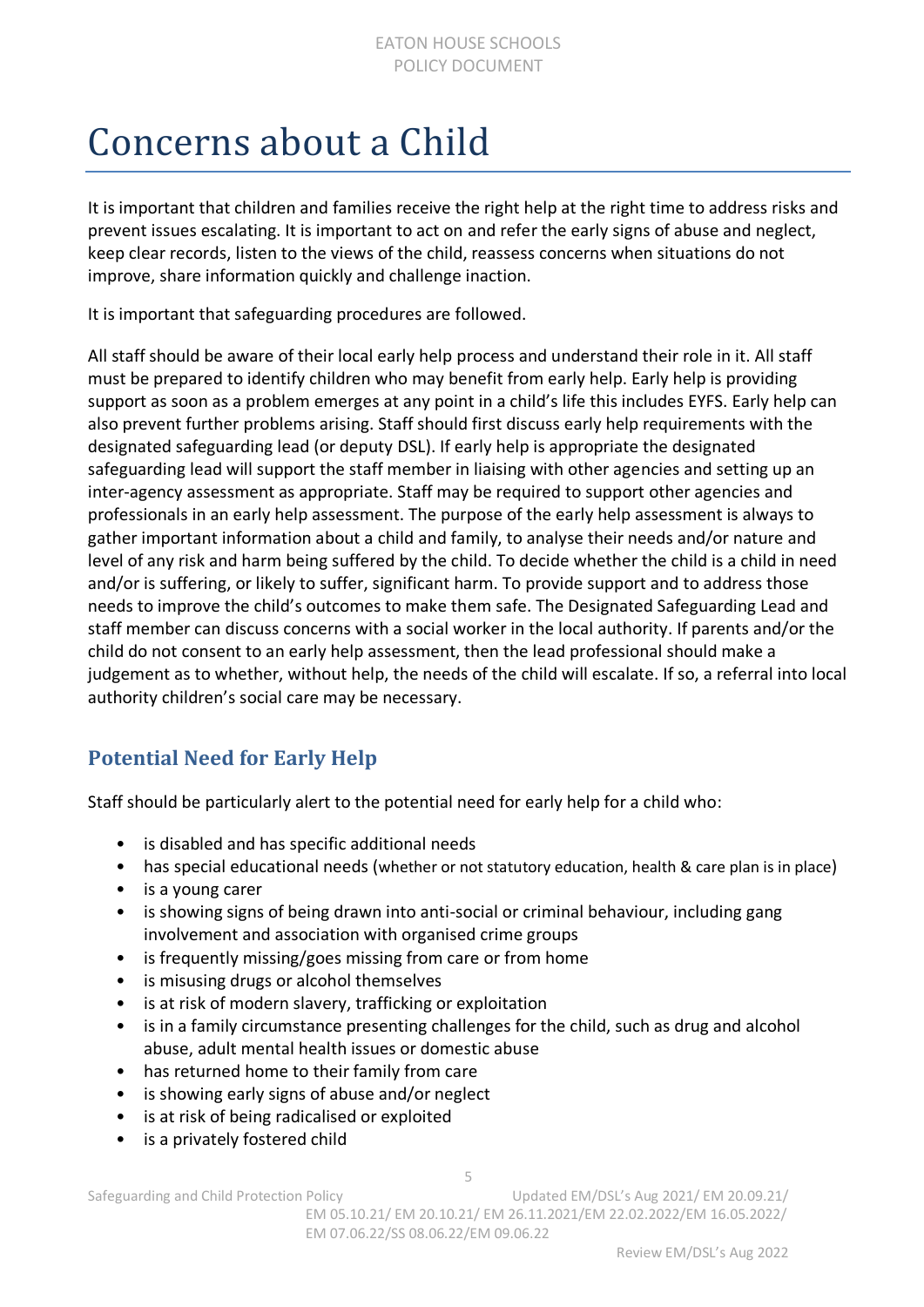#### EATON HOUSE SCHOOLS POLICY DOCUMENT

However, any child may benefit from early help and staff must be able to identify these children.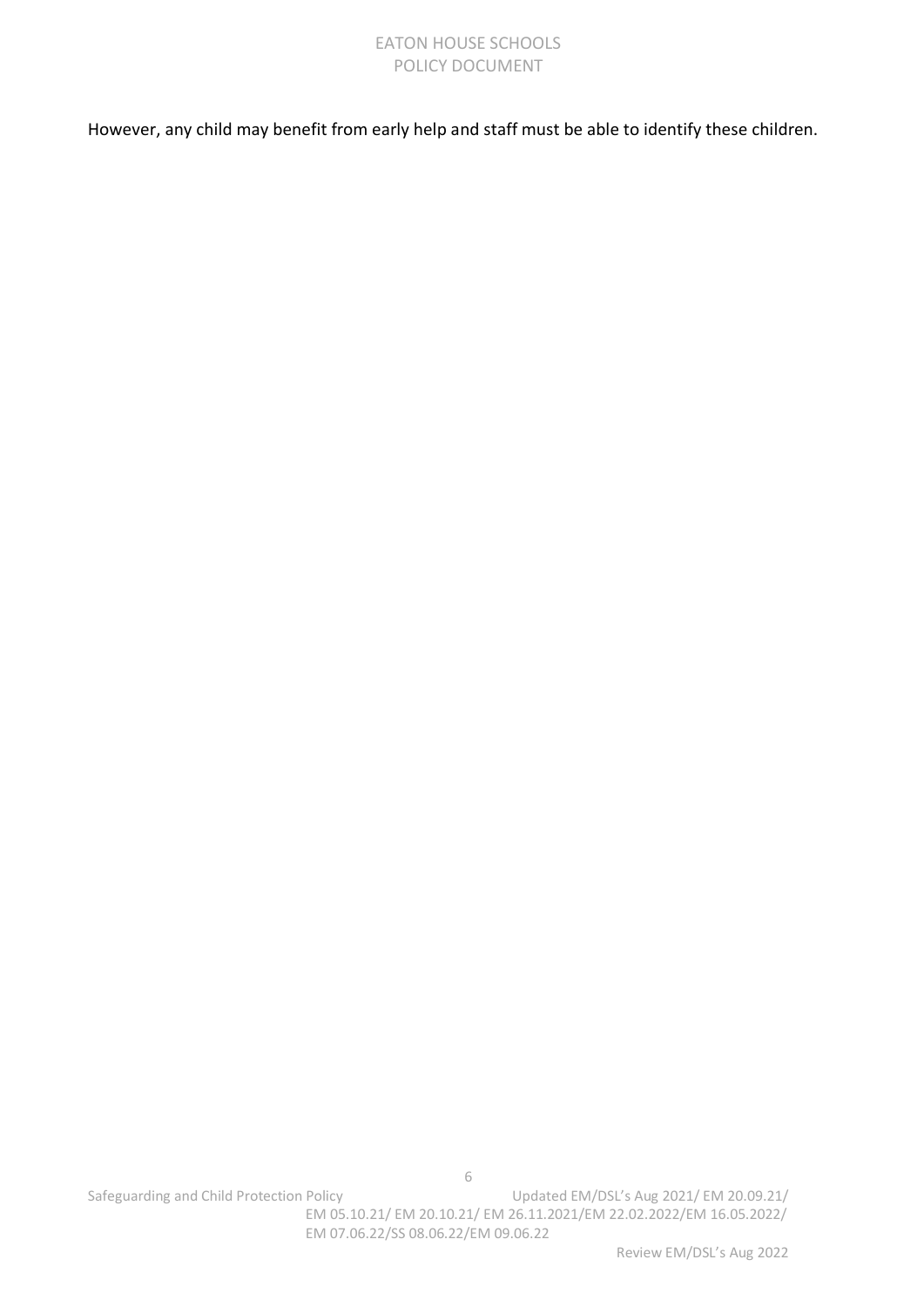### **Early Help Process for Wandsworth**

Where a safeguarding worry or child protection concern has been identified the designated safeguarding lead should contact Wandsworth Safeguarding Children's Partnership (WSCP) through MASH (Please see page 50 for contact details). If you are not clear or need to discuss your concerns speak to a member of the MASH team. Safeguarding includes children in need as well as children who may need protection from harm or abuse. To make a referral to the Multi-Agency Safeguarding Hub (MASH) an online [Multi-Agency Referrals Form \(MARF\)](https://www.wandsworth.gov.uk/health-and-social-care/children-and-families/make_a_referral_to_the_multi_agency_safeguarding_hub/) can be completed. On receipt of the contact or referral, a MASH social worker will contact the Designated Safeguarding Lead to discuss concerns and review the information. A social work manager will review the information and decide within 24 hours the next appropriate steps. They will decide if there is an immediate safeguarding concern which needs to go straight to a strategy discussion with key partners or if the child is in need. Complex referrals where more information is needed will be discussed within MASH to share information and decide what the level of intervention is to best help support and safeguard the child. MASH will contact the Designated Safeguarding Lead 72 hours after the referral was made, in order to provide feedback on the referral.

If early help is appropriate, the designated safeguarding lead (or deputy DSL) will generally lead on liaising with other agencies and setting up an inter-agency assessment as appropriate. If you are unsure whether your concerns reach the threshold for safeguarding or Early Help please contact the MASH on 020 8871 6622, and if after 5pm weekdays or on weekends contact number is 020 8871 6000.

The MASH team will use the SoSWB framework to analyse the information you have provided on the Early Help Assessment Concerns form and decide on the level of risk to the child. Children assessed as follows;

- **level 1 Children and Young People with Universal Needs – Children with no identified additional needs.** These are children for whom all their health and development needs will be met by Universal Services alone. Children and young people at this level are achieving expected outcomes. There are no identified unmet needs or the needs is at a low level and can be met by the universal service or with some limited additional advice or guidance. Children, young people, parents and carers can access services directly.
- **level 2 – Children and Young People with Additional Needs – Low risk to vulnerable.** These are children whose needs are not clear, not known or not being met. They may be vulnerable and showing early signs of abuse and/or neglect. Children at this level are in needs of coordinated early help and support from services. This is the threshold for a multi-agency early help assessment to begin (the Wandsworth EHA).
- **levels 3 – Children and Young People with Multiple/Complex Needs.** These are children with complex or escalating needs that can only be met by a coordinated multi-agency plan which sets out the outcomes to be achieved and the role of each partner agency and the family in meeting these objectives. Professionals working with the child and family will identify whether there is a need to engage specialist services.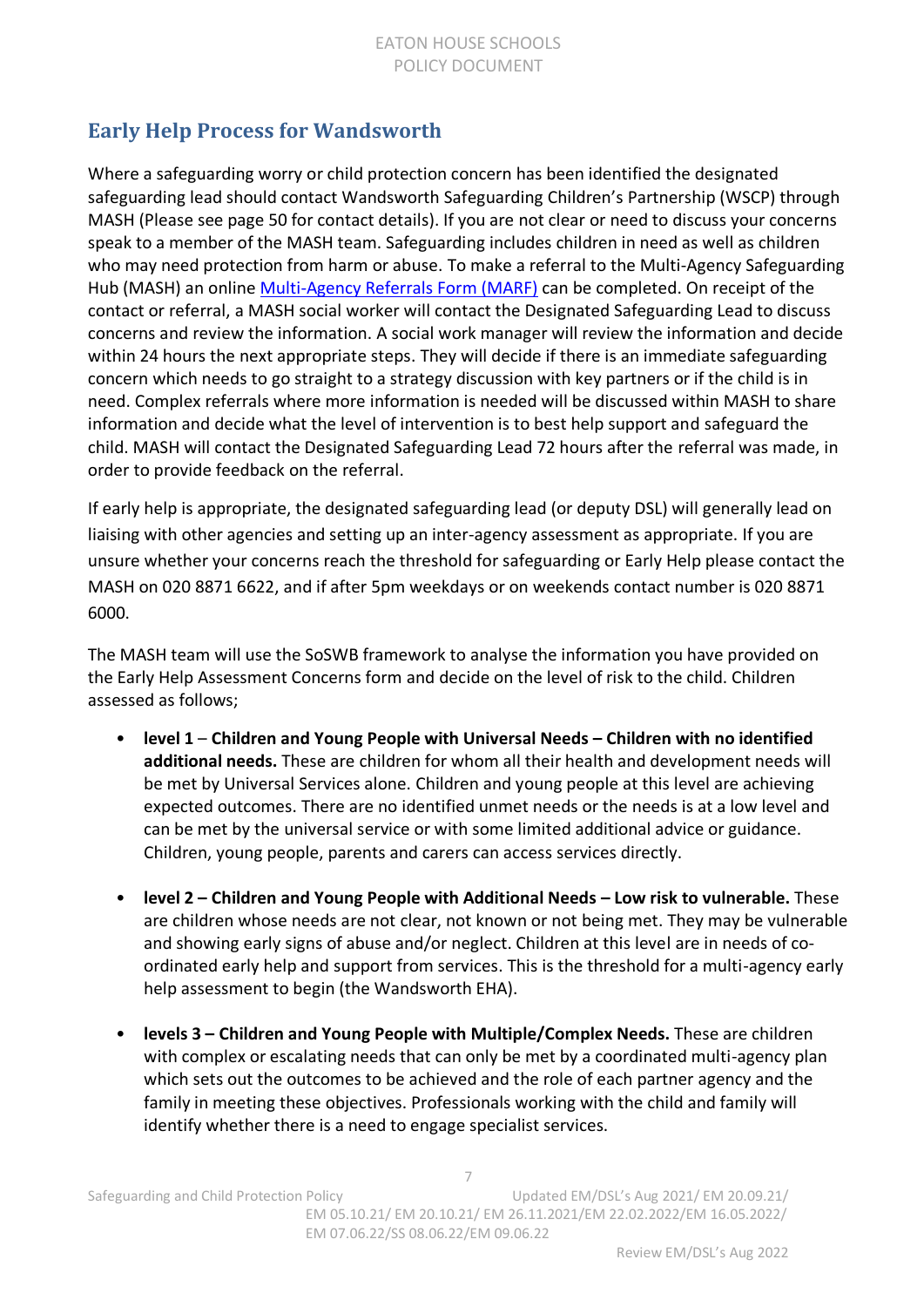• Level 4 – **Children and Young People with Acute/Specialist Needs. Acute needs.** This is a smaller group of children who require intensive help and specialist support. This could be due to safeguarding issues where there is no risk of actual or likely significant harm but needs are acute and multi-agency plans are not effective; or because there are child protection issues where there is actual or likely significant harm and intervention is required under Section 47, Children Act 1989. During the course of an assessment the concerns about the child may become so great that the Local Authority may seek to make arrangements for the child to be looked after outside of their usual family home (usually known as CLA, Children Looked After or LAC. Looked After Children). This may be a voluntary agreement with parents (Section 20) or through the courts to seek shared parental responsibility for the child (Section 31). Young people being worked with by the Youth Offending Services also meet this level of need.

If the level of risk is not clear and more information is needed to determine the level of risk then the case will go to the Multi Agency Safeguarding Hub (MASH) for multi-agency service searches and discussion at the MASH meeting to determine the level of risk and the forward pathway for the family.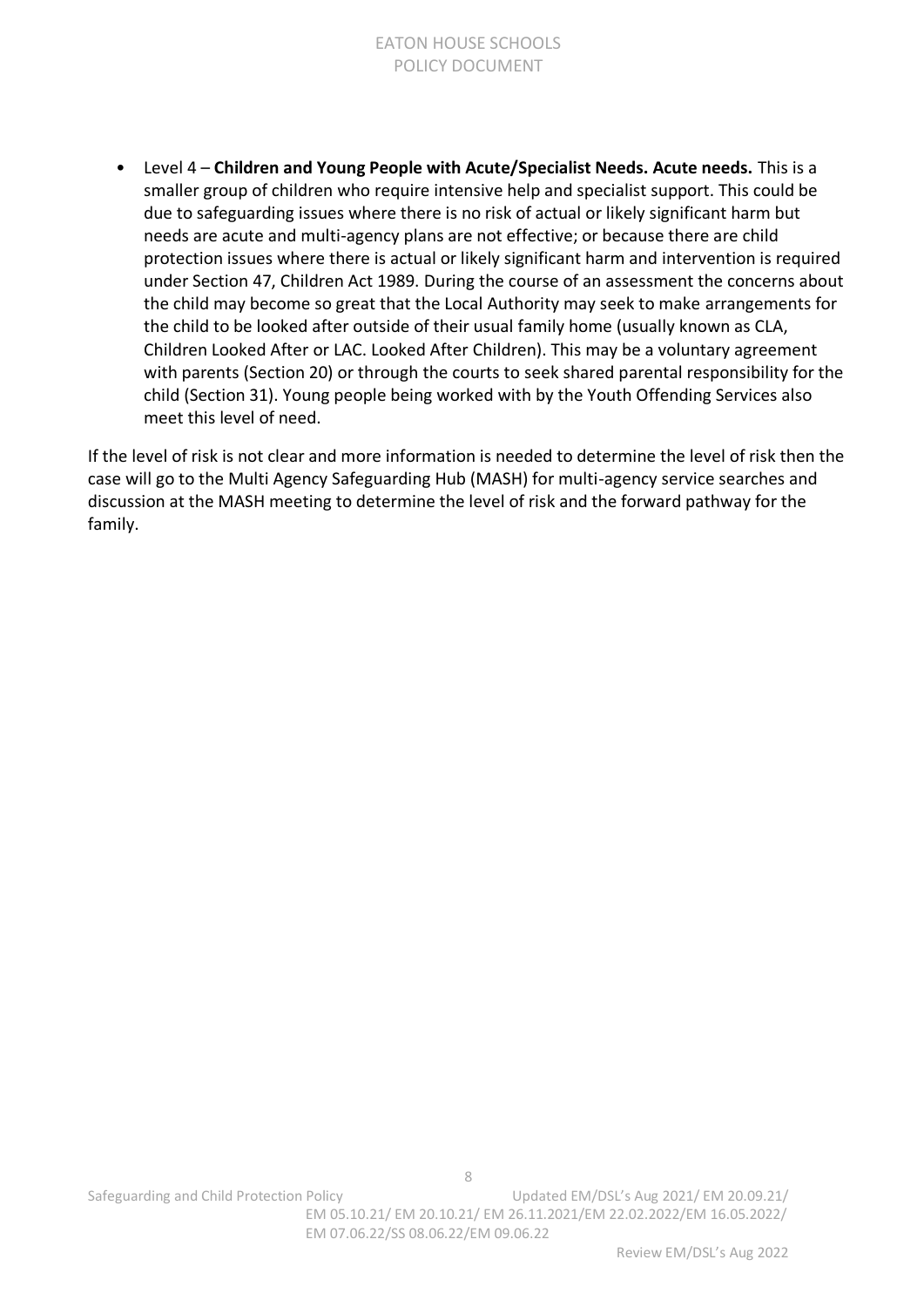### **Early Help Process for Westminster**

Where a safeguarding worry or child protection concern has been identified the designated safeguarding lead should contact Access and Assessment Services team (Please see page 49 for contact details). If you are not clear or need to discuss your concerns speak to the Access and Assessment Services team who will allocate the referral according to the level required;

- **level 1 – Children and Young People with Universal Needs** –All children use, universal services which include schools, health care including health visitors, GP's, housing, and other easily accessed services. At this level, children would be expected to do well with minimum intervention from any additional services.
- **Level 2 – Early Help and Targeted Services** At level 2, children and their families will need additional help to prevent problems escalating and becoming more difficult to resolve. The help may come from specialist school staff, health services, children's centres or early help teams in the local authority.
- **levels 3 – Children and Families with Complex Needs** Children and families at this level will be facing complex problems which will require an integrated and co-ordinated response. Children at this level, often described as children 'in need' may be seen to be at risk and without support their development will be impaired. A number of agencies may be involved to help families at this level including: local authority early help or children's social care; youth offending services; children's centre; child and adolescent mental health services (CAMHS); health services including health visitors, GPs and mental health services; specialist school staff.
- **Level 4 – Children with Acute Needs** Children at this level will be at risk of harm and may be subject to child protection enquiries, taken into the care of the local authority or need specialist mental health intervention. Children's social work services will take the lead in safeguarding children and coordinating services for children at this level. The agencies involved might include any of those working with children at all levels.

If the level of risk is not clear and more information is needed to determine the level of risk then the case will go to the Multi Agency Safeguarding Hub (MASH) for multi-agency service searches and discussion at the MASH meeting to determine the level of risk and the forward pathway for the family.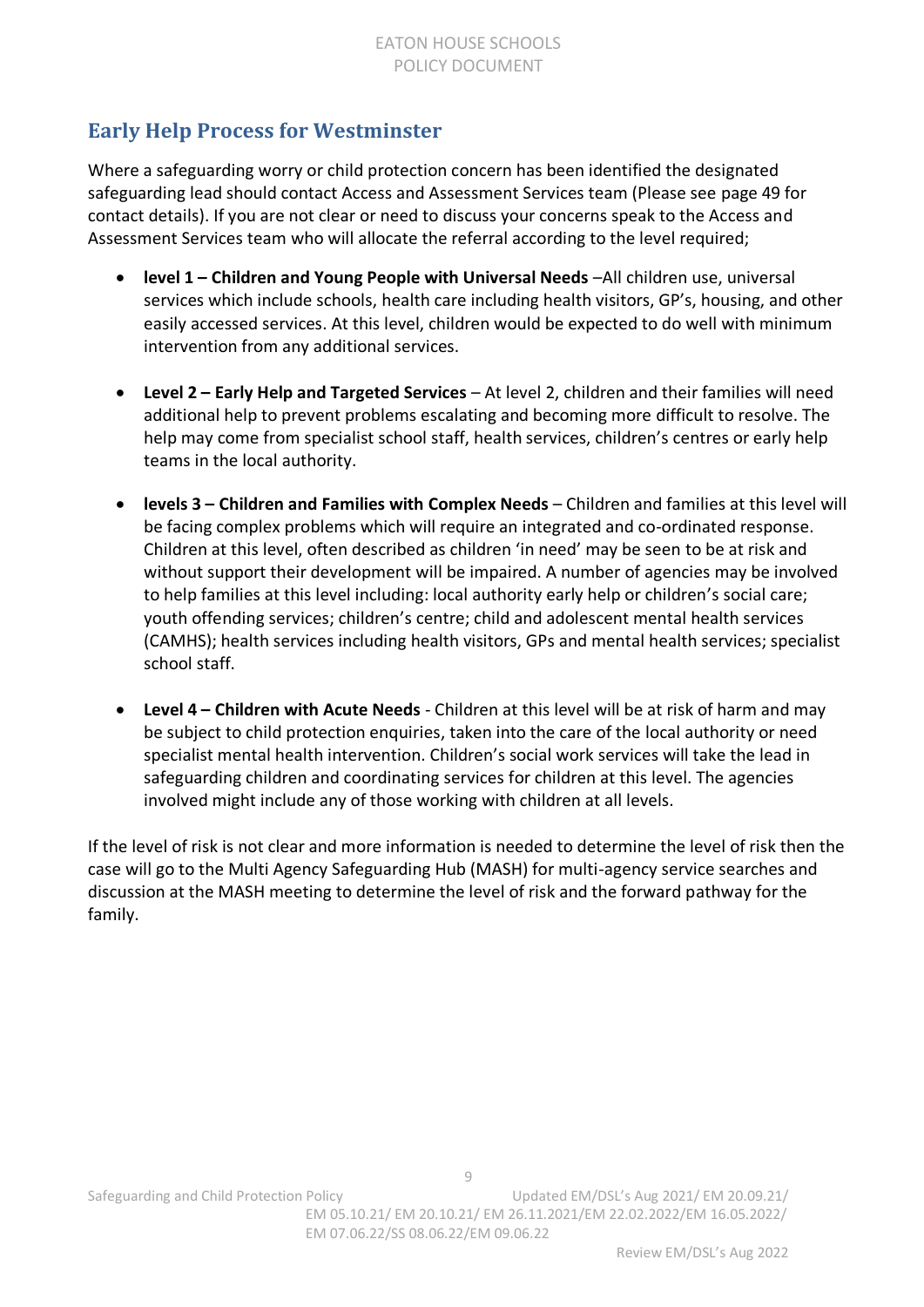### <span id="page-9-0"></span>Procedures

### **Designated Safeguarding Leads:**

| Mrs Sarah Segrave | <b>Head Teacher</b> | Eaton House the Manor Prep School     |
|-------------------|---------------------|---------------------------------------|
| Mrs Annabel Scott | Deputy Head         | Eaton House the Manor Pre-Prep School |
| Mrs Kirsten Bond  | Deputy Head         | Eaton House the Manor Girls' School   |
| Mrs Roosha Sue    | <b>Head Teacher</b> | Eaton House the Manor Nursery School  |
| Mrs Nadia Ward    | Deputy Head         | Eaton House Belgravia School          |
|                   |                     |                                       |

### **Deputy Designated Safeguarding Leads:**

| Mr Paul Russell    |  |  |
|--------------------|--|--|
| Mr David Wingfield |  |  |
| Mr Oliver Snowball |  |  |
| Mrs Gabi Gallis    |  |  |
| Mr Huw May         |  |  |

Head of Pastoral **Eaton House the Manor Prep School** Head Teacher **Eaton House the Manor Pre-Prep School** Head Teacher **Eaton House the Manor Girls' School** Deputy Head Eaton House the Manor Nursery School Head Teacher **Eaton House Belgravia School** 

If the Designated Safeguarding Lead for the relevant school is not available, please ensure you report your concern to the Deputy Designated Safeguarding Lead. If Both Designated Safeguarding Leads are not available for the relevant school the child protection concern can be reported to one of the other Designated Safeguarding Leads within Eaton House schools and are listed above. The Designated Safeguarding Leads are listed in all staff rooms, school office areas and the school website.

Mrs Luchie Cawood, Principal and Governor Prof. Mark Bailey Deputy Chair of the board take the leadership responsibility for safeguarding arrangements. Maintaining an overview of safeguarding within the school, to open channels of communication with local statutory agencies and to monitor the effectiveness of policies and procedures in practice. This is formally reported via the annual safeguarding report to governors and includes DSL names, training certification, staff trained in safer recruitment and dates, reporting on safeguarding concerns raised, details of disciplinary actions, audit of SCR Tracker for new staff since previous annual safeguarding audit. Review of safeguarding logs, review of bullying logs, review of sexual harassment and sexual violence logs, transfer of safeguarding files, Children missing in education, incidence reported to a LADO, security issues, cyber-security and firewall issues, accidents, health and safety, fire incidence.

#### **Please refer to appendix 1 on page 53 and 54 for Designated Safeguarding Lead Contact Details.**

### **The Role of the Principal and Senior Management**

The Principal and Senior Management will:

• be responsible for undertaking annual reviews of the policies and procedures that apply to child protection and of the efficiency with which the related duties have been discharged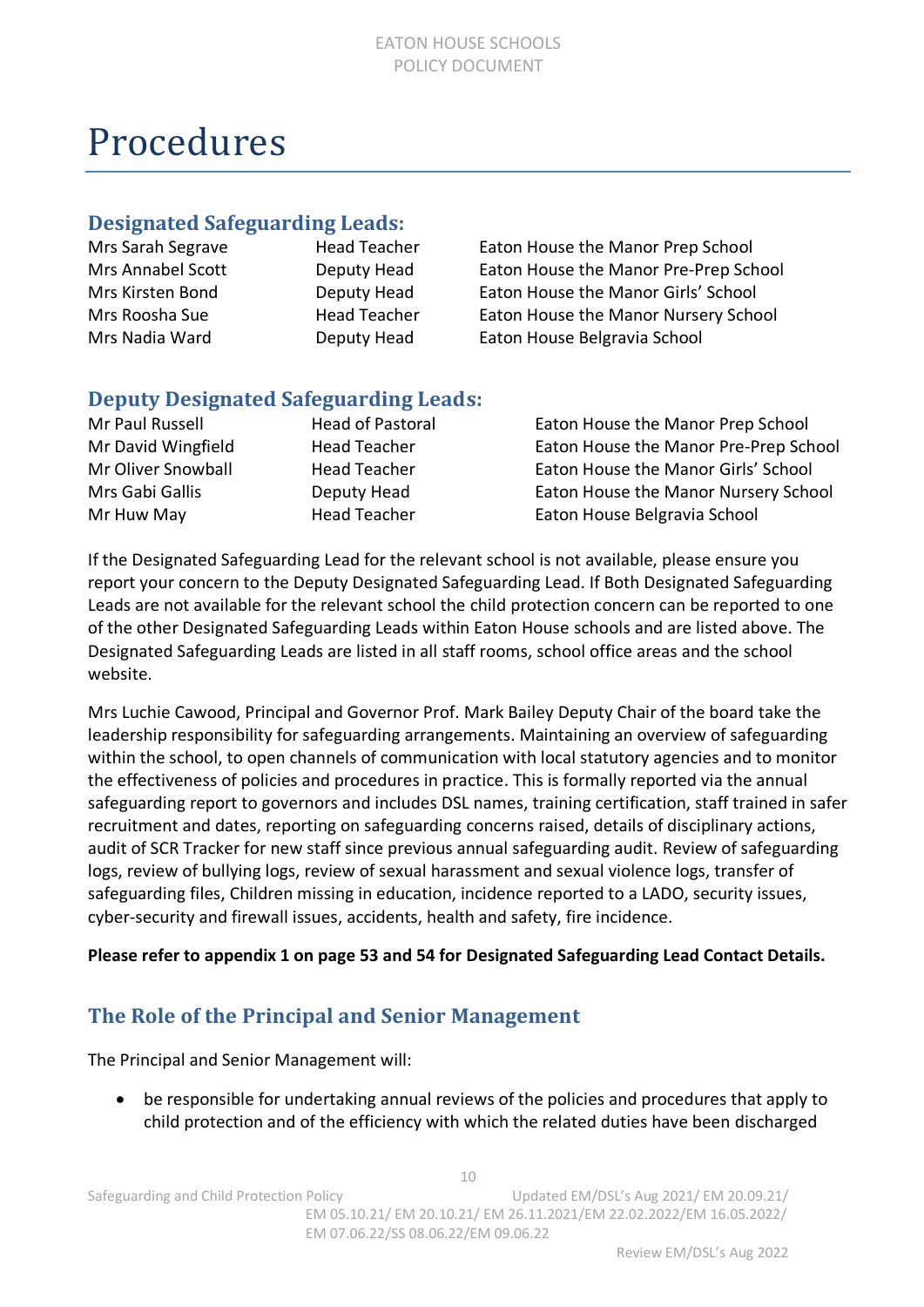- ensuring there are policies and procedures in place for appropriate action to be taken in a timely manner to safeguard and promote children's welfare
- ensure the risk of pupils being drawn into terrorism is assessed (under the Prevent duty)
- be responsible for receiving and discussing updates provided by the designated safeguarding leads as part of the Head's report.
- all the Head Teachers in Eaton House Group discuss child protection issues together in the weekly Head Teacher's meeting and as and when required.
- Ensure that annual appraisals are completed for all DSL's

### **The Role of the Designated Lead**

The designated lead will:

- co-ordinate action within the school and liaise with the three safeguarding partners and work with other agencies over cases of abuse and suspected abuse
- refer cases of suspected abuse to the local authority children's social care as required
- support staff who make referrals to local authority children's social care
- understand and support the school with regards to the requirements of the Prevent duty and can provide advice and support to staff on protecting children from the risk of radicalisation
- understand and support the school with regards to online safety and can provide advice and support to staff on protecting children from online risks
- assess the risk of pupils being drawn into terrorism (under the Prevent duty)
- refer cases to the Channel programme where there is radicalisation concern as required
- support staff who make referrals to the Channel programme
- refer cases where a person is dismissed or left due to risk/harm to a child to the Disclosure and Barring Service as required; and
- refer cases where a crime may have been committed to the Police as required
- understand when they should consider calling the police and what to expect when they do. The NPCC – [When to call the police](https://www.npcc.police.uk/documents/Children%20and%20Young%20people/When%20to%20call%20the%20police%20guidance%20for%20schools%20and%20colleges.pdf) document provides guidance
- liaise with the Director to inform him or her of issues especially ongoing enquiries under section 17 (children in need) and section 47 (a child suffering, or likely to suffer, significant harm) of the Children Act 1989 and police investigations
- as required liaise with the "case manager" and the designated officer at the local authority for child protection concerns (all cases which concern a staff member)
- liaise with staff of matters of safety and safeguarding and when deciding whether to make a referral by liaising with relevant agencies. Act as a source of support, advice and expertise for staff
- understand the assessment process for providing early help and intervention, for example through locally agreed common and shared assessment processes such as early help assessments
- have a working knowledge of how local authorities conduct a child protection case conference and a child review conference and be able to attend and contribute to these effectively when required to do so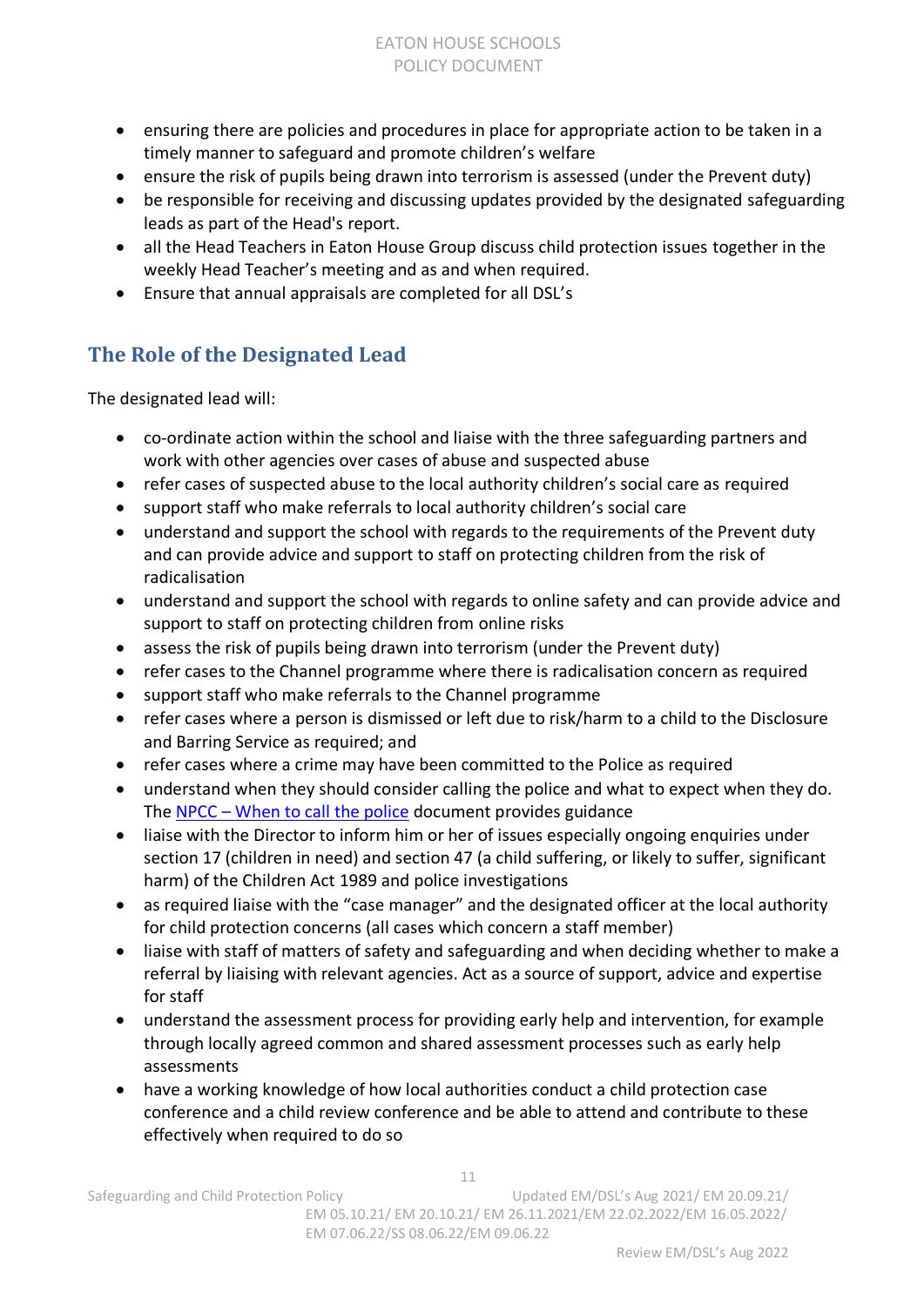- to hold information securely provided by the local authorities regarding a child who has a social worker and to use this information so that decisions can be made in the best interests of the child's safety, welfare and educational outcomes
- ensure each member of staff has access to and understands the school's child protection policy and procedure, especially new and part time staff
- are alert to the specific needs of children in need, those with special educational needs and young carers
- keep detailed, accurate, secure written records of concerns and referrals and ensure appropriate strategies are in place. Records should include a clear and comprehensive summary of the concern, details of how the concern was followed up and resolved and a note of any action taken, decision reached and the outcome.
- obtain access to resources and attend any relevant or refresher training courses
- encourage a culture of listening to children and taking account of their wishes and feelings, among all staff, in any measures the school may put in place to protect them
- ensure the school 's child protection policies are known, understood and used appropriately
- ensure the school's child protection policy is reviewed annually (as a minimum) and the procedures and implementation are updated and reviewed regularly, and work with Directors regarding this
- ensure the child protection policy is available publicly and parents are aware of the fact that referrals about suspected abuse or neglect may be made and the role of the school in this
- link with the local LSCB to make sure staff are aware of training opportunities and the latest local policies on safeguarding
- where children leave the school ensure their child protection file is transferred to the relevant staff at the new school as soon as possible. This should be transferred separately from the main pupil file ensuring secure transit and confirmation of receipt should be obtained
- liaising with the HR and Compliance department to arrange child protection training for all staff and attend training themselves on child protection and interagency working (DSL training updated every two years)

The ultimate lead responsibility for safeguarding and child protection, as set out above, remains with the designated safeguarding lead. This responsibility should not be delegated.

Arrangements are in place to ensure that the designated safeguarding leads have sufficient time, funding, supervision and support to fulfil their child welfare and safeguarding responsibilities effectively.

### **Covid-19 Arrangements**

Should the routine operations procedures of the school be affected by COVID-19, for example staff isolation or school closures, the school will ensure there is an appropriate Designated Safeguarding Lead onsite at all times when children are onsite.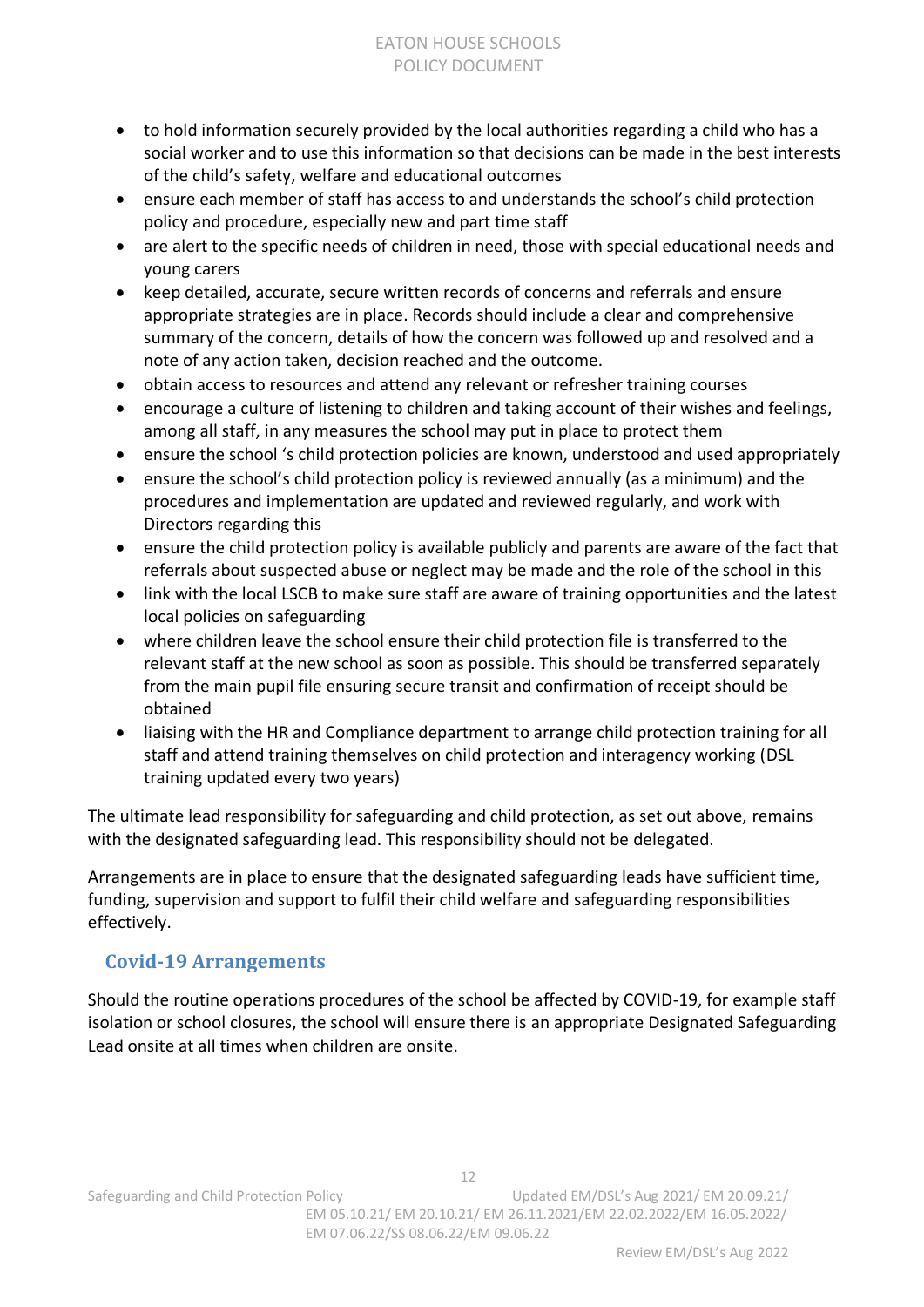### **Role of Staff**

School staff should:

- be alert to the signs of abuse as detailed in this policy
- be alert to any behavioural or other indications that a pupil is holding, or hiding, extremist views and, where applicable, make a referral to the Channel programme with the designated safeguarding lead
- maintain an attitude of 'it could happen here' where safeguarding is concerned
- always act in the best interests of the child (child-centred)
- report any concerns immediately, where possible to the designated safeguarding lead this would include concerns that meet the threshold and also 'low level' concerns.
- maintain an appropriate level of confidentiality. This means only involving those who need to be involved, such as the designated safeguarding lead (or deputy DSL) and children's social care. Do not discuss child protection concerns with work colleagues or anyone else. This may lead to a disciplinary.
- consult with the designated safeguarding lead if in any doubt as to how to proceed
- however, any staff member can make a referral to children's social care
- if a staff member does make a referral directly, he/she must inform the designated safeguarding lead as soon as possible thereafter
- if the child is in immediate danger or is at risk of harm a referral should be made to children's social care and/or the police immediately
- follow the advice given in this policy in relation to how to handle disclosures
- ensure that their behaviour and actions do not place pupils or themselves at risk of harm or allegations of harm to a pupil (for example, in one-to-one tuition, sports coaching, conveying a pupil by car, or engaging in inappropriate electronic communication with a pupil)
- staff member must always inform the designated safeguarding lead (or deputy DSL) if a pupil/s have tried to make contact or have contacted them either in person outside of school or online through social media or online gaming
- ensure that assurance is obtained that appropriate child protection checks and procedures apply to any staff employed by another organisation and working with the school's pupils on another site (for example, in a separate institution)
- receive training in child protection on an annual basis. This training also applies to senior management.
- on an annual basis staff must confirm that they have read the most up-to-date edition of part one, Annex A and Annex B of [Keeping Children Safe in Education.](https://assets.publishing.service.gov.uk/government/uploads/system/uploads/attachment_data/file/1021914/KCSIE_2021_September_guidance.pdf)
- attend/complete any other relevant safeguarding and child protection training.

All professionals working with children should have regular reviews of their own practice and opportunities to discuss any concerns they may have about welfare and safeguarding matters. This includes the personal and professional duty to report welfare and safeguarding concerns to the designated safeguarding lead (or deputy DSL), or in the absence of action, directly to local children's services.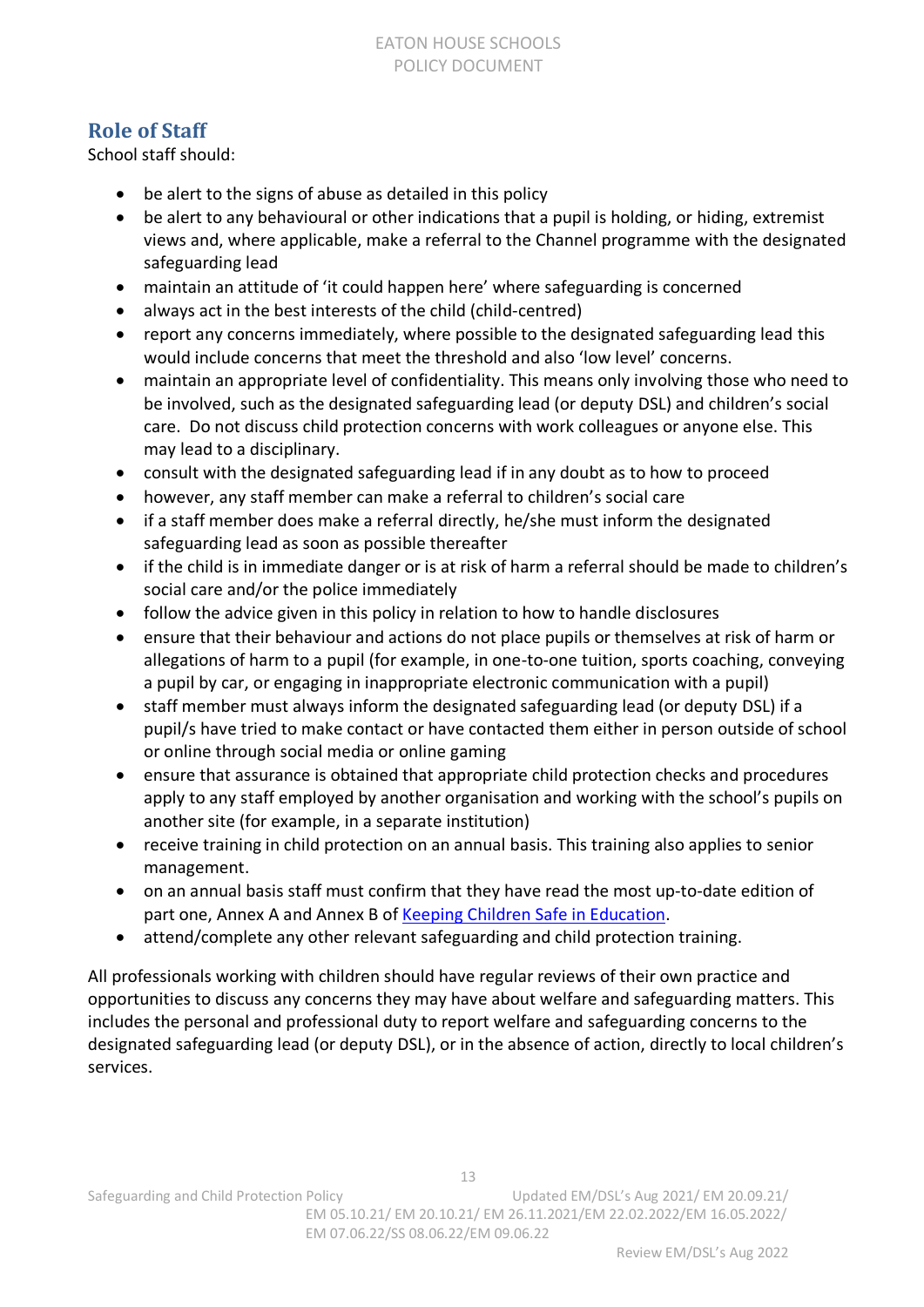### <span id="page-13-0"></span>Partnership with Parents

It is important that the school has an established approach to working with parents. Where possible school staff should work with and share information with parents. Permission for liaison and information sharing with outside agencies should be sought, however if this places the child at risk then seeking permission is bypassed. In these cases, we seek advice from social care or make a child protection referral. Parents' and children's need for privacy should be respected. However, the priority is the needs of the child and effective liaison is crucial for this.

It should be recognised that families from different backgrounds and cultures will have different approaches to child-rearing provided, that this does not place the pupil in question at risk. While we are sensitive to racial and cultural differences, we recognise that some customs are not acceptable in the UK and are regarded as child protection issues. Such an issue is female genital mutilation. Staff are made aware of s.74 of the Serious Crime Act 2015 which places statutory duty upon teachers to report to the police:

*"If a teacher, in the course of their work in the profession, discovers that an act of female genital mutilation appears to have been carried out on a girl under the age of 18 the teacher must report this to the police."*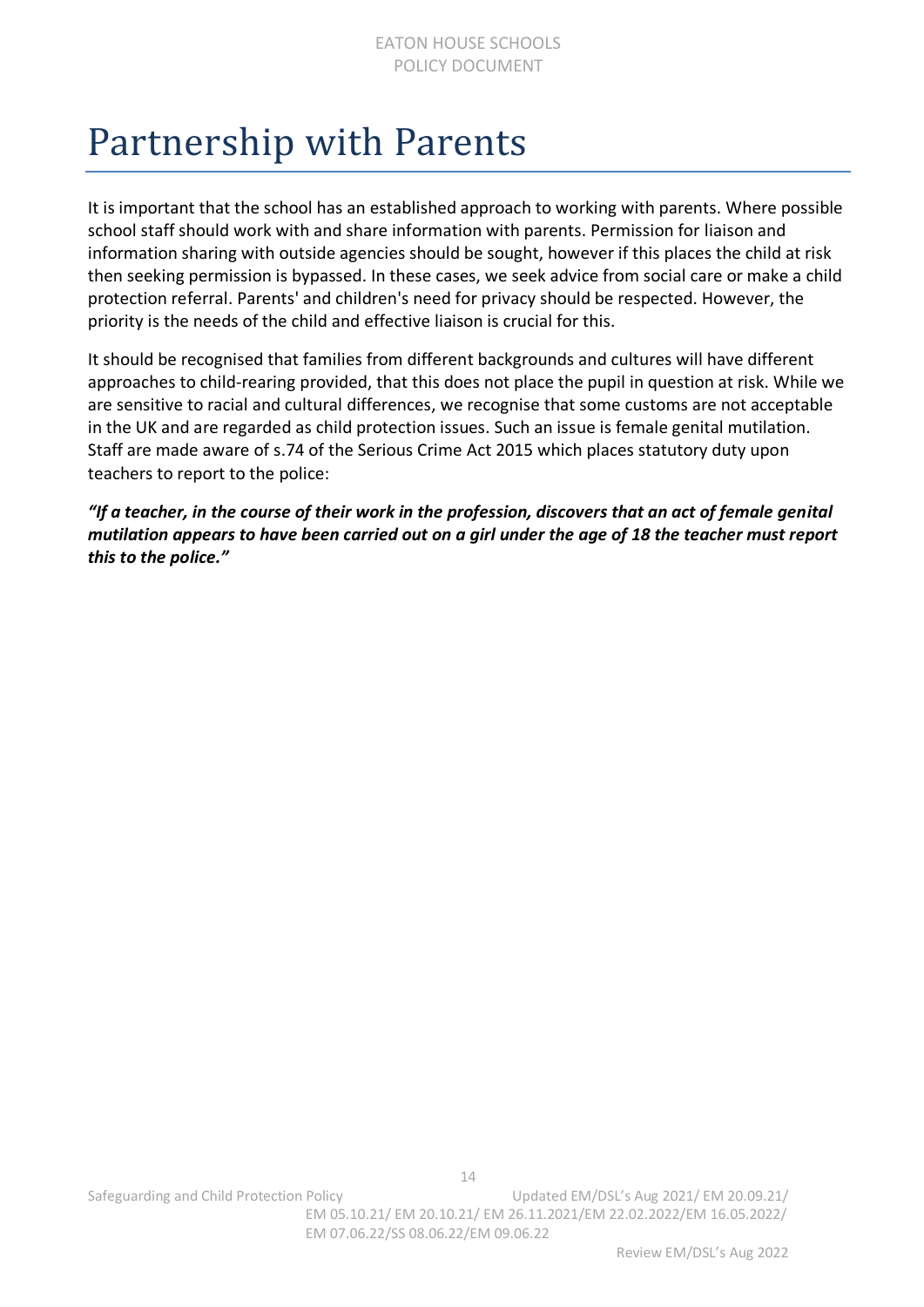### <span id="page-14-0"></span>Guidance on Recognising Abuse

All staff should be aware of indicators of abuse and neglect in order to identify children who may be in need of help or protection. All school staff must be aware that abuse, neglect and safeguarding issues are rarely standalone events that can be covered by one definition or label. In most cases multiple issues will overlap with one another.

All staff should be aware that safeguarding incidents and/or behaviours can be associated with factors outside the school and/or can occur between children outside of these environments. All staff, but especially the designated safeguarding lead (and deputy DSL's) should consider whether children are at risk of abuse or exploitation in situations outside their families. Extra-familial harms take a variety of different forms and children can be vulnerable to multiple harms including, but not limited to sexual exploitation, criminal exploitation, and serious youth violence.

Abuse is a form of maltreatment of a child. Somebody may abuse or neglect a child by inflicting harm or by failing to act to prevent harm. Children may be abused in a family or in an institutional or community setting by those known to them or, more rarely, by others. Abuse can take place wholly online, or technology may be used to facilitate offline abuse. Children may be abused by an adult or adults or another child or children.

Abuse might fall into the categories of:

- physical
- emotional (including regular exposure to domestic violence)
- sexual
- neglect

### **Physical Abuse**

Physical abuse may involve:

- hitting
- shaking
- throwing
- poisoning
- burning or scalding
- drowning
- suffocating
- otherwise causing physical harm to a child (including when a parent or carer fabricates the symptoms of, or deliberately induces, illness in a child).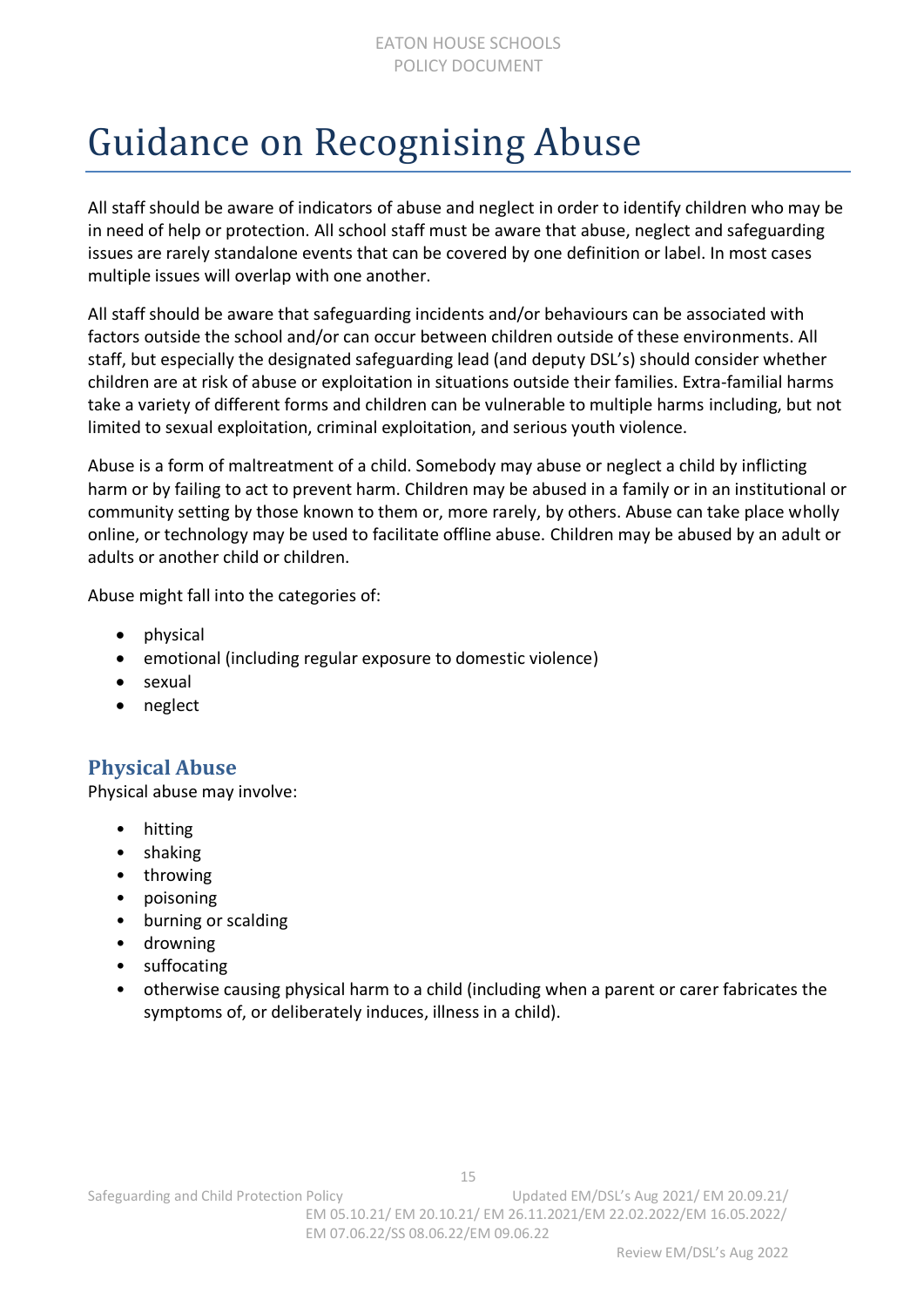#### EATON HOUSE SCHOOLS POLICY DOCUMENT

### **Emotional abuse**

Emotional abuse is the persistent emotional maltreatment of a child, causing severe and persistent adverse effects on the child's emotional development.

This could include:

- conveying to a child that they are worthless or unloved, inadequate or valued only insofar as they meet the needs of another person
- imposing age or developmentally inappropriate expectations on the child
- deliberately silencing them or making fun of how they communicate
- exposing the child to the ill-treatment of another
- serious bullying (including cyberbullying)
- exploiting or corruption of children
- causing children to feel frequently frightened or in danger or exploitation or corruption of children

Some level of emotional abuse is involved in all types of maltreatment of a child.

### **Sexual abuse**

Sexual abuse involves forcing or enticing a child or young person to take part in sexual activities, not necessarily involving a high level of violence, whether or not the child is aware of what is happening.

This might include:

- physical contact including penetrative and non-penetrative acts
- non-contact activities  $-$  including involving children in looking at pornographic materials or watching sexual activities
- encouraging children to behave in sexually inappropriate ways or grooming a child in preparation for abuse
- sexual abuse can take place online, and technology can be used to facilitate offline abuse.
- sexual abuse of children by other children is a specific safeguarding issue in education

Both men and women can commit acts of sexual abuse.

### **Neglect**

Neglect is the persistent failure to meet a child's basic physical and/or psychological needs, likely to result in the serious impairment of the child's health or development. It may occur during pregnancy because of maternal substance abuse. Once the child is born, neglect might include:

- failure to provide adequate food and clothing, shelter including exclusion from home or abandonment
- failure to protect a child from physical and emotional harm or danger
- failure to ensure adequate supervision including the use of inadequate caretakers
- failure to ensure access to appropriate medical care or treatment
- neglect or unresponsiveness to a child's basic physical needs.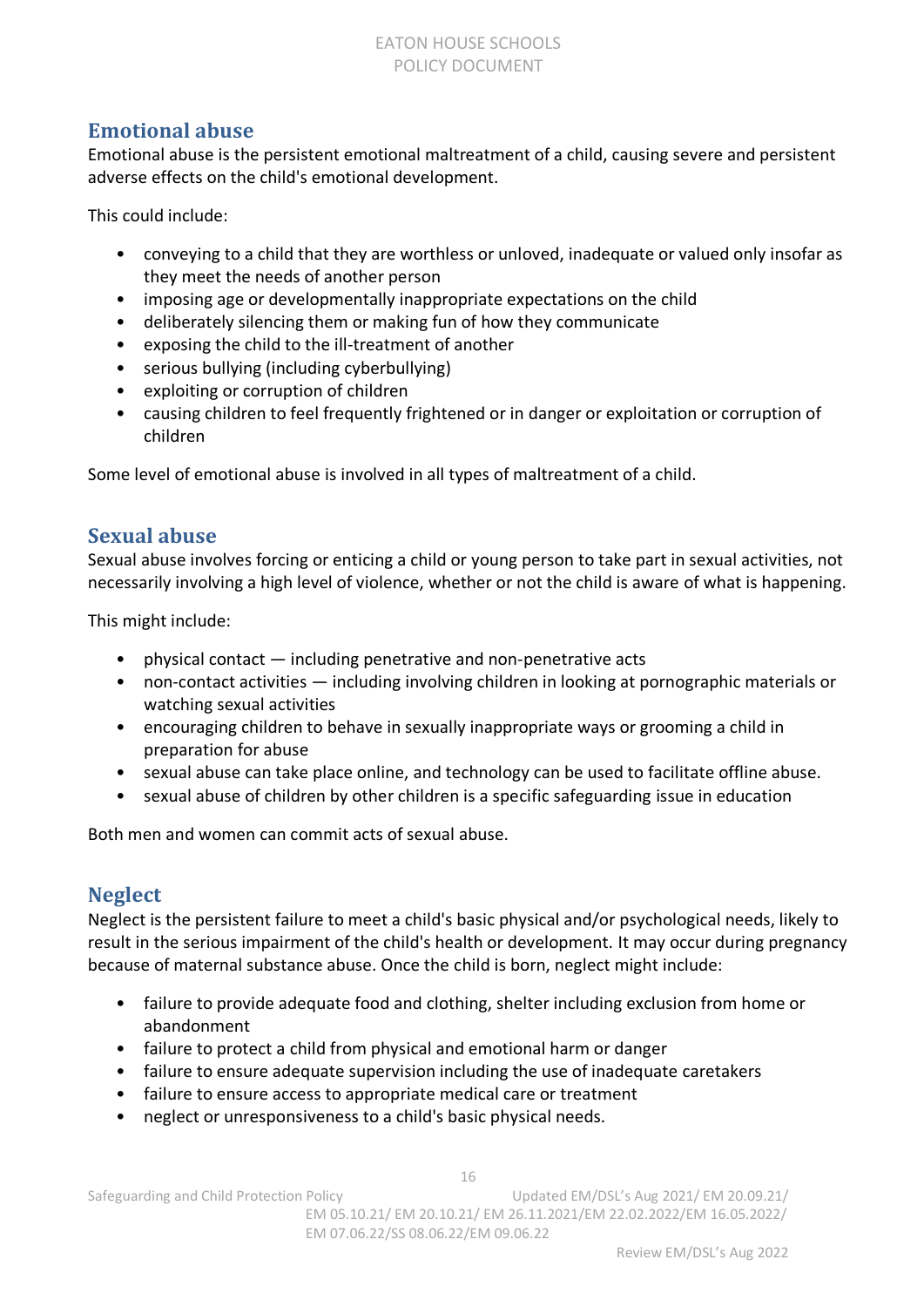### <span id="page-16-0"></span>Signs and Symptoms

This is intended as a guide. Please remember that the presence of one or more factors does not necessarily give proof that child abuse has occurred. It may, however, indicate that investigation should take place. It should be remembered that in the majority of cases child abuse is about power and control.

- Unexplained delay in seeking treatment which is needed
- Incompatible explanations, refuses to discuss, or give improbable explanations for, injuries
- Constant minor injuries or a lingering illness
- Admits punishment which appears excessive
- Shrinks from physical contact
- Unexplained bruising:
	- Bruise marks in or around the mouth
	- Black eyes, especially if both eyes are black and there are no marks to forehead or nose
	- Grasp marks
	- Finger marks
	- Bruising of the ears
	- Linear bruising (particularly buttocks or back)
	- Bruises of differing ages
- Bite marks
- Burns and scalds
- Cigarette burns
- General physical disability
- Unresponsiveness in the child
- Soiling and wetting
- Change in behavioural patterns
- Demonstrates neurotic behaviour such as obsessive rocking or thumb-sucking
- Has an air of detachment or a "don't care" attitude
- Attention seeking
- Apprehension
- Antisocial behaviour
- Unkempt appearance
- Refuses to stay with certain people or go to certain places
- Sexually precocious behaviour
- Sexualised drawings and play
- Sudden poor performance in school
- Poor self-esteem
- Constantly tired
- Self-mutilation
- Withdrawal
- Running away

17

Safeguarding and Child Protection Policy Child Washington Updated EM/DSL's Aug 2021/ EM 20.09.21/ EM 05.10.21/ EM 20.10.21/ EM 26.11.2021/EM 22.02.2022/EM 16.05.2022/ EM 07.06.22/SS 08.06.22/EM 09.06.22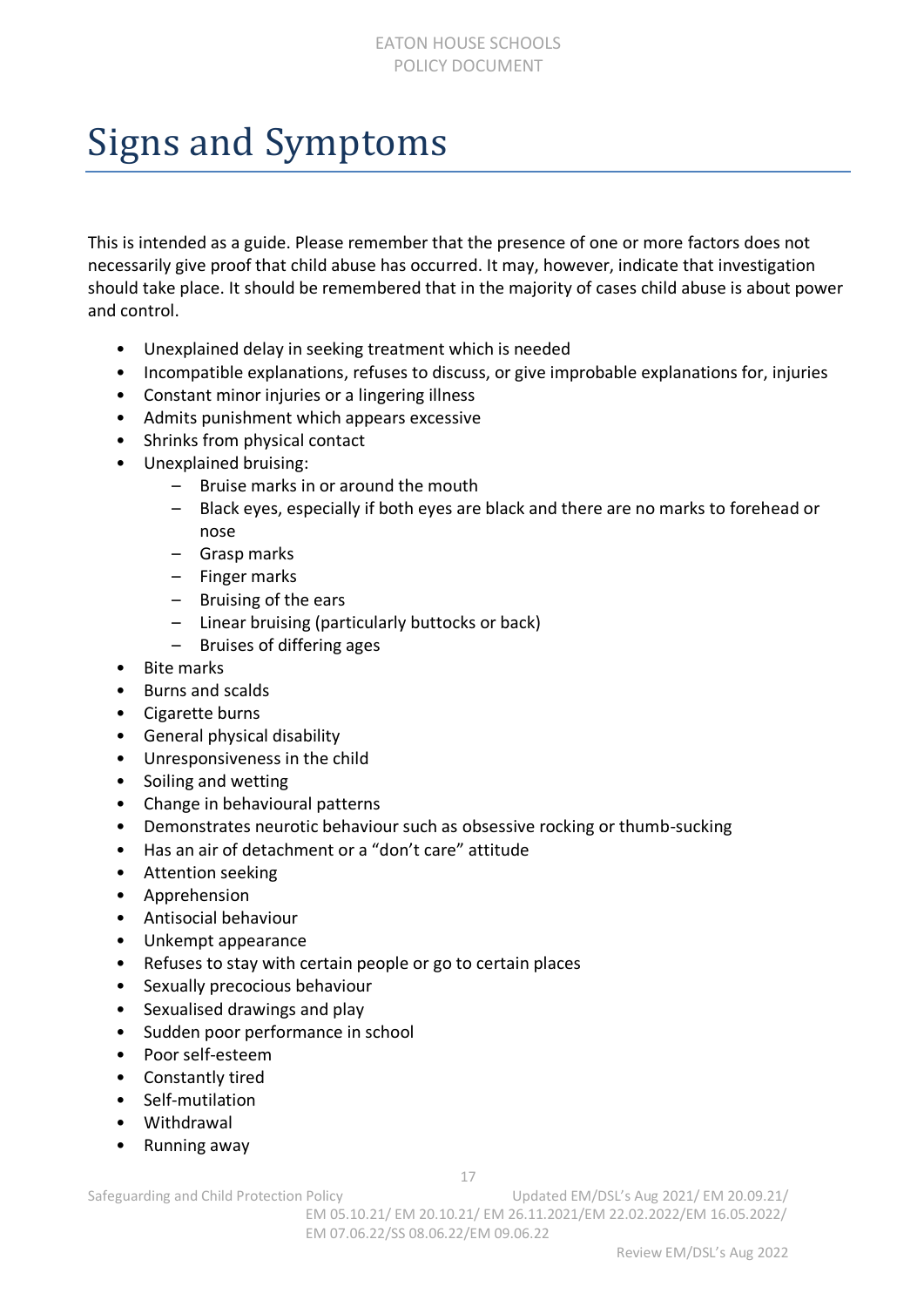#### EATON HOUSE SCHOOLS POLICY DOCUMENT

- Reluctance to return home after school
- Resistance to PE (undressing)
- Difficulty in forming relationships
- Confusing affectionate displays
- Poor attendance repeated infections etc.
- Inappropriate behaviour by other members of staff, or any other person working with the children. For example, inappropriate sexual comments; excessive one-to-one attention beyond the requirements of their usual role and responsibilities; or inappropriate sharing of images.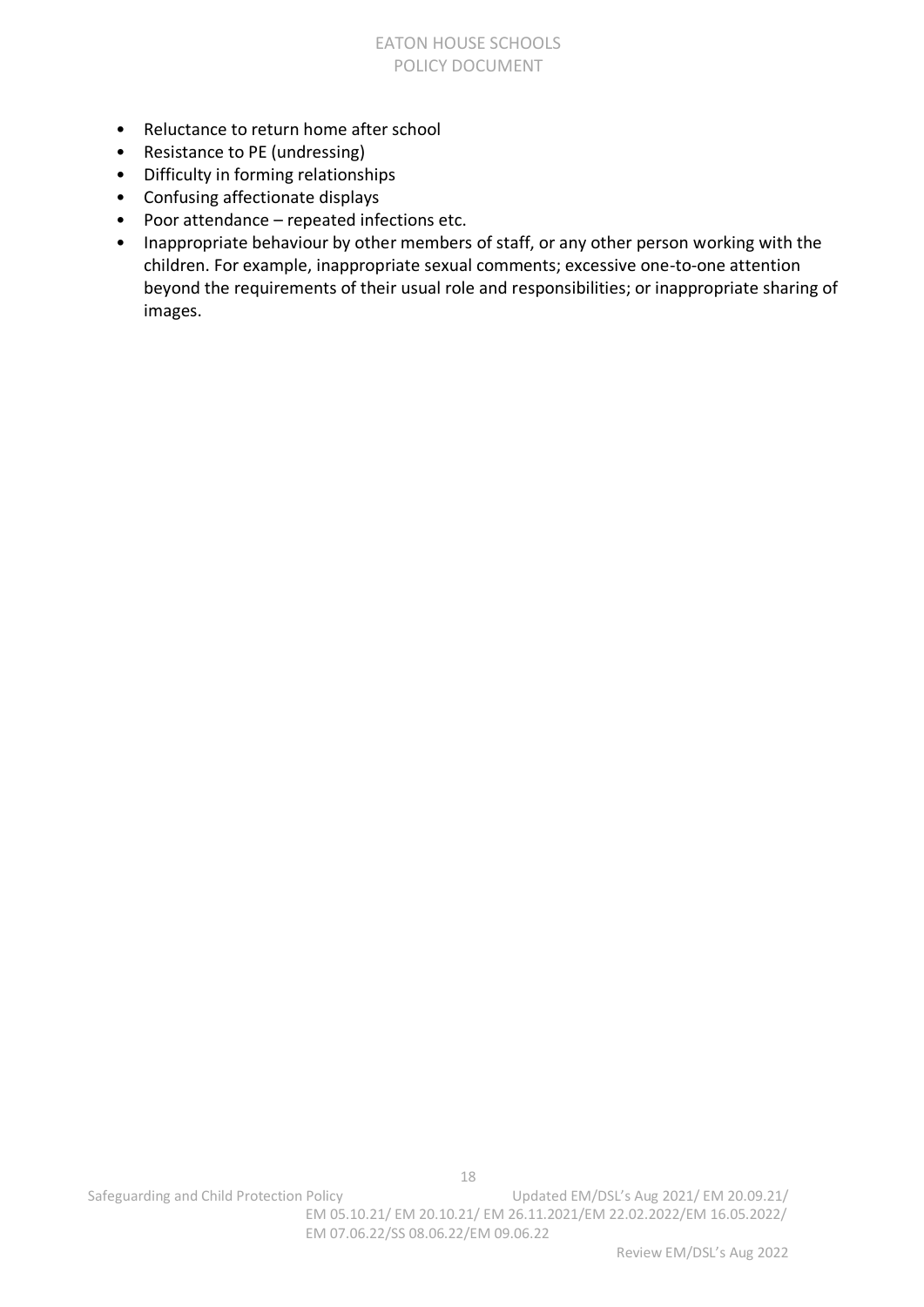### <span id="page-18-0"></span>Relationship, Sex and Health Education

This is statutory guidance from the Department for Education issued under Section 80A of the Education Act 2002 and section 403 of the Education Act 1996 – further details are in Annex A.

Teachers are aware that effective RSE, which brings an understanding of what is and what is not appropriate in a relationship, can lead to a disclosure of a child protection issue. Any disclosures will be passed on to the designated safeguarding lead for the school. Teachers will make it clear to students that anonymity cannot be promised for all disclosures, in the interests of safeguarding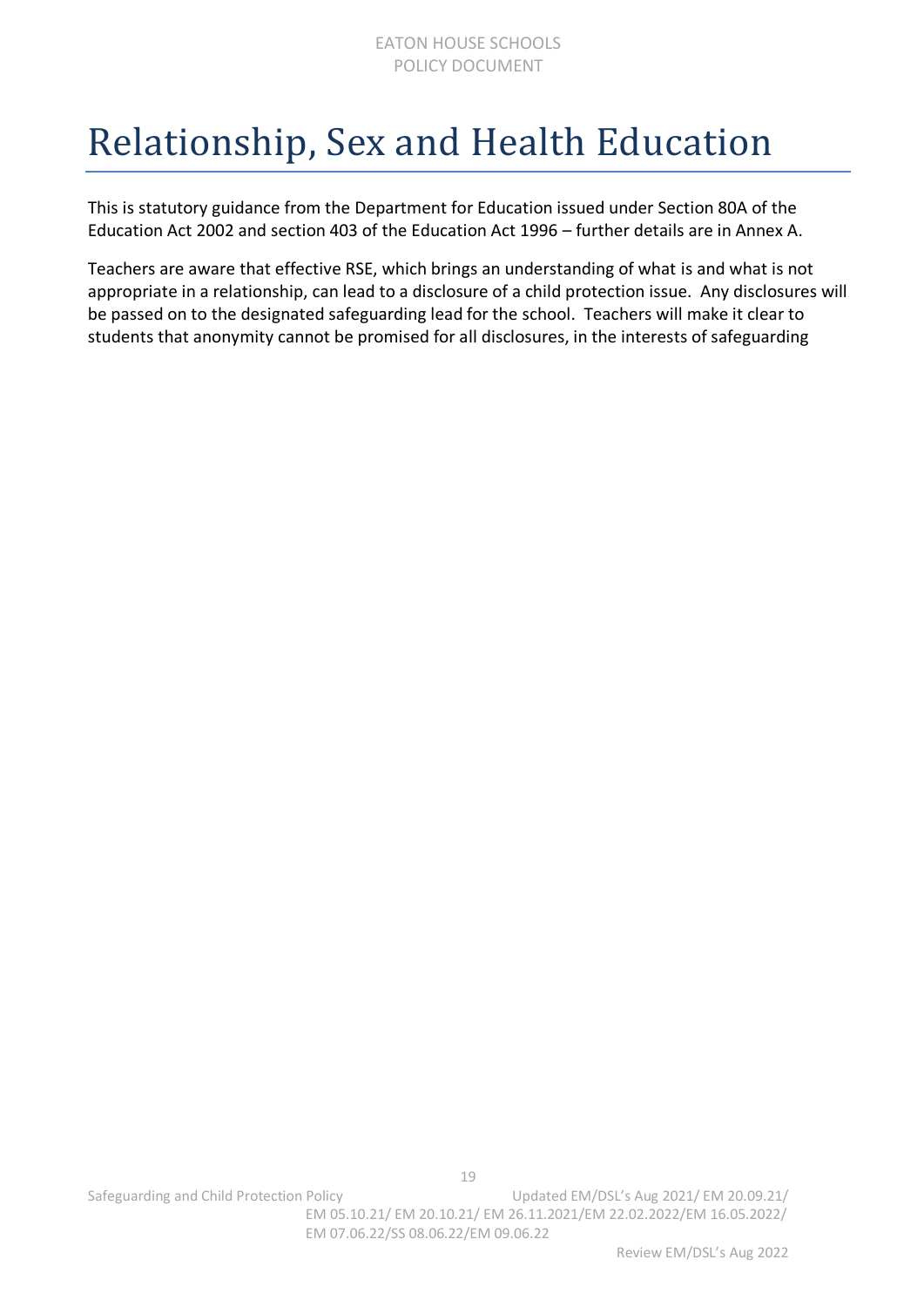### <span id="page-19-0"></span>Mental Health

All staff should be aware that mental health problems can, in some cases, be an indica tor that a child has suffered or is at risk of suffering abuse, neglect or exploitation. Where children have suffered abuse and neglect, or other traumatic adverse childhood experiences, this can have a lasting impact on a child's life. Therefore, it is important that staff are aware of how these experiences, can impact on a child's mental health, behaviour and education. Staff should never attempt to diagnose a mental health problem however they are well placed to observe children day to day and identify children who may be experiencing or at risk of developing a mental health problem.

If staff have a mental health concern about a child that is also a safeguarding concern, they must follow the child protection policy and speak to the designated safeguarding lead or deputy immediately.

Staff can access resources in the government [Rise Above](https://campaignresources.phe.gov.uk/schools/topics/mental-wellbeing/overview) website to promote positive health, wellbeing and resilience among children.

Eaton House Schools understands the importance of preventing mental health problems by promoting resilience as part of an integrated, whole school approach to social and emotional wellbeing, which is tailored to the needs of each child. The school has a Wellbeing Hub with Miss Paula Kearney as Wellbeing Lead and a whole school approach is taken regarding mental health and wellbeing.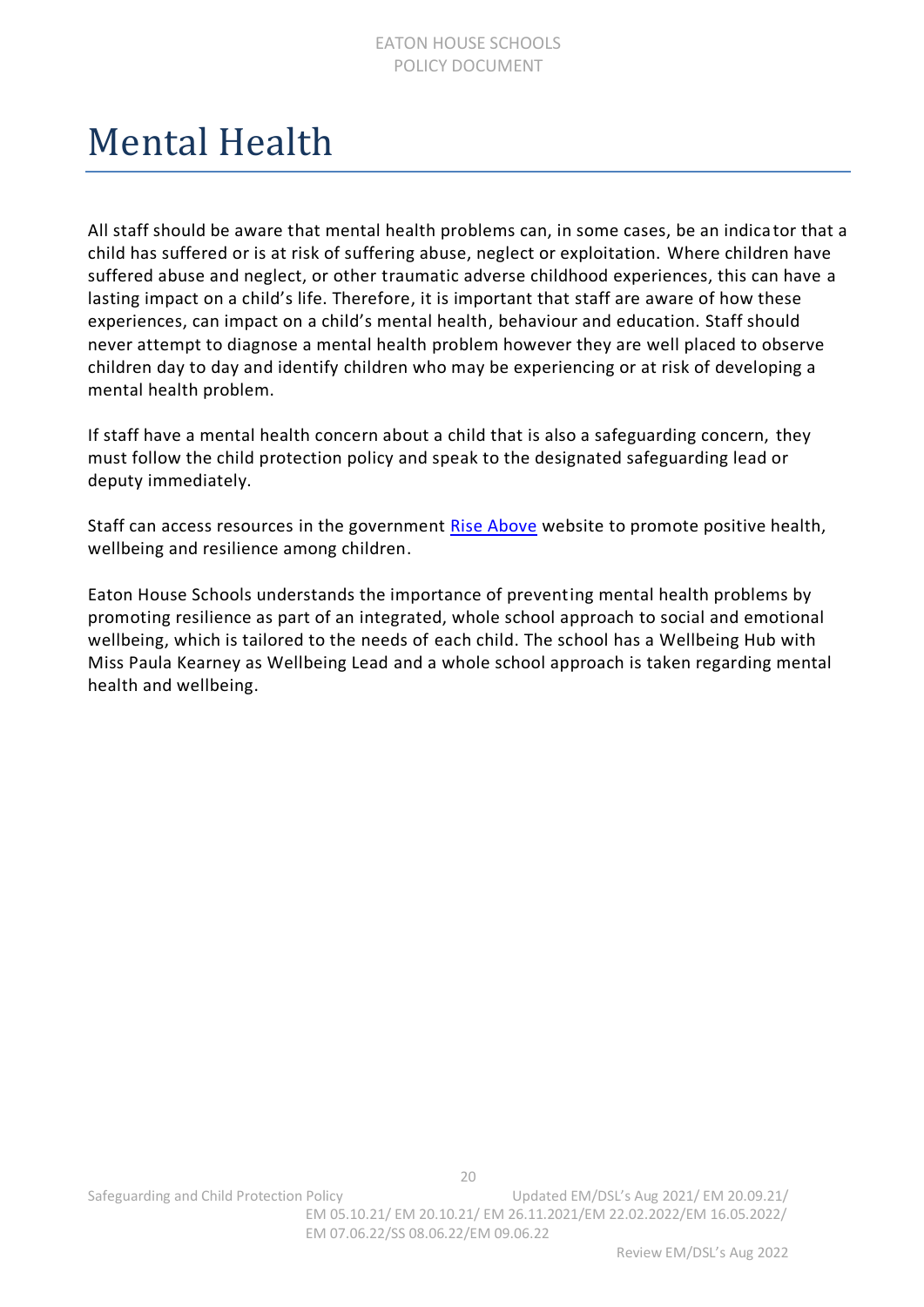### <span id="page-20-0"></span>Specific Safeguarding Issues

All staff should have an awareness of safeguarding issues. Staff must be aware that behaviours linked to the likes of drug taking, alcohol abuse, truanting, consensual and non-consensual sharing of nudes and semi-nudes images and/or videos put children in danger.

### **Children Missing in Education**

A child going missing in education is a potential indicator of abuse and neglect. The school's procedures for unauthorised absence must be followed. The safeguarding policy, procedures and responses for pupils who go missing from education, particularly on repeat occasions are put in place. From September 2016 the Education (Pupil Registration) (England) Regulations 2006 were amended so that schools must inform their LA of all deletions from their admission register when a child is taken off roll.

Reasons that a pupil is removed from the admissions register and local authority is informed:

- has been taken out of school by their parents and the school has received written notification from the parent they are being educated outside the school system e.g. home education
- has ceased to attend school and no longer lives within reasonable distance of the school at which they are registered
- has been certified to be unlikely to be in a fit state of health to attend school before ceasing to be of compulsory school age, and neither he/she nor his/her parent has indicted the intention to continue to attend the school after ceasing to be of compulsory school age
- are in custody for a period of more than four months due to a final court order and the school does not reasonably believe they will be returning to the school at the end of that period
- have been permanently excluded

Notification must be made to the local authority no later than removing the pupil's name from the school attendance register. All schools must inform the local authority of any pupil who fails to attend school regularly or has been absent without the school's permission for a continuous period of 10 school days or more.

### **Child Sexual Exploitation (CSE) and Child Criminal Exploitation (CCE)**

Both child sexual exploitation and child criminal exploitation are forms of abuse and both occur where an individual or group takes advantage of an imbalance in power to coerce, manipulate or deceive a child into sexual or criminal activity. Age may be the most obvious, this power imbalance can also be due to a range of other factors including gender, sexual identity, cognitive ability, physical strength, status, and access to economic or other resources. In some cases, abuse will be in exchange for something the victim needs or wants and/or will be to the financial benefit or other advantage, such as increased status of the perpetrator or facilitator and/or through violence or the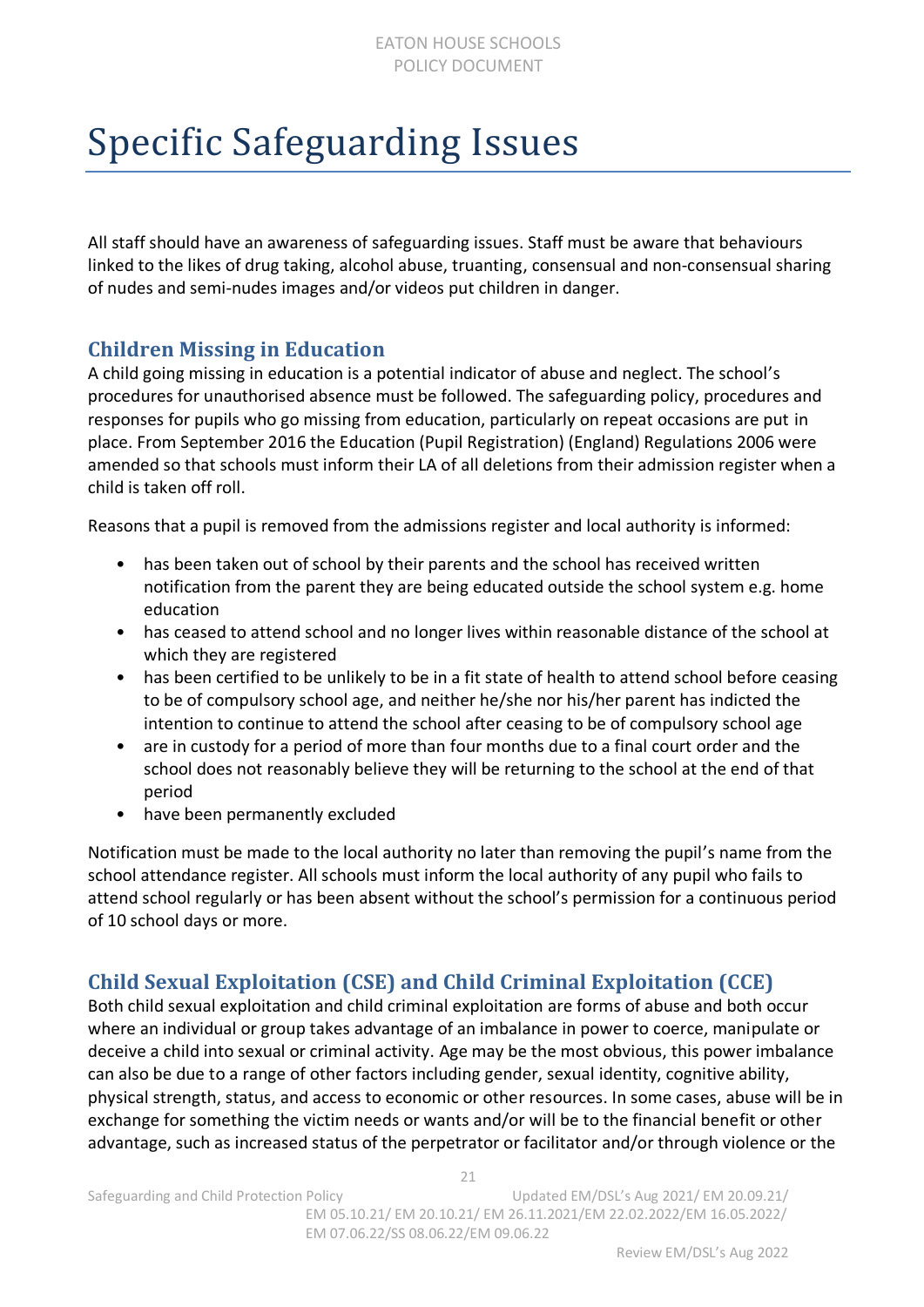threat of violence. The abuse can be perpetrated by individuals or groups, males or females, and children or adults. The abuse can be one-off occurrence or a series of incidents over time and range from opportunities to complex organised abuse. It can involve force and/or enticement-based methods of compliance and may, or may not, be accompanied by violence or threats of violence. Victims can be exploited even when activity appears consensual and it should be noted exploitation as well as being physical can be facilitated and/or take place online. CSE is a form of child sexual abuse and may involve physical contact and non-contact such as sexual images. Some of the following signs may be indicators of child sexual exploitation and child criminal exploitation:

- Children who appear with unexplained gifts or new possessions
- Children who suffer from changes in emotional well-being
- Children who regularly miss school or education or do not take part in education
- Children who associate with other young people involved in exploitation
- Children who misuse drugs and alcohol
- Have older boyfriends or girlfriends
- Display sexual behaviours beyond expected sexual development

Child Criminal exploitation of children is a geographically widespread form of harm that is a typical feature of county lines criminal activity. A child may have been trafficked for the purpose of transporting drugs and/or money through county lines, working in cannabis factories, shoplifting or pickpocketing. Also forced or manipulated into committing vehicle crime or threatening/committing serious violence to others. The experience of girls who are criminally exploited can be very different to that of boys. Both boys and girls who are criminally exploited may be at a higher risk of sexual exploitation. A referral to the National Crime Agency must be made.

### **Child abduction and Community Safety Incidents**

Child abduction is the unauthorised removal or retention of a minor from a parent or anyone with legal responsibility for the child. Child abduction can be committed by parents or other family members; by people known but not related to the victim (such as neighbours, friends and acquaintances); and by strangers.

Other community safety incidents in the vicinity of a school can raise concerns amongst children and parents, for example, people loitering nearby or unknown adults engaging children in conversation.

As children get older and are granted more independence (for example, as they start walking to school on their own) it is important they are given practical advice on how to keep themselves safe. Many schools provide outdoor safety lessons run by teachers or by local police staff.

It is important that lessons focus on building children's confidence and abilities rather than simply warning them about all strangers. Further information is available at: [www.actionagainstabduction.org](http://www.actionagainstabduction.org/) and [www.clevernevergoes.org](http://www.clevernevergoes.org/)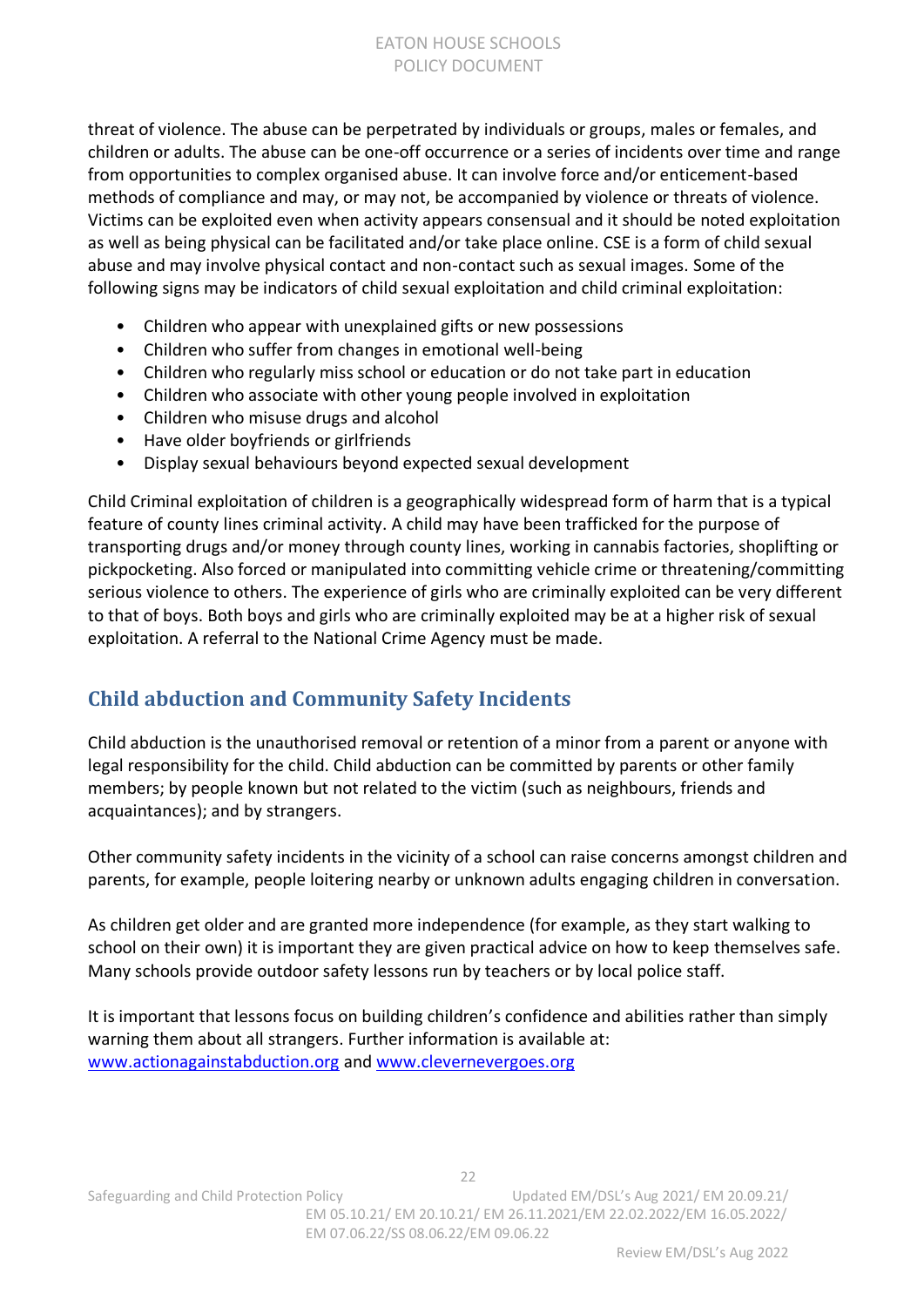#### EATON HOUSE SCHOOLS POLICY DOCUMENT

### **Serious Violent Crime**

All staff should be aware of indicators, which may signal that children are at risk from, or are involved with serious violent crime. These may include increased absence from school, a change in friendships or relationships with older individuals or groups, a significant decline in performance, signs of self-harm or a significant change in wellbeing, or signs of assault or unexplained injuries. Unexplained gifts or new possessions could also indicate that children have been approached by, or are involved with, individuals associated with criminal networks or gangs.

**All** staff should be aware of the range of risk factors which increase the likelihood of involvement in serious violence, such as being male, having been frequently absent or permanently excluded from school, having experienced child maltreatment and having been involved in offending, such as theft or robbery. Advice for schools is provided in the Home Office's Preventing Youth Violence and Gang Involvement and its Criminal Exploitation of Children and Vulnerable Adults: County Lines guidance. The link can be found in Appendix 2.

### **County Lines and Gangs**

County Line describes gangs and organised criminal networks involving exporting illegal drugs into one or more areas within the UK. All staff should be aware of indicators, which may signal that children are at risk from, or are involved with county lines and gangs. These may include increased absence from school, a change in friendships or relationships with older individuals or groups, a significant decline in performance, signs of self-harm or a significant change in wellbeing, or signs of assault or unexplained injuries. Unexplained gifts or new possessions could also indicate that children have been approached by, or are involved with, individuals associated with county lines and gangs.

Advice for schools is provided in the Home Office's Preventing Youth Violence and Gang Involvement and its Criminal Exploitation of Children and Vulnerable Adults: County Lines guidance. The link can be found in Appendix 2.

#### **Domestic Abuse**

The Domestic Abuse Act 2021 introduces the first ever statutory definition of domestic abuse and recognises children as victims in their own right, if they see, hear or experience the effects of domestic abuse. Exposure to domestic abuse and/or violence can have a serious, long lasting emotional and psychological impact on children. In some cases, they may have to leave the family home as a result. There is support for domestic abuse through Refuge, NSPCC and SafeLives and majority of police forces in England operate Operation Encompass which helps police and schools work together to provide emotional and practical help to children. If a staff member suspects or knows that domestic abuse is taking place the designated safeguarding lead must be informed immediately.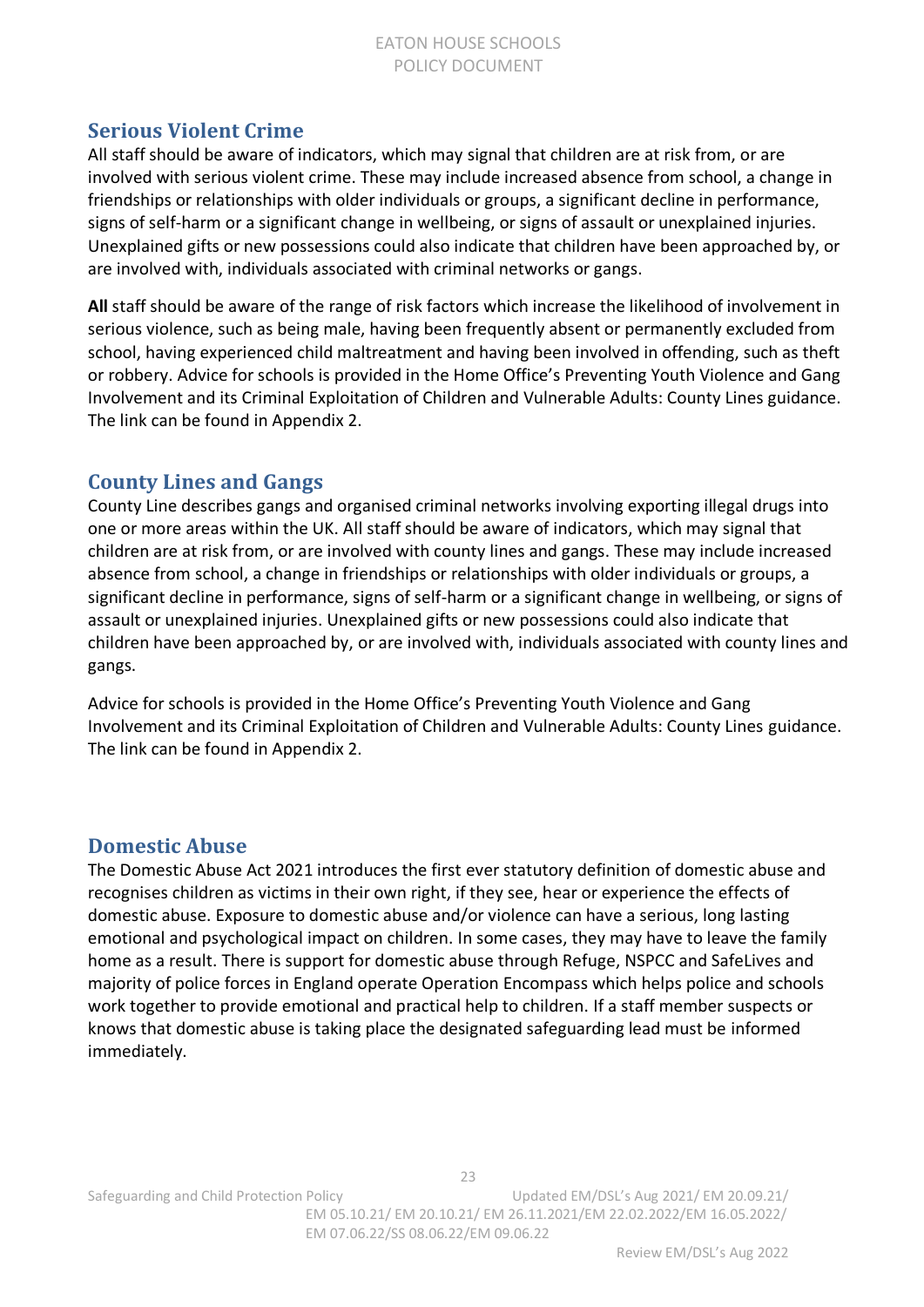### **Modern Slavery**

Modern slavery encompasses human trafficking and slavery, servitude and forced or compulsory labour. Referring to the [National Referral Mechanism](https://www.modernslavery.gov.uk/start?hof-cookie-check) is available and further information can be found in the Modern Statutory Guidance.

#### **Homelessness**

Indicators that a family may be at risk of homelessness include household debt, rent arrears, domestic abuse and anti-social behaviour, as well as the family being asked to leave a property. Being homeless or being at risk of becoming homeless presents a real risk to a child's welfare. The designated safeguarding lead (and deputy DSL) should be aware of contact details and referral routes into the Local Housing Authority so they can raise/progress concerns.

**So called 'Honour-based' Abuse (including Female Genital Mutilation and Forced Marriage)**

So called 'honour-based' abuse encompasses incidents or crimes which have been committed to protect or defend the honour of the family and/or community. This includes female genital mutilation (FGM) and forced marriage and practices such as breast ironing. This form of abuse often involves a wider network of family or community pressure and can include multiple perpetrators. If staff have a concern regarding a child that may be at risk or who has suffered from 'honour-based' abuse, they should speak to the designated safeguarding lead (or deputy DSL).

### **Female Genital Mutilation**

In line with the Female Genital Mutilation Act 2003, Staff are made aware of s.74 of the Serious Crime Act 2015 which places statutory duty upon teachers to report to the police where they discover that FGM appears to have been carried out on a girl under 18 years old.

#### **"If a teacher, in the course of their work in the profession, discovers that an act of female genital mutilation appears to have been carried out on a girl under the age of 18 the teacher must report this to the police."**

Victims of FGM are likely to come from a community that is known to practice FGM. Teachers must personally report to the police and inform the designated safeguarding lead. Those failing to report such cases will face disciplinary sanctions. At no point must staff be examining pupils, however "to discover that an act of FGM appears to have been carried out" is a mandatory reporting duty. Please refer to the FGM Fact sheet in appendix 2.

### **Forced Marriage**

Forcing a person into a marriage is a crime. Schools can play an important role in safeguarding children from forced marriage. Please refer to the Multi-Agency guidelines for school guidelines for forced marriages in appendix 2.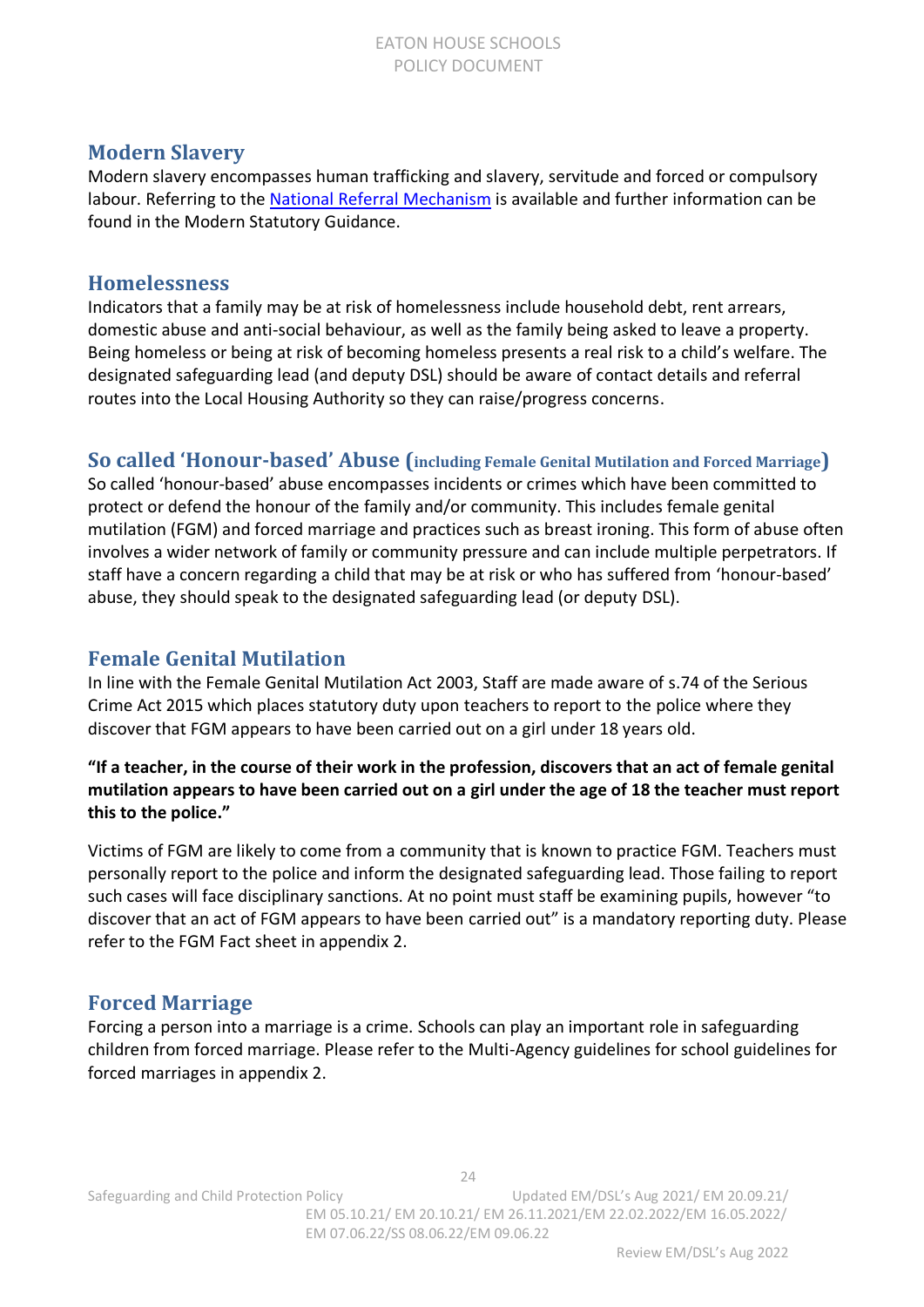### **Children and the Court System**

Children are sometimes required to give evidence in criminal courts, either for crimes committed against them or for crimes they have witnessed. There are two age appropriate guides to support children. Links are found in appendix 2.

Making child arrangements via the family courts following separation can be stressful and create conflict in families. This is stressful for children. The Ministry of Justice has an [online child](https://helpwithchildarrangements.service.justice.gov.uk/)  [arrangements information tool](https://helpwithchildarrangements.service.justice.gov.uk/) which provides information on the dispute resolution service. This may be useful for some parents and carers.

### **Children with Family Members in Prison**

Children who have a parent sent to prison are at risk of poor outcomes including poverty, stigma and poor mental health. The National Information Centre on Children of Offenders provide information to support professionals working with offenders and their children to help mitigate negative consequences for those children.

### **Cybercrime**

Cybercrime is criminal activity committed using computers and/or internet for illegal hacking, denial of Service attacks, making, supplying or obtaining malware with intent to commit further offence. If there is concerns about a child in this area, the designated safeguarding lead should consider referring into the Cyber Choices programme.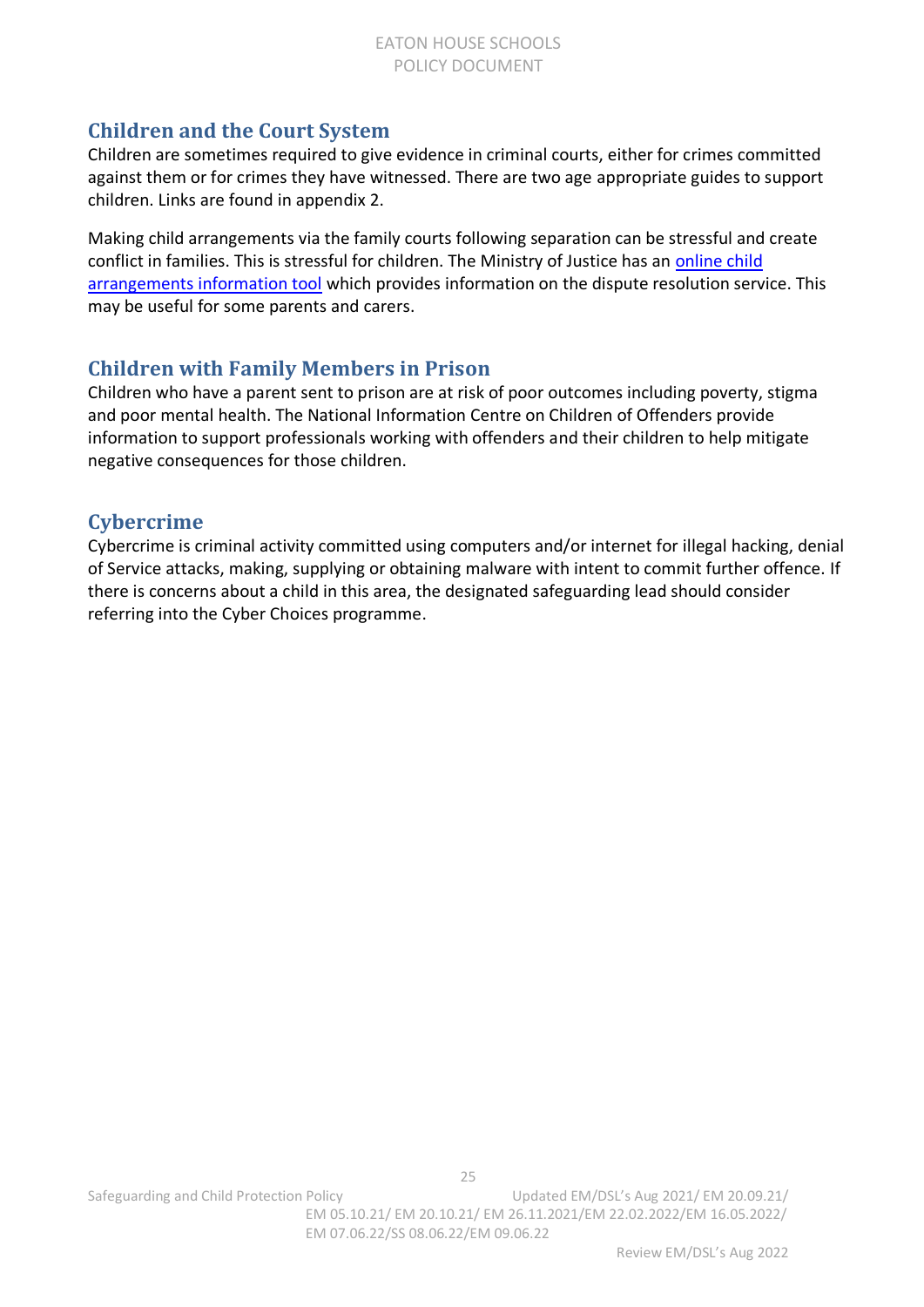### <span id="page-25-0"></span>Prevent Duty

The school is subject to a duty under section 26 of the Counter-Terrorism and Security Act 2015 ("the CTSA 2015"), to have due regard to the need to prevent people from being drawn into terrorism. This duty is known as the Prevent duty. The Prevent duty is seen as part of the schools' wider safeguarding obligations. Eaton House School risk assesses, ensuring that safeguarding arrangements take into account the policies and procedures of Local Safeguarding Children Partnerships (LSCPs), the designated safeguarding leads undertake Prevent awareness training and Channel Programme training and are able to provide advice and support to other members of staff on protecting children from the risk of radicalisation and IT policies are in place and followed (filtering is in place when accessing internet in schools and teaching pupils about online safety). All staff are also required to complete the online Prevent Duty training. Effective engagement with parents/the family should be considered as they are in a key position to spot signs of radicalisation. It is important to assist and advise families who raise concerns and be able to point them to the right support mechanisms. The school will discuss any concerns with a child's parents which is in line with the safeguarding policies and procedures unless there is reason to believe this would put the child at risk.

### **Channel**

Channel is a programme which focuses on providing support at an early stage to people who are identified as being vulnerable to being drawn into terrorism. It provides a mechanism for schools to make referrals if they are concerned. At first instance if there is a concern that a child is vulnerable to radicalisation the schools designated safeguarding lead must be informed.

Please refer to Eaton House Schools Prevent Duty Policy for further information.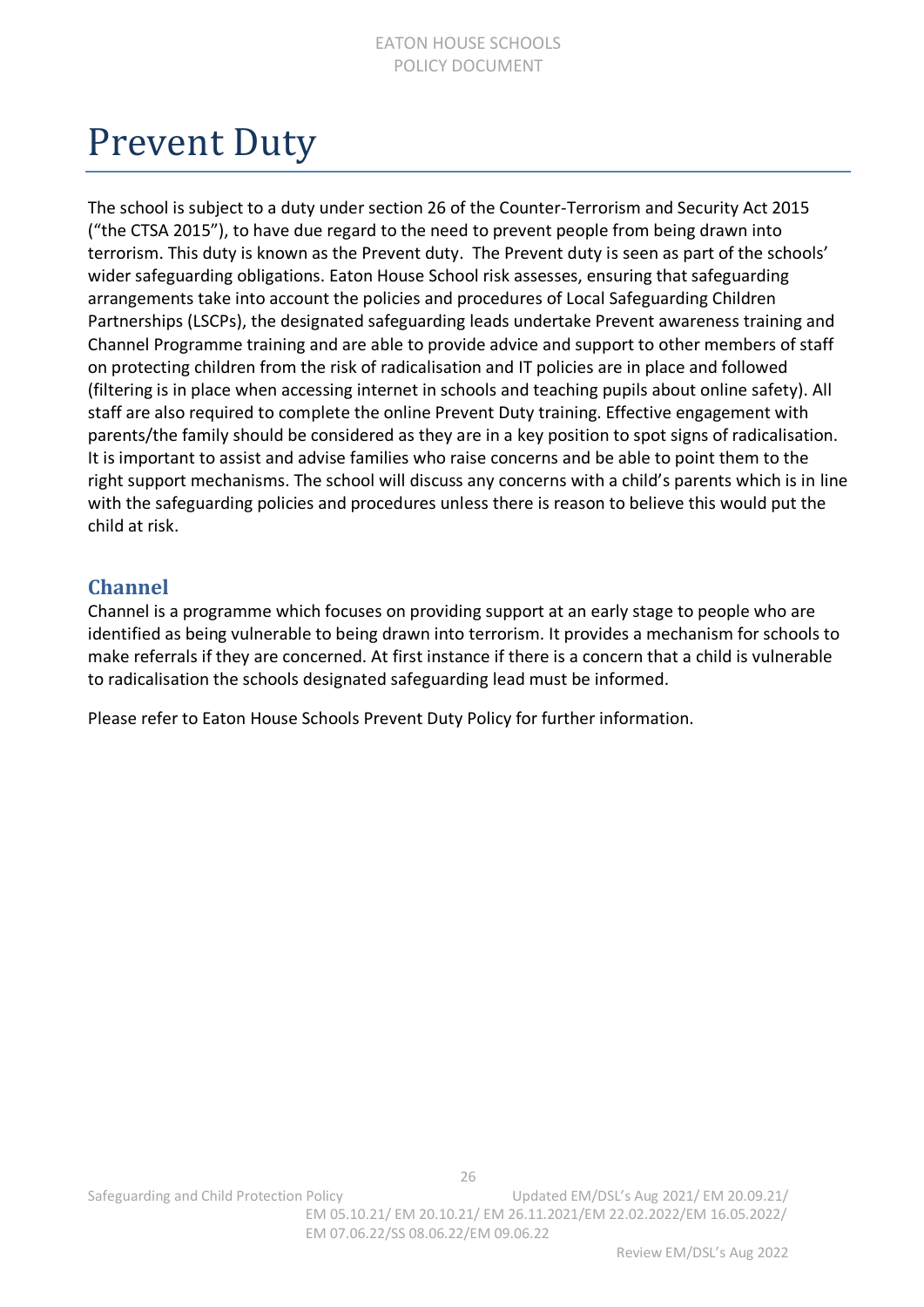### <span id="page-26-0"></span>Policy on Dealing with Peer-on-Peer Abuse

The school recognises that children are capable of abusing their peers. This includes girl-on-girl, boy-on-boy, girl-on-boy, or boy-on-girl (whilst acknowledging that boys are most likely to be the perpetrator and that girls are more likely to be the recipient). **All** staff must be aware safeguarding issues can manifest themselves via peer on peer abuse (children can abuse other children). This is most likely to include, but not limited to:

- bullying (including cyber-bullying, prejudice-based and discriminatory bullying)
- abuse in intimate personal relationships between peers
- physical abuse such as hitting, kicking, shaking, biting, hair pulling or otherwise causing physical harm
- sexual violence and sexual harassment
- causing someone to engage in sexual activity without consent, such as forcing someone to strip, touch themselves sexually, or to engage in sexual activity with a third party
- 'Upskirting' (which is a criminal offence37), which typically involves taking a picture under a person's clothing without them knowing, with the intention of viewing their genitals or buttocks to obtain sexual gratification, or cause the victim humiliation, distress or alarm. Anyone of any gender, can be a victim
- Consensual and non-consensual sharing of nudes and semi nudes images and/or videos (known as sexting or youth produced sexual imagery)
- so-called initiation ceremonies (initiation/hazing type violence and rituals for example ridicule and humiliation, incident a keen to pranks, physical punishments, tedious cleaning)

**All** staff must ensure that abuse is not tolerated or passed off as "banter" or "part of growing up" and understand the importance of challenging and addressing inappropriate behaviour between children, whether that happens in or out of school. This is to prevent a culture of unacceptable behaviour, an unsafe environment for children and a culture that normalises abuse. Staff must also be clear on the school's policy and procedures regarding peer on peer abuse. Staff must understand that even if there are no reports of peer-on-peer abuse in the school, this does not mean it is not happening. If staff have any concerns about peer-on-peer abuse, they must speak to the designated safeguarding lead or deputy.

The school aim is to make it a place where bullying has no place and to have a whole school approach to ensuring safety, security, openness and confidence. Pupils who are being abused for e.g. bullied are encouraged to tell their parents, his or her Form Teacher or another member of staff. Staff awareness is raised through discussion in staff meetings, and action is taken to reduce the risk of bullying at times and in places where it is most likely to occur.

When abuse by another child is suspected, child protection procedures will be applied to both (alleged) abuser and abused and that both are treated as being at risk. The designated safeguarding lead must be informed. If appropriate, the school's disciplinary procedures will be invoked. Both pupils will be interviewed as well as anyone else involved. Both the victim and the alleged perpetrator will be interviewed by the pastoral team. All information must be recorded and kept confidential and secure by the designated safeguarding lead. Parents/guardians of both parties will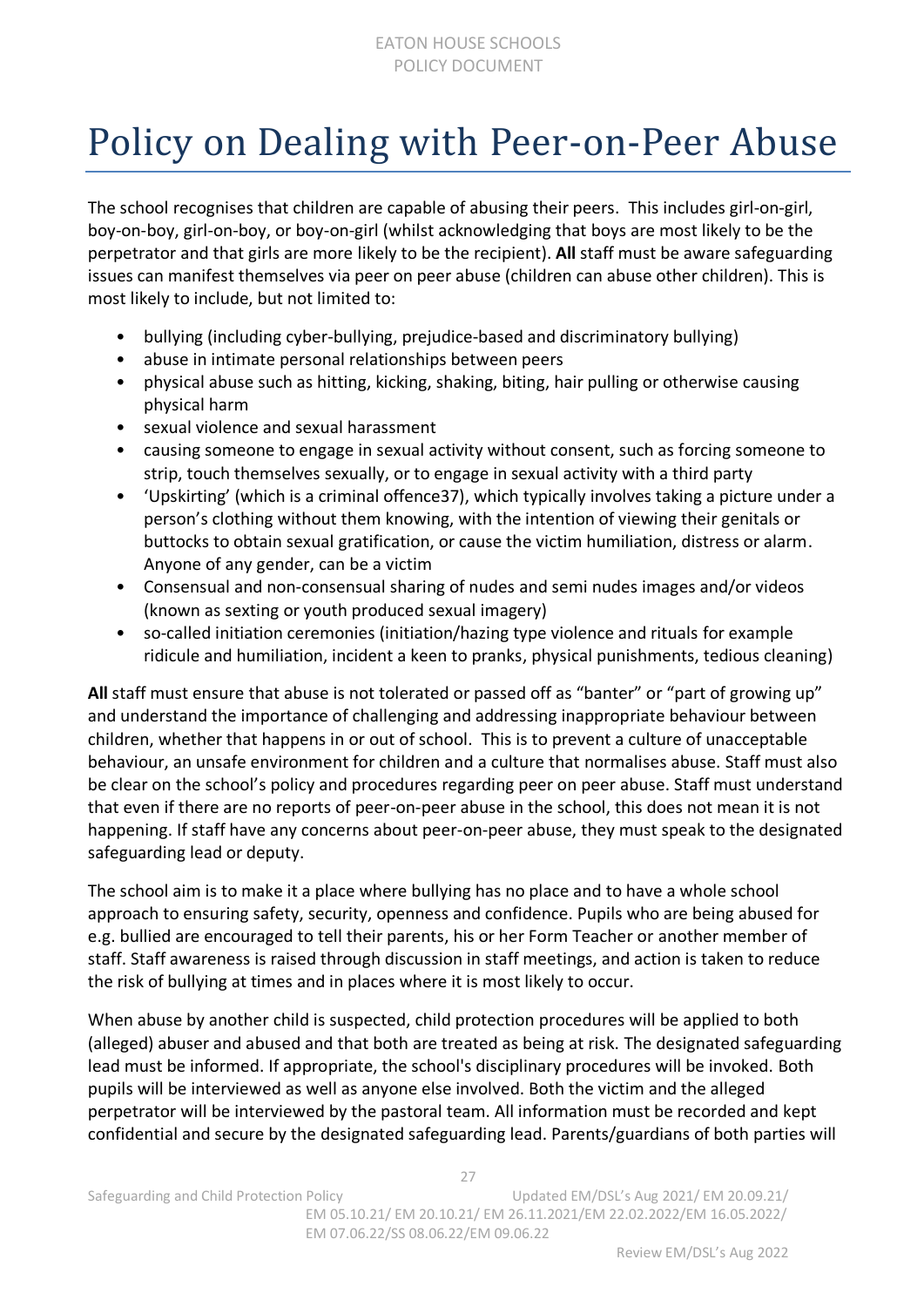#### EATON HOUSE SCHOOLS POLICY DOCUMENT

be informed and invited to the school to discuss the matter. Their support should be sought. A way forward, including disciplinary sanctions, early help and counselling, should be agreed for both pupils as appropriate.

Please refer to the schools anti-bullying, Pupil behaviour, Discipline and Exclusions, and Peer on Peer Abuse policies and the child on child sexual violence and sexual harassment section below.

If there is reasonable cause to suspect that a child is suffering, or likely to suffer, significant harm this must be referred to local agencies.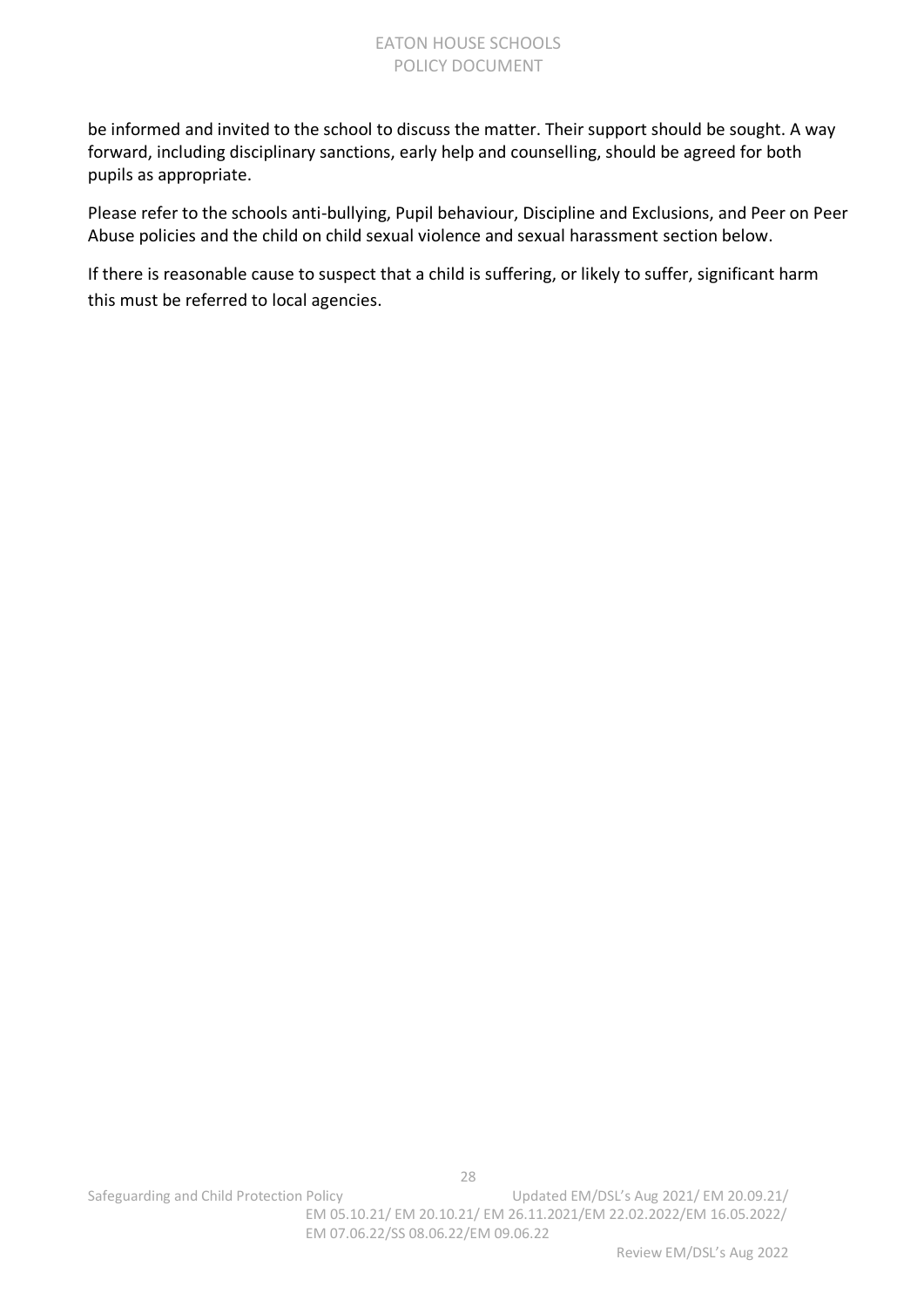### <span id="page-28-0"></span>Child on Child Sexual Violence and Sexual Harassment

Sexual violence and sexual harassment can occur between two children of any age and sex. It can also occur through a group of children sexually assaulting or sexually harassing a single child or group of children. Sexual violence and sexual harassment can occur online and offline and both physically and verbally. This guidance should be read alongside the government advice Sexual [Violence and Sexual Harassment between Children in Schools and Colleges.](https://www.gov.uk/government/publications/sexual-violence-and-sexual-harassment-between-children-in-schools-and-colleges)

Staff should be aware that some children are potentially more at risk. Evidence shows girls, children with SEND and LGBT children are at a greater risk. It is important that all victims are taken seriously, and appropriate support is offered. It is important staff are aware and understand that they need to challenge behaviours (e.g. flicking bras) and not dismiss as "banter" or part of "growing up". Tolerating such behaviour risks normalising them. The school has a zero tolerance approach to sexual violence and sexual harassment.

If staff have been made aware of sexual violence and sexual harassment or have a concern as they have overheard a conversation or they find a change in behaviour of a child/ren, they must take immediate action. Responding promptly and appropriately will have an impact on future victims having the confidence to come forward and report. The child protection policy must be followed, and staff are to speak to the designated safeguarding lead (or deputy DSL).

It is important to record all concerns, actions taken and reasons. This will provide the ability to review regularly to look for patterns of concerning behaviour and to take appropriate action. Where it is found a report to be unsubstantiated, unfounded, false or malicious the designated safeguarding lead should consider whether the child and/or person that made the allegation is in need of help or may have been abused by someone else. If a report is deliberately shown to be invented the school will consider disciplinary procedures as per the school's policies.

The school understands that sexual assault can result in a range of health needs and it is important to signpost to sources of support some are listed in appendix 2.

Please refer to the schools anti-bullying, Pupil behaviour, Discipline and Exclusions, and Peer on Peer Abuse policies. The Peer on Peer abuse policy contains clear guidance on how to manage a report of child on child sexual harassment and sexual violence.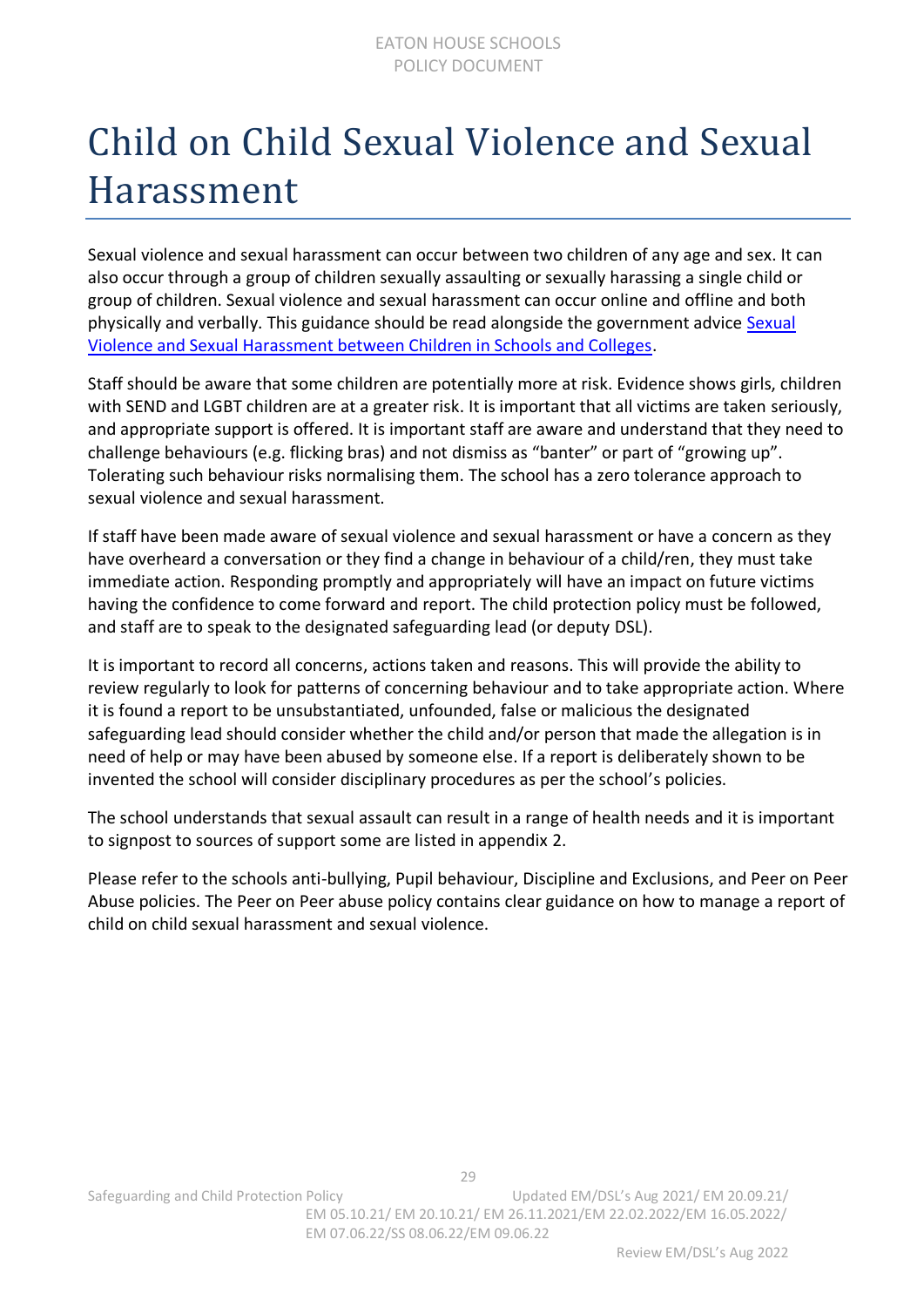### <span id="page-29-0"></span>School Procedures for Handling Sexting Cases

Pupils are not permitted to bring phones to school. An exception is the Preparatory School, Year 6 upwards. In this case procedures are in place and pupils hand their phones into the school office. They are not permitted to use the phones during the school day. If there is an incident of a sexting case the child protection procedure is to be followed.

### <span id="page-29-1"></span>Children with Special Educational Needs and Disabilities

Children with special educational needs and disabilities (SEND) can face additional safeguarding challenges.

Additional barriers can exist when recognising abuse and neglect in this group of children. This can include:

- Assumptions that indicators of possible abuse such as behaviour, mood and injury relate to the child's disability without further exploration
- A higher risk of being isolated from their peers
- Children with SEN and disabilities can be disproportionally impacted by behaviours like bullying, without outwardly showing any signs
- Communication barriers and difficulties in overcoming these barriers

Staff should be aware that if children are behaving in a particular way or they are looking distressed or behaviour or demeanour is different that it may not be due to their SEN or disability and it could potentially be that abuse is taking place. All concerns are to be reported to the designated safeguarding lead.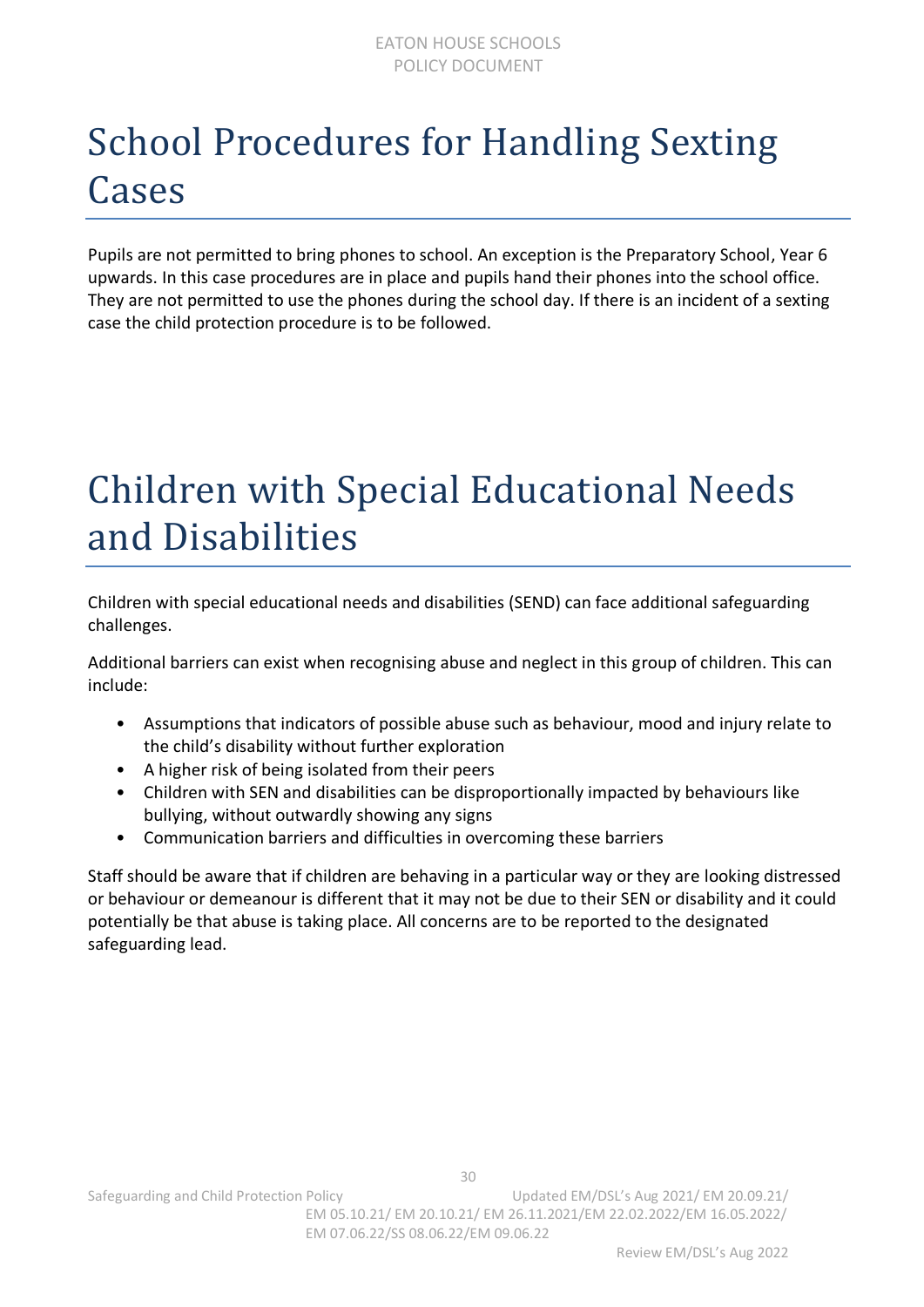### <span id="page-30-0"></span>Policy on Dealing with Suspected Abuse

All staff should refer concerns to the Designated Safeguarding Lead as soon as possible. In the meantime, they should:

- listen to the pupil, keeping calm and offering reassurance
- observe bruises but should not ask a child to remove or adjust their clothing to observe them
- allow the child to lead the discussion if a disclosure is made, but do not press for details by asking questions, e.g. "what did they do next?"
- do not ask a leading question (i.e. one that suggests the answer that is expected)
- listen do not investigate or ask leading questions, but use questions such as "is there anything else you'd like to tell me?"
- accept what the pupil says without challenge  $-$  reassure them that they are doing the right thing and that you recognise how hard it is for them
- not lay blame or criticise either the child or the perpetrator
- not promise confidentiality explain that they have done the right thing and who needs to be told.

When abuse by another child is suspected, child protection procedures will be applied to both (alleged) abuser and abused and that both are treated as being at risk. If appropriate, the school's disciplinary procedures will be invoked.

Staff with concerns about a child should speak first to one of the school's Designated Safeguarding Leads. However, any staff member can make a referral to children's social care. Details can be found on pages 56 and 57.

If a staff member does make a referral directly, he/she must inform the designated safeguarding lead as soon as possible thereafter. If the child is in immediate danger or is at risk of harm a referral should be made to children's social care and/or the police immediately. KCSIE refers to the nonstatutory advice for practitioners: [What to do if you're worried a child is being abus](https://assets.publishing.service.gov.uk/government/uploads/system/uploads/attachment_data/file/419604/What_to_do_if_you_re_worried_a_child_is_being_abused.pdf)ed (March 2015)

The [NSPCC's what you can do to report abuse dedicated helpline](https://www.nspcc.org.uk/keeping-children-safe/reporting-abuse/dedicated-helplines/whistleblowing-advice-line/) is available for staff who do not feel able to raise concerns regarding child protection failures internally or have concerns about the way a concern is being handled by the school. Staff can call 0800 028 0285 – line is available from 8:00 AM to 8:00 PM, Monday to Friday and email: help@nspcc.org.uk.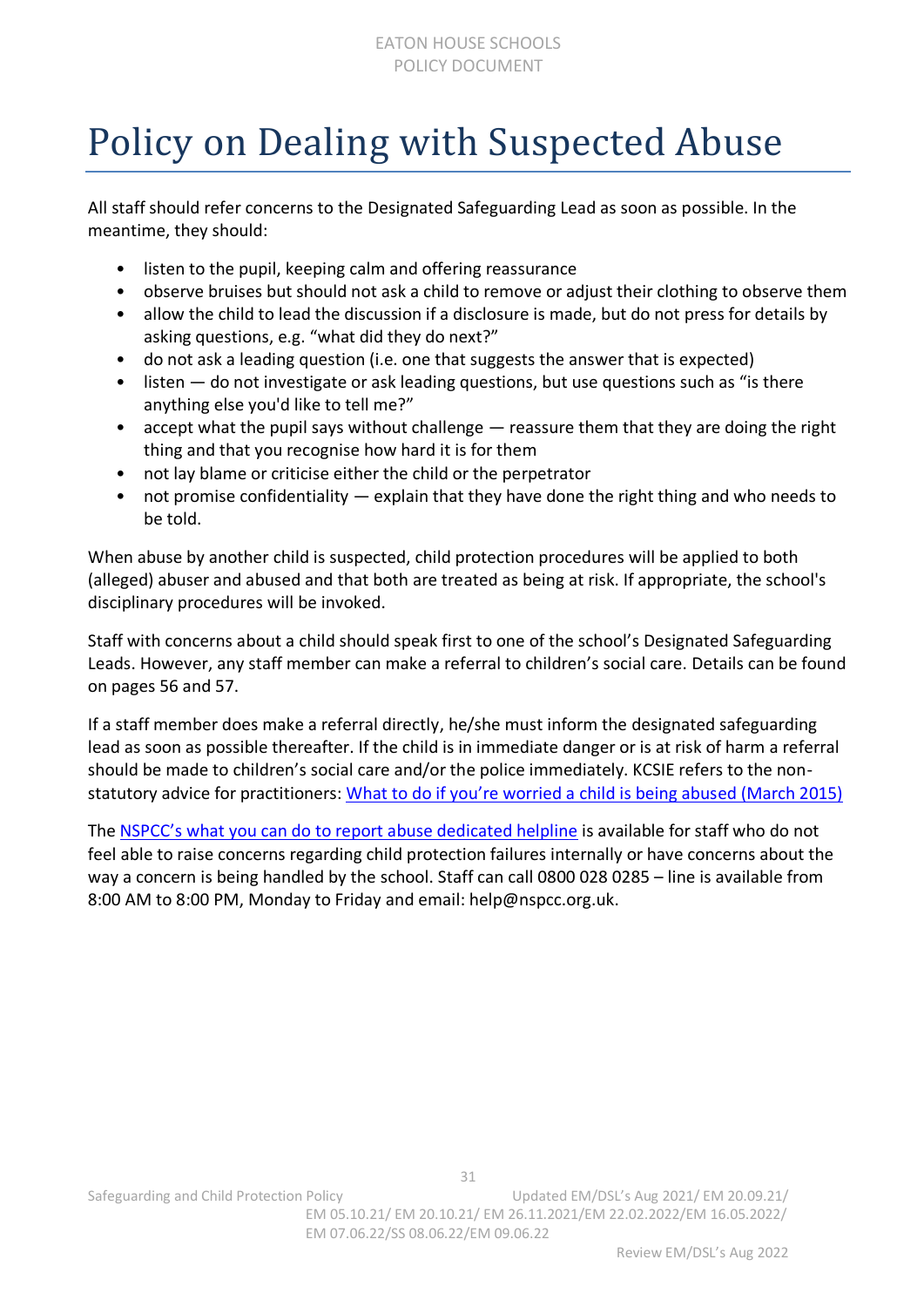### <span id="page-31-0"></span>Procedures for Monitoring, Recording and Reporting



The school policy is that all child protection concerns and incidents are recorded on the school's CPOMS system immediately or as soon as reasonably possible. Records may be used in legal proceedings and must be kept accurate and secure. All information recorded on CPOMS should include factual information rather than assumption or interpretation. The child's own language should be used to quote rather than a translation. Records may be used at a later date to support a referral to an external agency. Record what you did not do as well as what you did do. i.e. *'I did not make my notes immediately because I was with the child and social services until 1am and was then too tired. I made them first thing this morning and all details were still fresh and clear in my mind.*' All concerns, discussions and decisions and the reasons for those decisions must be recorded securely on CPOMS system. Records should include:

- A clear and comprehensive summary of the concern
- Details of how the concern was followed up and resolved

32

Safeguarding and Child Protection Policy Child Washington Updated EM/DSL's Aug 2021/ EM 20.09.21/ EM 05.10.21/ EM 20.10.21/ EM 26.11.2021/EM 22.02.2022/EM 16.05.2022/ EM 07.06.22/SS 08.06.22/EM 09.06.22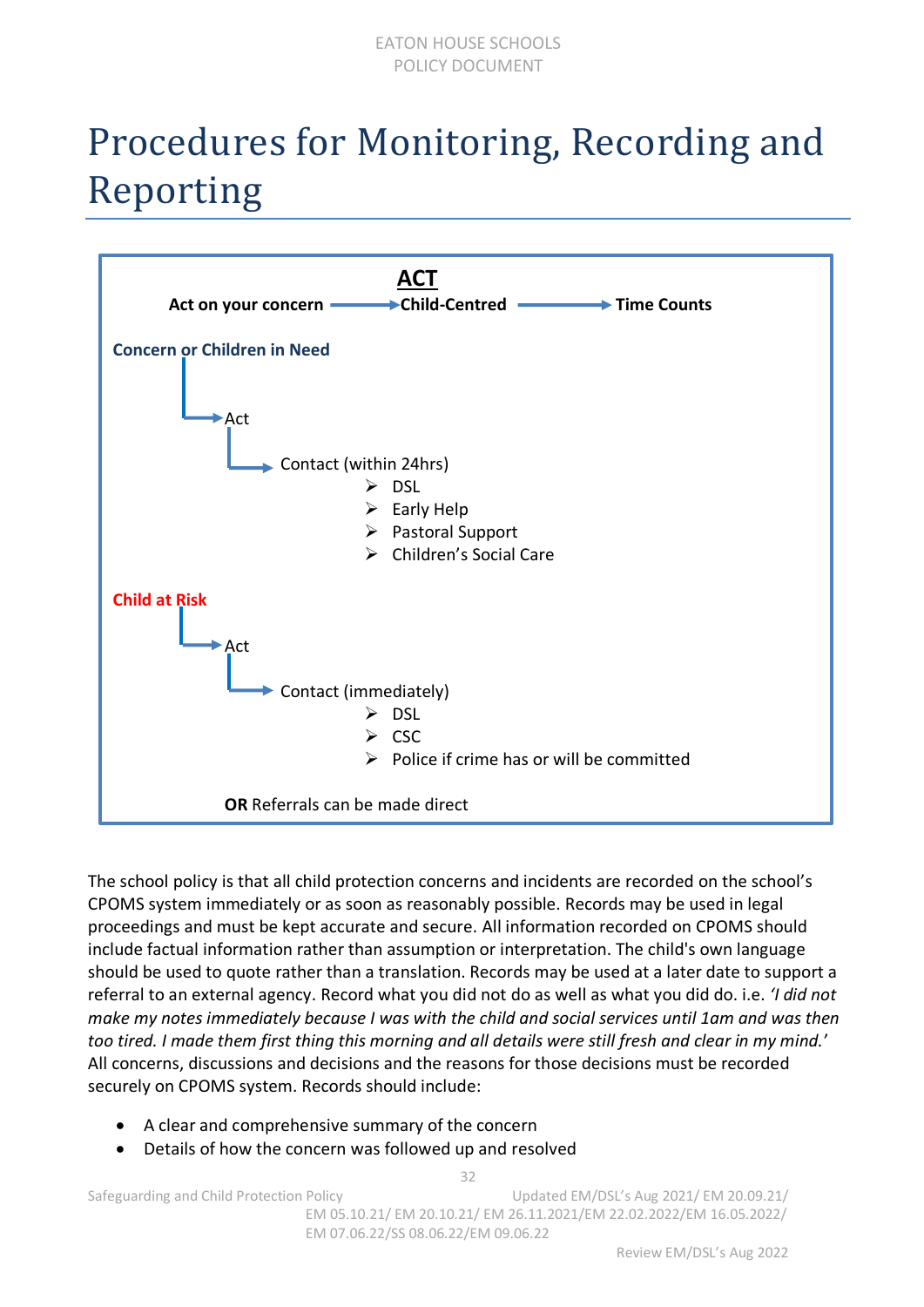• A note of any action taken, decisions reached and the outcome and reason

Provide as much information as possible as part of the referral process. This will enable children's social care assessment to have a contextual approach.

The following terminology is useful when talking to Social Services or the Police:

- "A child in need" as specified by Section 17 of the Children's Act 1989
- "At risk of significant harm" as specified in Section 47 of the Children's act 1989

### **Designated Lead**

The designated lead will:

- follow-up the referral using the critical incident sheet as a basis for consideration before action. The Head and Designated Safeguarding Lead should not make their own decision about referring what appears to be borderline cases but should discuss the doubts and concerns with the local authority designated officer or social care. This may be done tentatively and without giving names in the first instance.
- make additional records of discussions and any investigation that takes place in CPOMS
- decide whether to continue to monitor the situation or take the referral further. This decision should be communicated to the individual making the initial referral.
- Records will be reviewed regularly by the designated safeguarding lead and/or Head Teacher so that concerning patterns of behaviour can be spotted. CPOMS is able to provide reports to monitor patterns.
- where a child is referred to social care, a local authority social worker should make a decision about the type of response that is needed within one working day and acknowledge receipt to the referrer.

It is important for the school to share information between professionals and local agencies. Whilst the General Data Protection Regulation (GDPR) places duties on organisations and individuals to process personal information fairly and lawfully, it should not be a barrier to sharing information where failure to do so would result in a child being placed at risk of harm. Fears about sharing information cannot be allowed to stand in the way of the need to promote the welfare and protect the safety of children.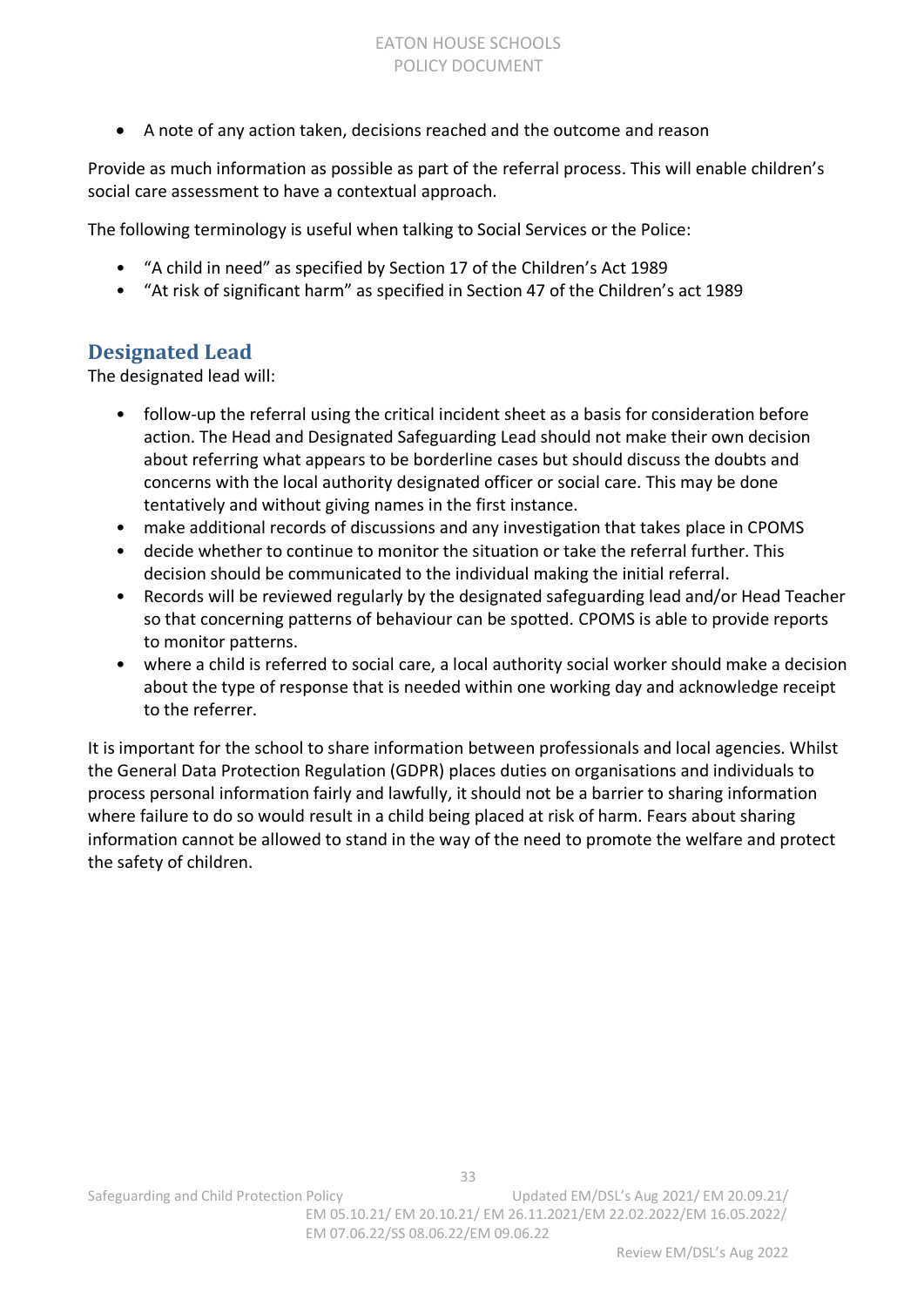### <span id="page-33-0"></span>Information Sharing and Confidentiality

Information sharing between practitioners and local agencies is vital in identifying and tackling all forms of abuse and neglect. Staff should be proactive in sharing information as early as possible to help identify, assess and respond to risks or concerns about the safety and welfare of children. It is also important that staff and senior management understand that the Data Protection Act 2018 and General Data Protection Regulation (GDPR) place duties on both the school and the individual to process personal information fairly and lawfully and keep the information they hold safe and secure. The Data Protection Act 2018 and GDPR do not prevent the sharing of information for the purpose of keeping children safe. Fears about sharing information must not be allowed to stand in the way of identifying and tackling all forms of abuse and neglect, and in promoting children's welfare, including their educational outcomes.

Where children are on the child protection register and leave one school for another, the Designated Safeguarding Lead must inform the receiving school and the key worker. If the child leaves the school with no receiving school, details must be passed to the principal education social worker.

Education staff have a professional responsibility to share relevant information about the protection of children with the investigative agencies. Members of staff should not promise confidentiality but can let the child know that only those who need to know will be informed and always for the child's own sake.

Time should be taken to reassure the child and confirm that information given will be treated sensitively. Reassurance should be given, and the adult involved listen sympathetically and nonjudgmentally.

Staff should be careful in subsequent discussions and ensure that information is only given to the appropriate person. All staff should be kept aware of issues relating to confidentiality and the status of information they may hold.

Members of staff, other than the designated member and those involved closely, should only have enough details in order to help them to act sensitively and appropriately to a pupil. Sensitive information regarding pastoral issues and for children on the child protection register is kept separately in a folder in the closed section of the Designated Safeguarding Lead's office. Discretion should be used when talking about the personal and changing circumstances of children, e.g. when a child goes into care.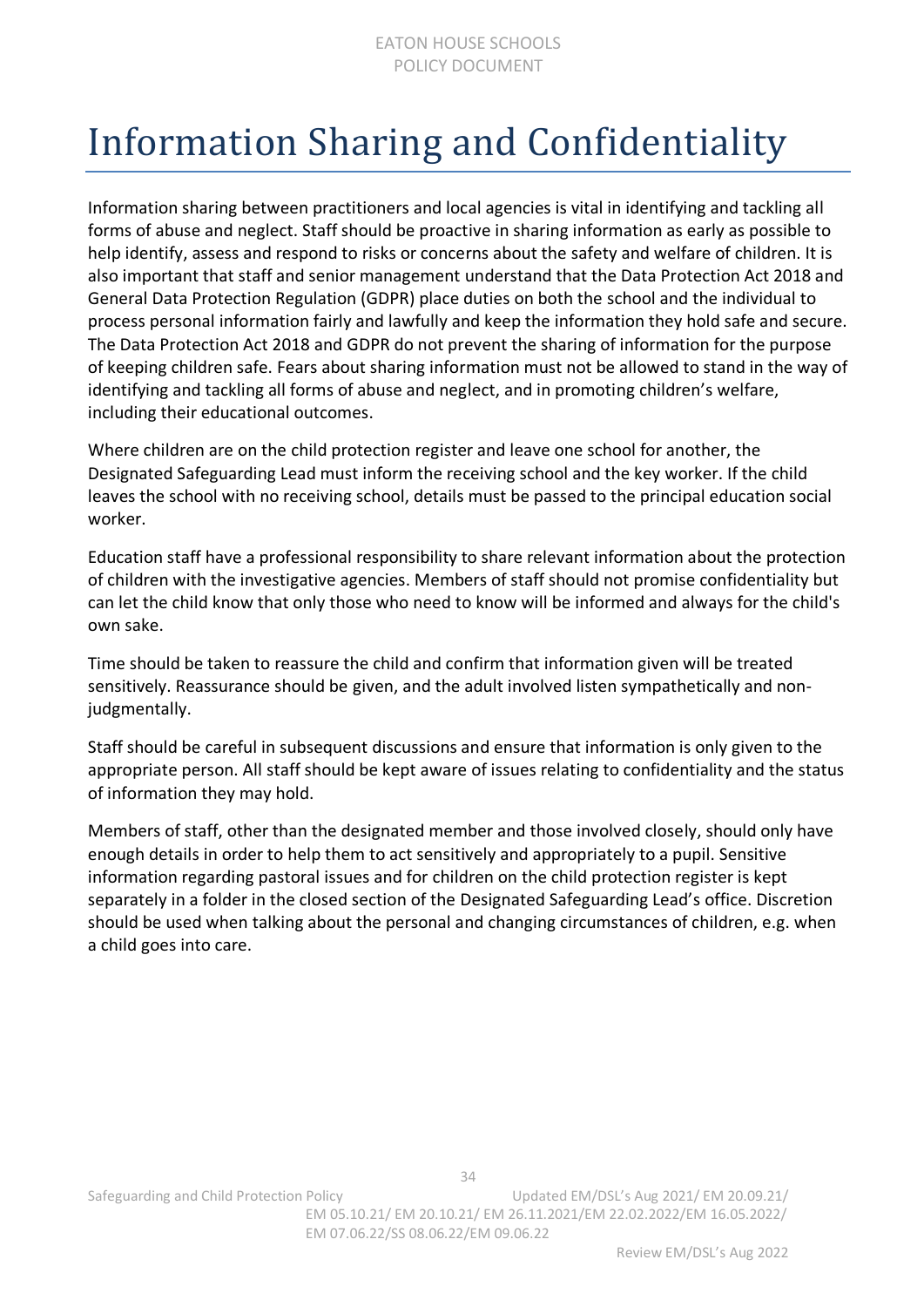### <span id="page-34-0"></span>Policy on Dealing with Safeguarding Concerns about Members of Staff who may Pose a Risk of Harm to Children.

The school has procedures for dealing with concerns and/or allegations against staff in a paid or unpaid capacity, and includes staff, supply teachers, volunteers and contractors. There are two levels of allegations/concerns:

- 1. Allegations that may meet the harms threshold
- 2. Allegation/concerns that do not meet the harms threshold referred to as 'low level concerns'.

### **Allegations that may meet the harms threshold**

This section follows guidance on managing cases of allegations that might indicate a person would pose a risk of harm if they continue to work in regular or close contact with children in their present position or in any capacity with children in a school and includes:

- Behaved in a way that has harmed a child, or may have harmed a child
- Possibly committed a criminal offence against or related to a child
- Behaved towards a child or children in a way that indicates he or she may pose a risk of harm to children
- Behaved or may have behaved in a way that indicates they may not be suitable to work with children

If staff have safeguarding concerns, or an allegation is made about another member of staff, including supply staff, volunteers and contractors, posing a risk of harm to children they must inform the Head immediately. A pupil may make an allegation against a member of staff (including supply staff), volunteer or Head and the same procedures must be followed as per the child protection policy.

The Head will, on all such occasions, discuss the content of the allegation with the appropriate Local Authority Designated Officer (LADO), see Appendix 1, or in the most serious cases the police. In the case of a supply teacher, the agency should be fully informed and involved in this.

If an allegation is made against a supply teacher the school will follow the same procedures and the appropriate Local Authority Designated Officer (LADO), see Appendix 1 will be contacted. The supply teacher agency should be informed and fully involved and co-operate in any enquiries from the LADO, police and/or children's social services. Eaton House School will take the lead as supply teacher agencies do not have direct access to children or school staff and will not be able to provide the relevant information required by the LADO as part of the referral process.

If an allegation is made against a contractor, the school will follow the same procedures and the appropriate Local Authority Designated Officer (LADO), see Appendix 1 will be contacted. The contractor's company should be informed and fully involved and co-operate in any enquiries from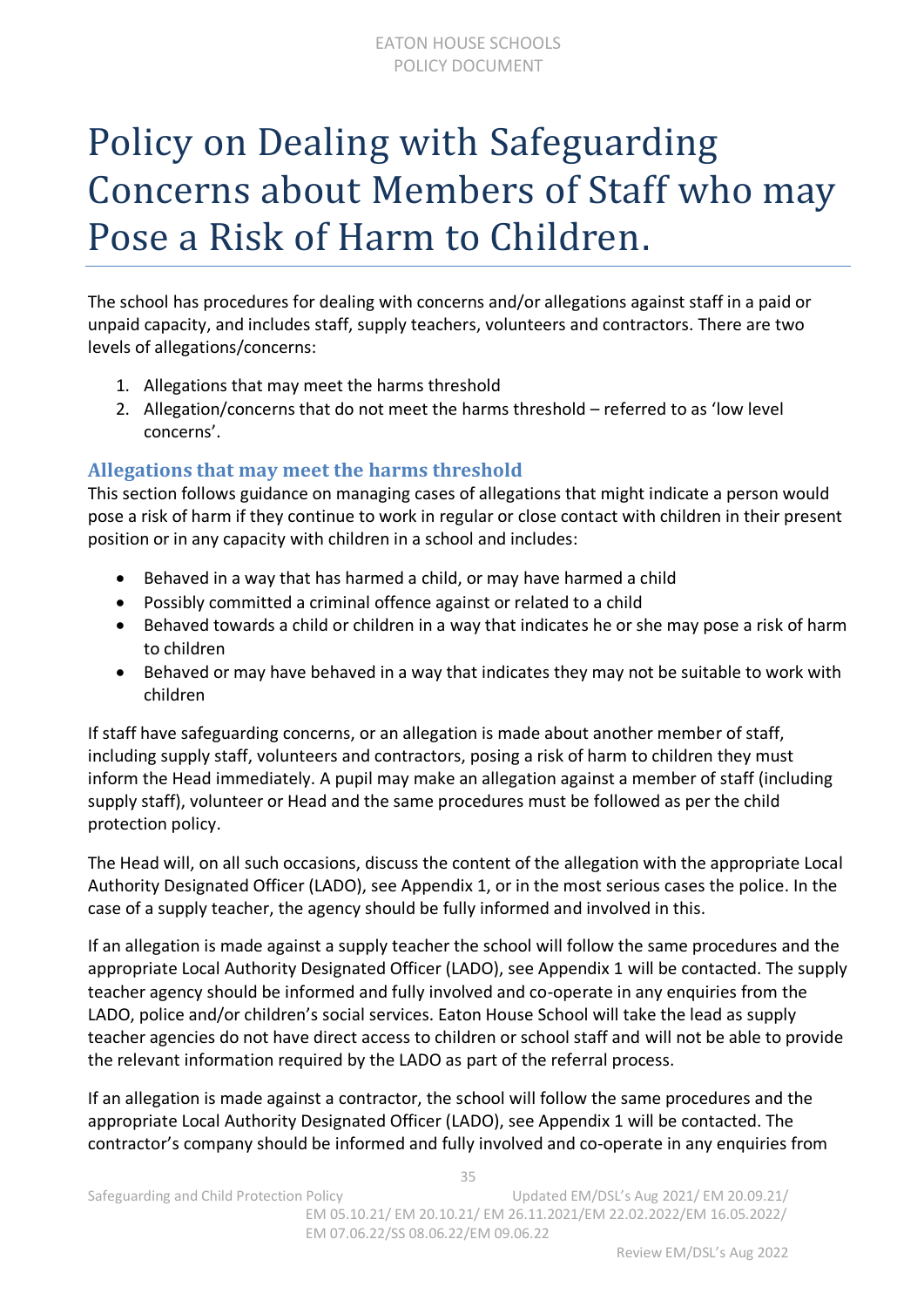the LADO, police and/or children's social services. Eaton House School will take the lead as contractors do not have direct access to children or school staff and will not be able to provide the relevant information required by the LADO as part of the referral process.

If an allegation made to a member of staff concerns the Head Teacher, the person to whom the allegation is made will immediately inform Mrs A Cawood, the Principal, without informing the Head Teacher. Mrs A Cawood, the Principal will consult with the school's designated lead who will refer the allegations to the appropriate Local Authority Designated Officer (LADO).

In the event of allegations of abuse being made against the Principal, allegations should be reported to the Deputy Chairman of Dukes Education, Prof. Mark Bailey, or Chair of Governors, Mr. Aatif Hassan, who will refer the allegations to the appropriate Local Authority Designated Officer (LADO), Staff may consider discussing any concerns with the school's DSL and make any referral through them, the DSL will refer any allegations to the LADO.

Where staff believe there is a conflict of interest in reporting an allegation the staff member should report directly to the Local Authority Designated Officer (LADO).

A false allegation, whether it is made for frivolous or malicious reasons, can jeopardise the career of a member of staff/volunteer and cause irreparable damage. Equally, if a genuine complaint is not taken seriously, it can be damaging to the child concerned and to other children who may become future victims.

If an allegation is made against anyone working with children in the school these allegations must be dealt with immediately avoiding any unnecessary delays. The school will not undertake their own investigations of allegations without prior consultation with the Local Authority Designated Officer (LADO), or in the most serious cases, the police, so as not to jeopardise statutory investigations. In borderline cases, discussions with the Local Authority Designated Officer (LADO) can be held informally and without naming the school or individual. The matter must remain strictly confidential until the Head Teacher, in conjunction with the local authority designated officer, has made an initial assessment and decided what steps are to be taken. A decision will be taken as to whether the suspicion or allegation is an internal disciplinary matter (in which case the disciplinary procedures will be followed) or whether there is a potential child protection issue (in which case the child protection procedures will be followed).

The Local Authority Designated Officer (LADO) should be informed within one working day of all allegations that come to the schools Designated Safeguarding Persons attention or that are made directly to the police.

The school recognises its duty of care to its employees. Support for the individual is vital in fulfilling this duty. Unless there are objections from children's social care or the police, individuals should be informed of concerns or allegations as soon as possible, with an explanation of the likely course of action.

It is essential that any allegation of abuse made against a teacher, another member of staff or a volunteer should be dealt with very quickly in a fair and consistent way that provides effective protection for the child, while supporting the person who is the subject of the allegation.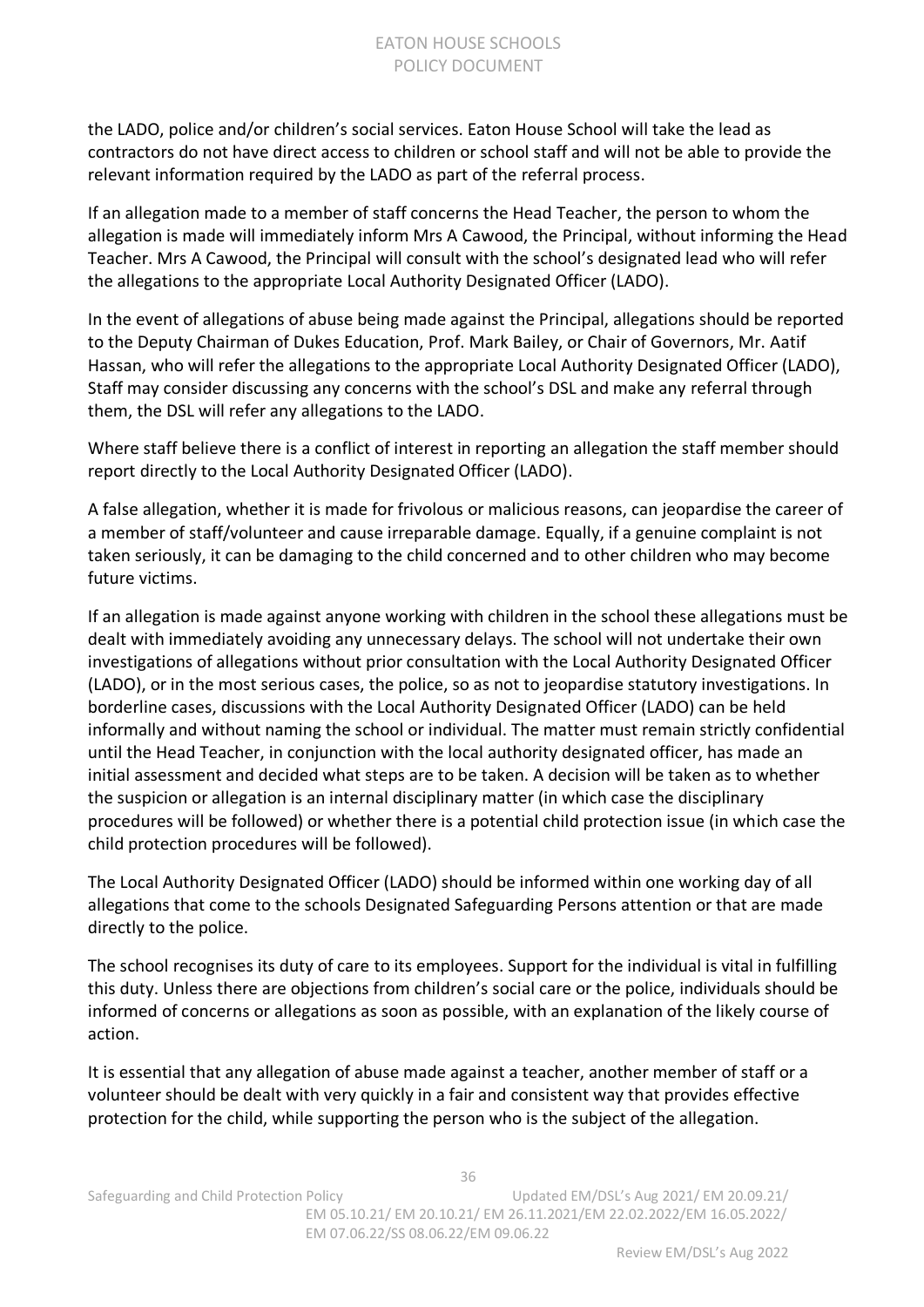Parents and carers should be made aware of the requirement under the Education Act 2002 to maintain confidentiality about any allegations made against teachers while investigations are ongoing.

The school must consider carefully whether the circumstances of the case warrant suspension or whether alternative arrangements should be put in place. Suspension will arise on the following grounds.

- A child or children would be at risk.
- The allegation is so serious that dismissal for gross misconduct is possible.
- It is necessary to allow any investigation to continue unimpeded.

The school should give due weight to the views of the LADO and to the child protection policy when making a decision about suspension.

Suspension may be considered at any stage of an investigation, but is a neutral act, not a disciplinary sanction, and will be on full pay.

As of 1st October 2012, restrictions on the reporting or publishing of allegations against teachers were put in place and therefore the school must make every effort to maintain confidentiality and guard against unwanted publicity. These restrictions apply up to the point where the accused person is charged with an offence, or the DfE publishes information about an investigation or decision in a disciplinary case.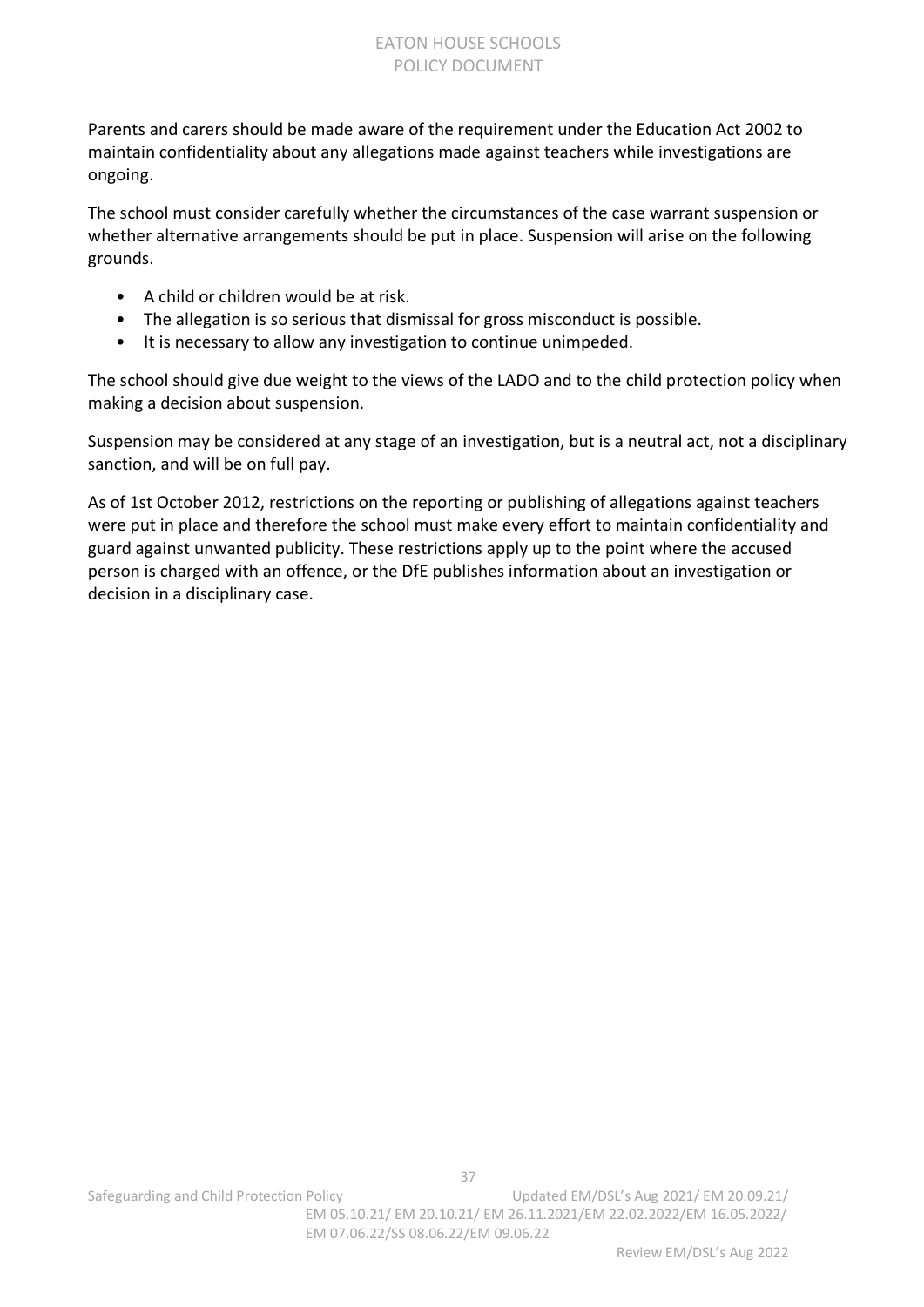### <span id="page-37-0"></span>Low Level Concerns

'Low level' concerns are allegation/concerns that do not meet the harms threshold. A 'low level' concern does not mean that it is insignificant.

It may be possible that a member of staff acts in a way that does not cause risk to children, but is however inappropriate.

How an adult behaves can influence those around them. A staff member may be going through

- bereavement
- a relationship break-up
- stress
- anxiety
- depression
- struggling with their general wellbeing

This can cause extreme pressure for the staff member and affect their behaviour and how they interact with others and in turn impact pupils and colleagues. If you have a concern for a work colleague or feel you yourself may require support you should refer to your Head Teacher.

A low-level concern also includes an adult working in or on behalf of the school who may have acted in a way that,

- Is inconsistent with the staff code of conduct and school values, and includes inappropriate conduct outside of work
- Does not meet the allegations threshold or is not considered serious enough to refer to the local authority designated officer (LADO)

Examples of low-level concerns could include:

- Being over-friendly with children
- Having favourites
- Taking photographs of children on their mobile phone
- Engaging with a child one-to-one in a secluded area or behind a closed door
- Using inappropriate sexualised, intimidating or offensive language

Eaton House School understands the importance of promoting an open and transparent culture in which all concerns are dealt with promptly and appropriately. At Eaton House School's 'low level' concerns are reported to the Head Teacher and the Designated Safeguarding Lead will be kept informed. The [Low Level Concerns Policy](https://resources.finalsite.net/images/v1655192673/eatonhouseschoolscom/gevzgk75inrdbvvqda1m/LowLevelConcernsPolicy2021-2210062022.pdf) should be read in conjunction with the Safeguarding and Child Protection Policy. The [Low Level Concerns Policy](https://resources.finalsite.net/images/v1655192673/eatonhouseschoolscom/gevzgk75inrdbvvqda1m/LowLevelConcernsPolicy2021-2210062022.pdf) sets out the procedures for responding to reports of low-level concerns.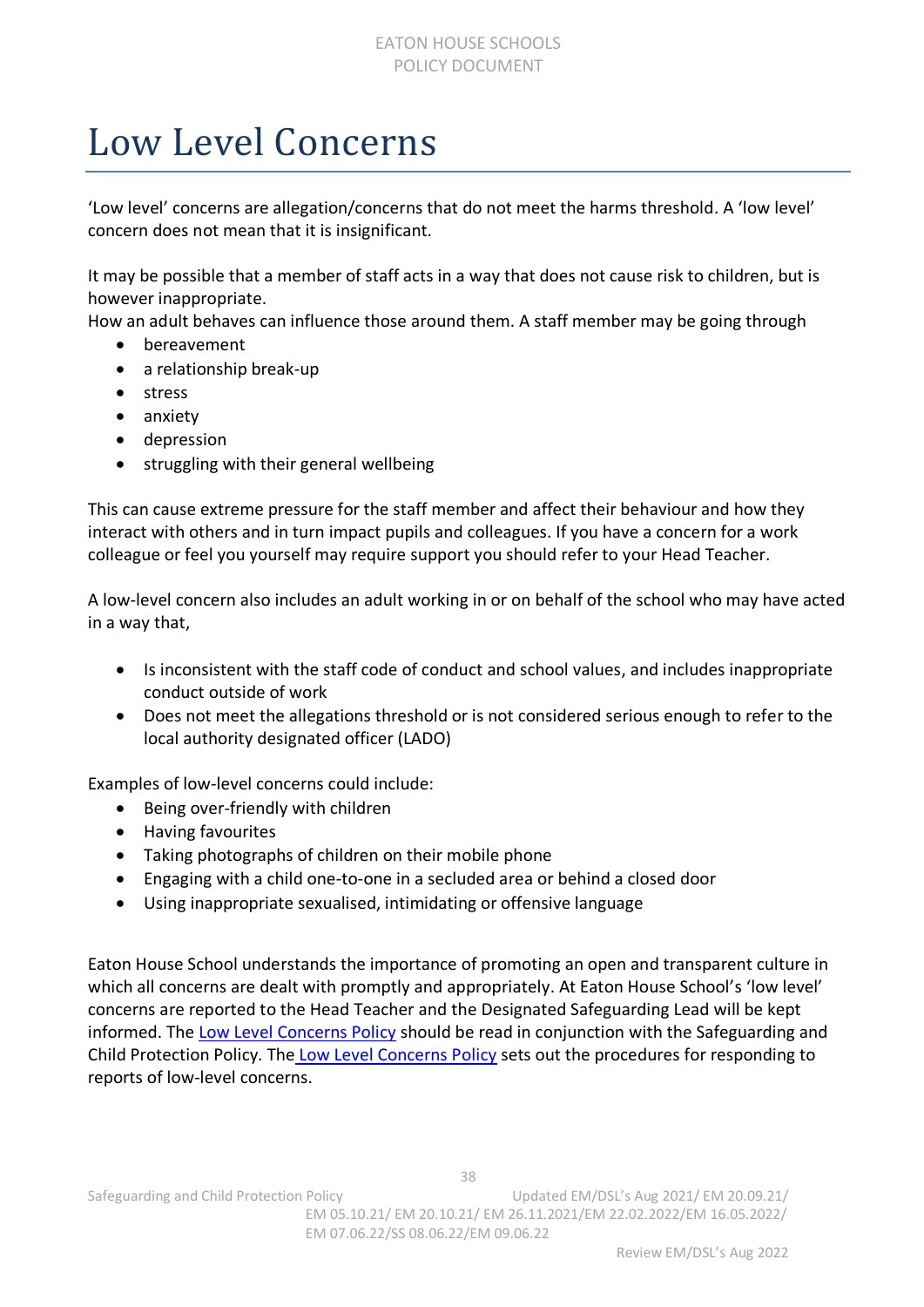### <span id="page-38-0"></span>Reporting

The school will make a referral to the Disclosures and Barring Service (DBS), where an individual is removed from regulated activity, or would have been removed if they had not left. This would include employed staff, contracted staff, supply teacher, a volunteer or student and the school believes the individual has:

- Engaged in relevant conduct in relation to children and/or adults,
- Satisfied the harm test in relation to children and/or vulnerable adults, or
- Been cautioned or convicted of a relevant (automatic barring either with or without the right to make representations) offence

It is important to report as soon as possible and not to delay and the report must include as much evidence about the circumstances of the case as possible. Failure to make a report constitutes an offence and the school may be removed from the Department for Education's register.

Eaton House School must refer the case to the Secretary of State, via the Teaching Regulation Agency (TRA) where a teacher has been dismissed, or might have been dismissed or the school has ceased to use their services had they not left first, due to professional misconduct or brought the profession into disrepute.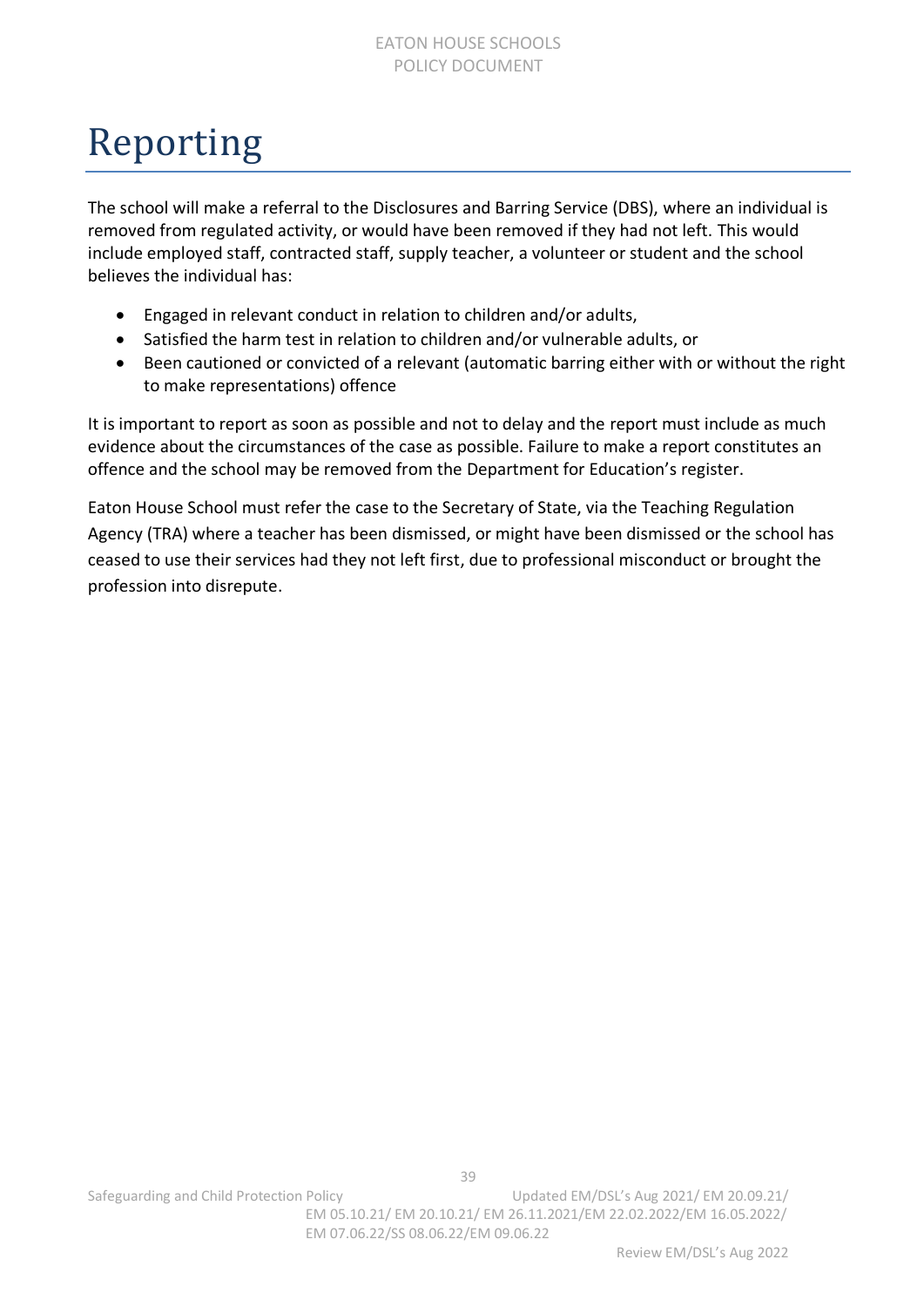#### EATON HOUSE SCHOOLS POLICY DOCUMENT

### <span id="page-39-0"></span>Online Safety

The use of technology has become a significant component of many safeguarding issues providing a platform that facilitates child sexual exploitation, radicalisation and sexual predation. Technology often provides the platform that facilitates harm.

The breadth of issues classified within online safety is considerable, but can be categorised into four areas of risk:

- Content: being exposed to illegal, inappropriate or harmful material; for e.g. pornography, fake news, racist or radical and extremist views
- Contact: being subjected to harmful online interaction with other users; for e.g. peer to peer pressure, commercial advertising and adults posing as children or young adults with the intention to groom or exploit them for sexual, criminal, financial or other purposes.
- Conduct: personal online behaviour that increases the likelihood of, or causes, harm; for e.g. making, sending and receiving explicit images either consensual or non-consensual nudes or semi-nudes, pornography and sharing other explicit images and online bullying.
- Commerce: risks such as online gambling, inappropriate advertising, phishing and or financial scams.

It is essential that children are safeguarded from potentially harmful and inappropriate online material. The school has policies and procedures in place to ensure a whole school approach to online safety. The Department for Education guidance, [Teaching online safety in School](https://assets.publishing.service.gov.uk/government/uploads/system/uploads/attachment_data/file/811796/Teaching_online_safety_in_school.pdf) outlines how schools can ensure their pupils understand how to stay safe and behave online as part of existing curriculum requirements. Appropriate filters and monitoring systems are in place and risk assessment has been completed. The review of the IT system and whole school approach is ongoing to ensure the school keeps up to date with the ever-evolving changes in online technology.

Children are taught about online safety, teachers receive training and there is parental engagement and parent training is provided as appropriate. Kidscape provide training to staff on Online Safety and Cyberbullying Awareness at the start of the new academic year.

It is imperative that the Computing in the Curriculum Policy is read in conjunction with the Child Protection policy.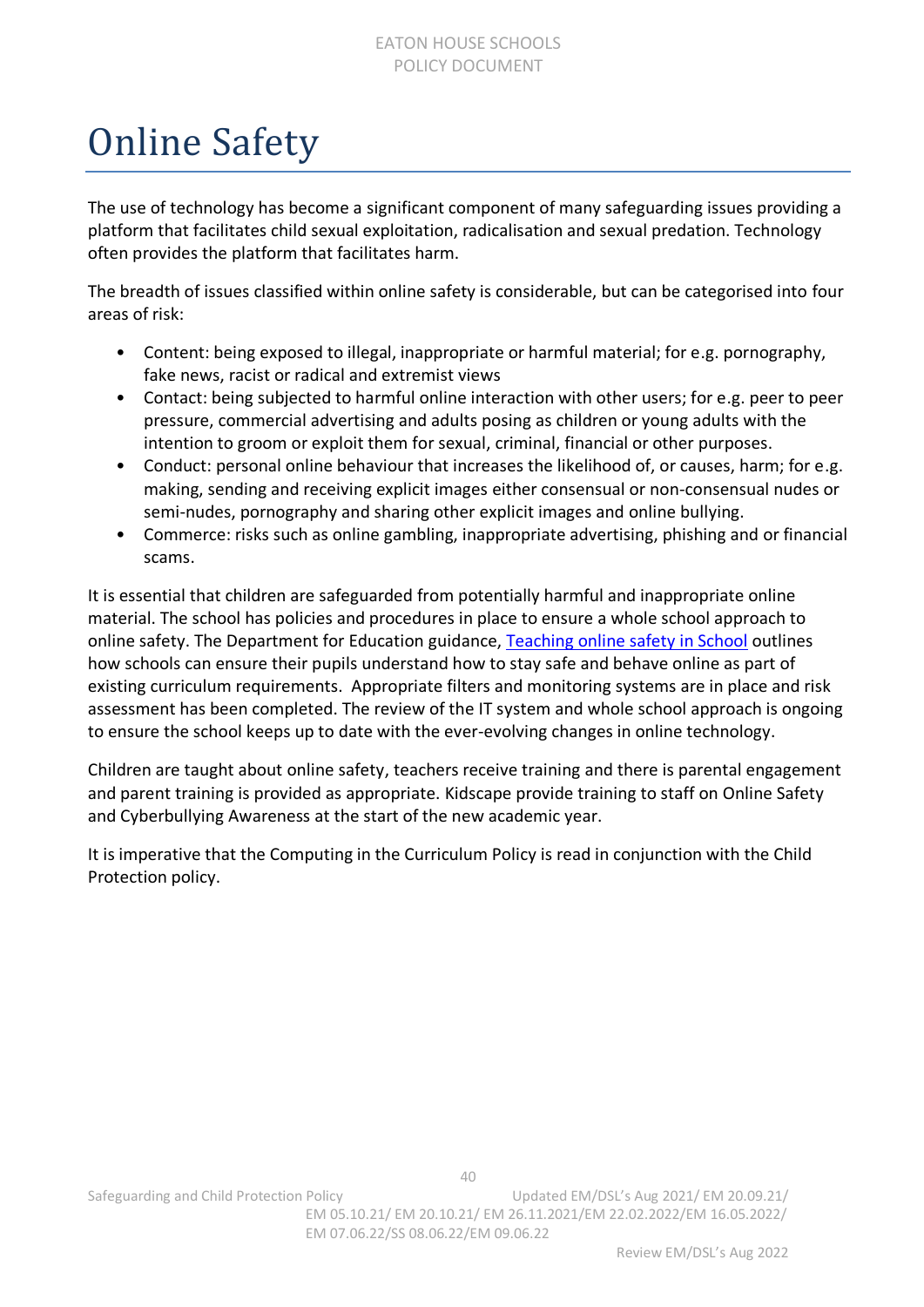## <span id="page-40-0"></span>Opportunities to Teach Safeguarding

Eaton House Schools provides the opportunity to teach safeguarding as part of a broad and balanced curriculum. This can be covered through Relationships Education, PSHEE, ICT and other subject areas.

# <span id="page-40-1"></span>Multi-Agency Working

New safeguarding partners and child death review partner arrangements were brought in as of September 2019. Locally the three safeguarding partners are;

- The local authority
- A clinical commissioning group for the area within the local authority
- The chief officer of police for a police area in the local authority area

The three safeguarding partners have a shared responsibility to work together to safeguard and promote the welfare of local children within each area. Eaton House Schools is fully engaged, involved and included in the new safeguarding arrangements. The three safeguarding partners will name schools as relevant agencies and will reach their own conclusions on how best to achieve the active engagement of individual institutions in a meaningful way. If schools are named, they will have a statutory duty to co-operate with the published arrangement. Eaton House School will fully co-operate if named.

### **Social Care Meetings**

At times, school staff will be called to participate in meetings organised and chaired by social care.

These might include:

- register reviews
- case conferences
- professionals' meetings in which representative professionals from different agencies are asked to meet to discuss children and their families with a view to providing support or making recommendations in terms of next stages of involvement
- core group meetings in which a "core" group of professionals associated with the family are asked to meet to review the progress of actions decided at case conferences and register reviews.

At these meetings, representatives from the school should be ready to report back providing information about

- attendance and punctuality
- academic achievement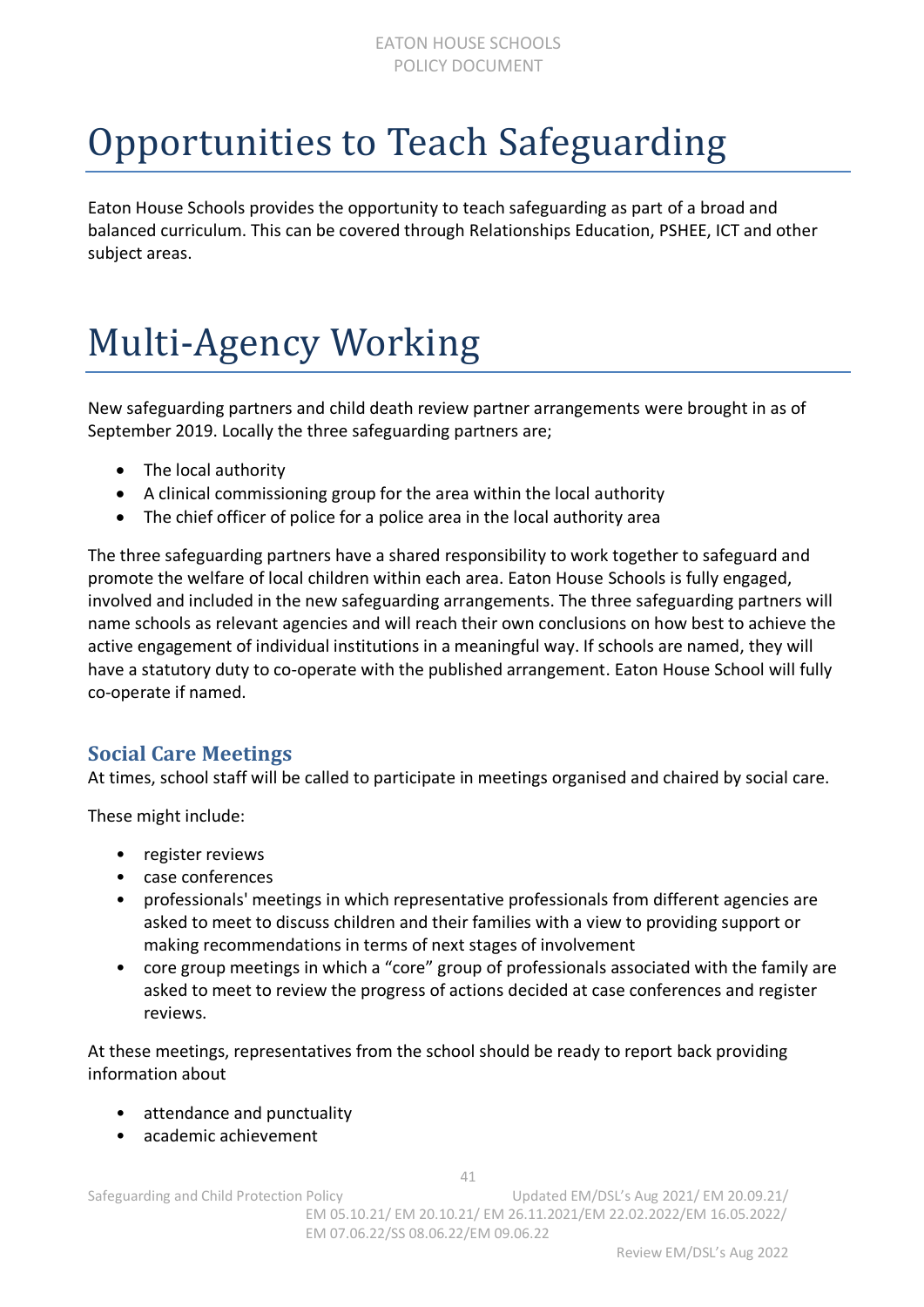- child's behaviour and attitude
- relationships with peer group and social skills generally
- child's appearance and readiness for school
- contact with parents/carers
- any specific incidents that need reporting.

Prior to the meeting, class teachers and other adults working closely with the child will be asked for their comments. Following the meeting feedback will be given and staff brought up to date with any actions that are needed.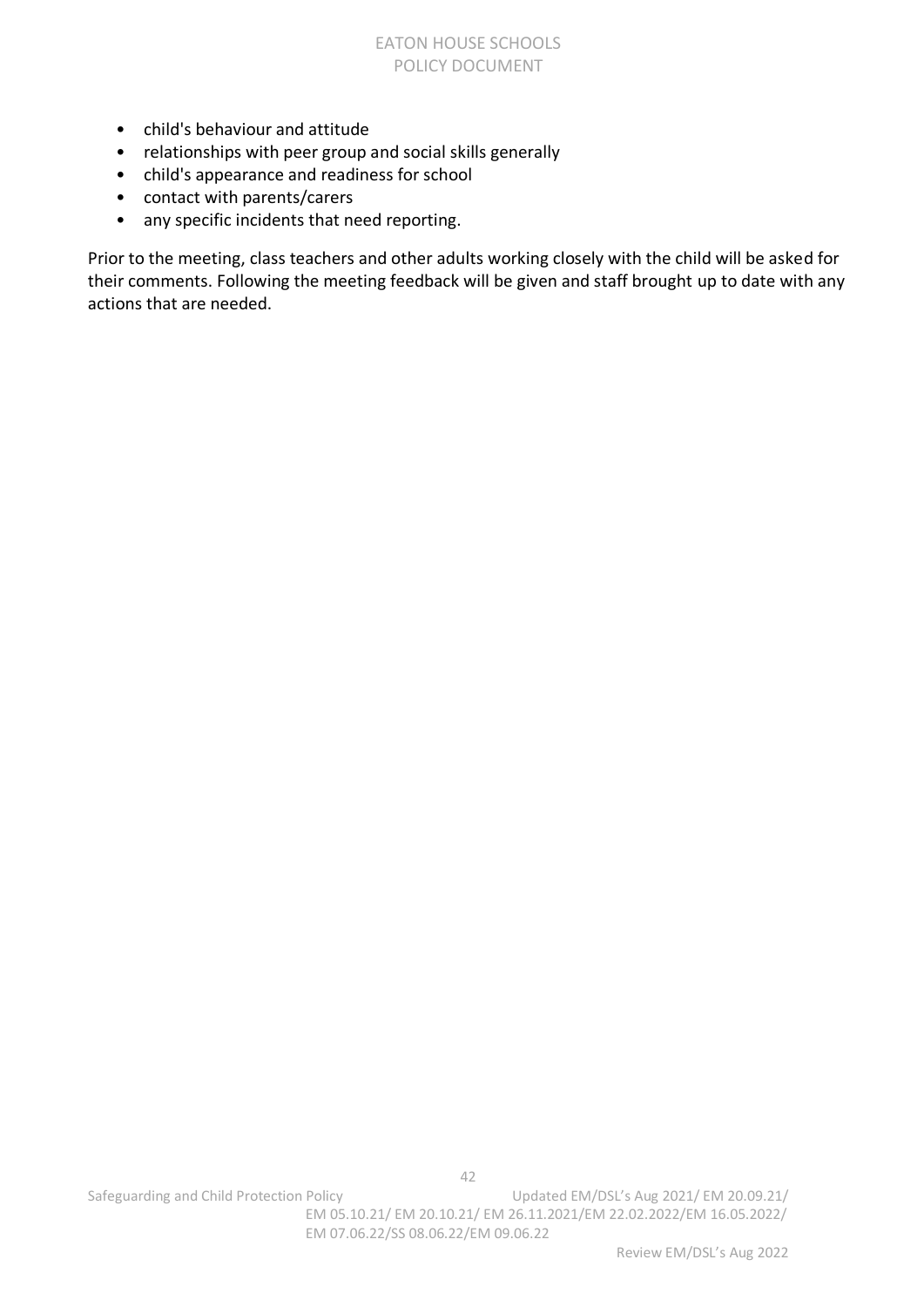### <span id="page-42-0"></span>Supporting Children at Risk

For children at risk, school may be the one stable place from which they can expect security and reassurance. It is not only about being alert to potential abuse but providing the support to help children through difficult times. Providing them with the coping skills that can help avoid situations arising and deal with the emotional difficulties afterwards if they do.

### **The Personal Education Plan**

Children who are "looked after" will have their own personal education plan (PEP). The PEP is part of the care plan. It is a record of what needs to happen in order to enable the young person to "fulfil their potential". It should reflect other education plans such as individual education plans.

#### **Support in School**

All class teachers and year group leaders are responsible, in conjunction with other school staff, for the pastoral needs of the children in their care. This includes maintaining opportunity for children to share their concerns and follow the guidance in this document. Care should always be taken regarding the discussion of sensitive issues and advice should be sought where there are concerns.

Within the curriculum there will also be opportunities to discuss issues which some children might find sensitive. Care should be taken particularly in relation to discussion about families and their make-up. Assumptions about members of families and the presence of both parents should be avoided both in discussion and the presentation of materials. During health and safety and sex education lessons, staff should be alert to the fact that some children will have very different experiences and may find content at odds with their own experiences. Staff should make themselves familiar with the background of the children in their care to avoid distress.

Eaton House Schools has a Wellbeing Hub which all pupils can access to provide additional support.

The school understands that sexual assault can result in a range of health needs and it is important to signpost to sources of support some are listed in appendix 2.

### **Physical Contact with Pupils**

Some form of physical contact with pupils by teachers is inevitable. All teachers should be aware of issues related to touching and the way in which this might be misconstrued.

Where any uncertainty exists a senior member of staff should be consulted and one-to-one discussions with pupils should take place in rooms which are openly visible to other members of staff.

In the event of physical restraint, it is important that only the minimum amount is used to prevent the pupil from causing injury to themselves, others or property. Planning individual behaviour plans for more vulnerable children and agreeing them with parents/carers can reduce the occurrence of challenging behaviour and the need to use reasonable force. In the event physical restraint is required a critical incident form should be completed.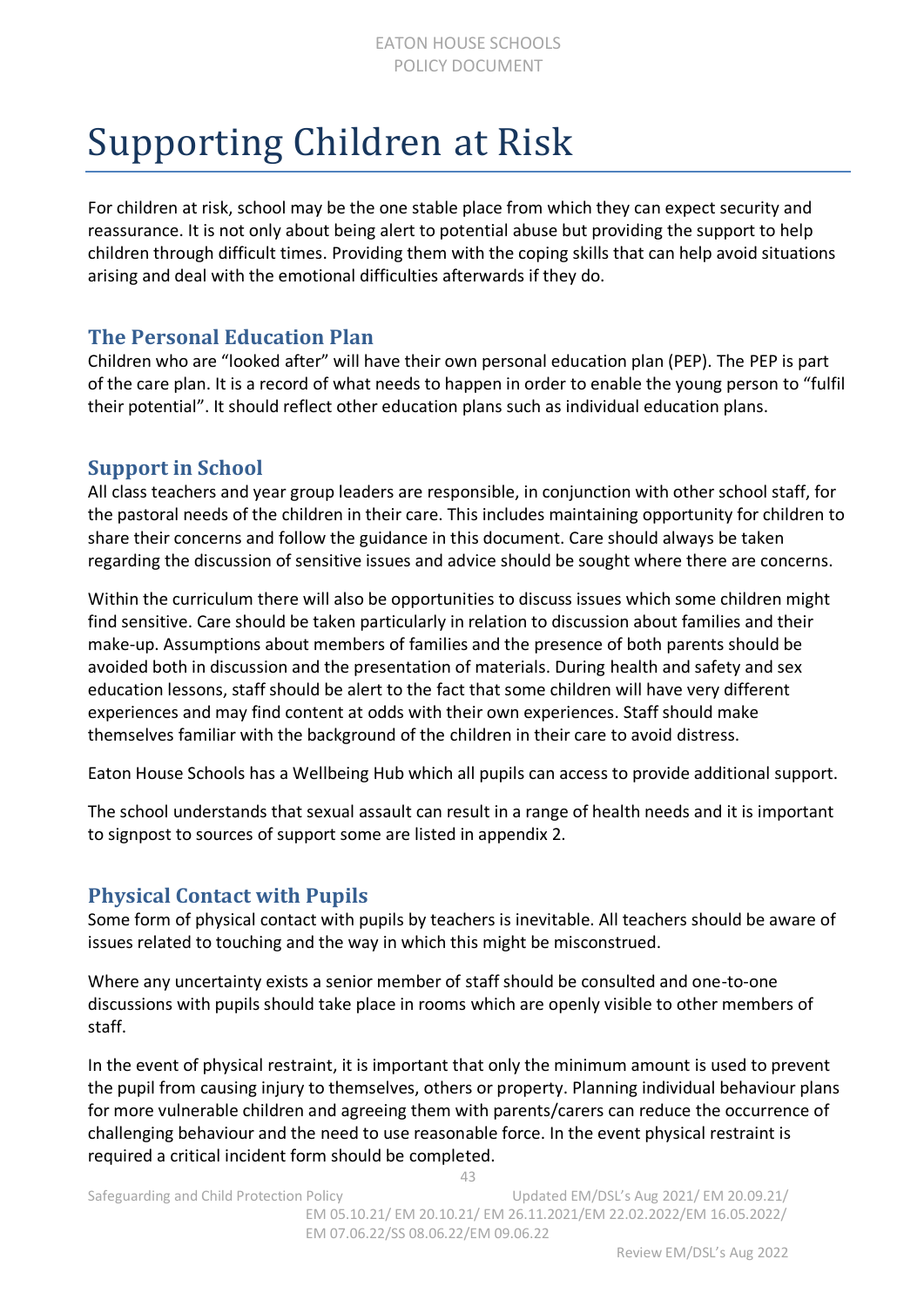### <span id="page-43-0"></span>**EYFS**

The Designated Safeguarding Leads take responsibility for safeguarding pupils within the Early Years Foundation Stage setting, and liaising with local statutory children's agencies as appropriate.

The school will inform Ofsted of any allegations of serious harm or abuse by any person living, working, or looking after children at the setting (whether that allegation relates to harm or abuse committed on the premises or elsewhere), or any other abuse which is alleged to have taken place at the setting, and of the action taken in respect of these allegations. The school will inform Ofsted and the ISI as soon as is reasonably practicable, but at the latest within 14 days.

### **EYFS Staff Training**

Eaton House Schools trains all staff to understand their safeguarding policy and procedures and ensure that all staff have up to date knowledge of safeguarding issues. Training made available by Eaton House Schools enables staff to identify signs of possible abuse and neglect at the earliest opportunity, and to respond in a timely and appropriate way. These are set out above, but for clarity they are listed in brief here and may include:

- significant changes in children's behaviour
- deterioration in children's general well-being
- unexplained bruising, marks, or signs of possible abuse or neglect
- children's comments which give cause for concern
- any reason to suspect neglect or abuse outside the setting for example in the child's home
- inappropriate behaviour displayed by other members of staff, or any other person working with the children. For e.g. inappropriate sexual comments; excessive one-to-one attention beyond the requirements of their usual role and responsibilities; or inappropriate sharing of images.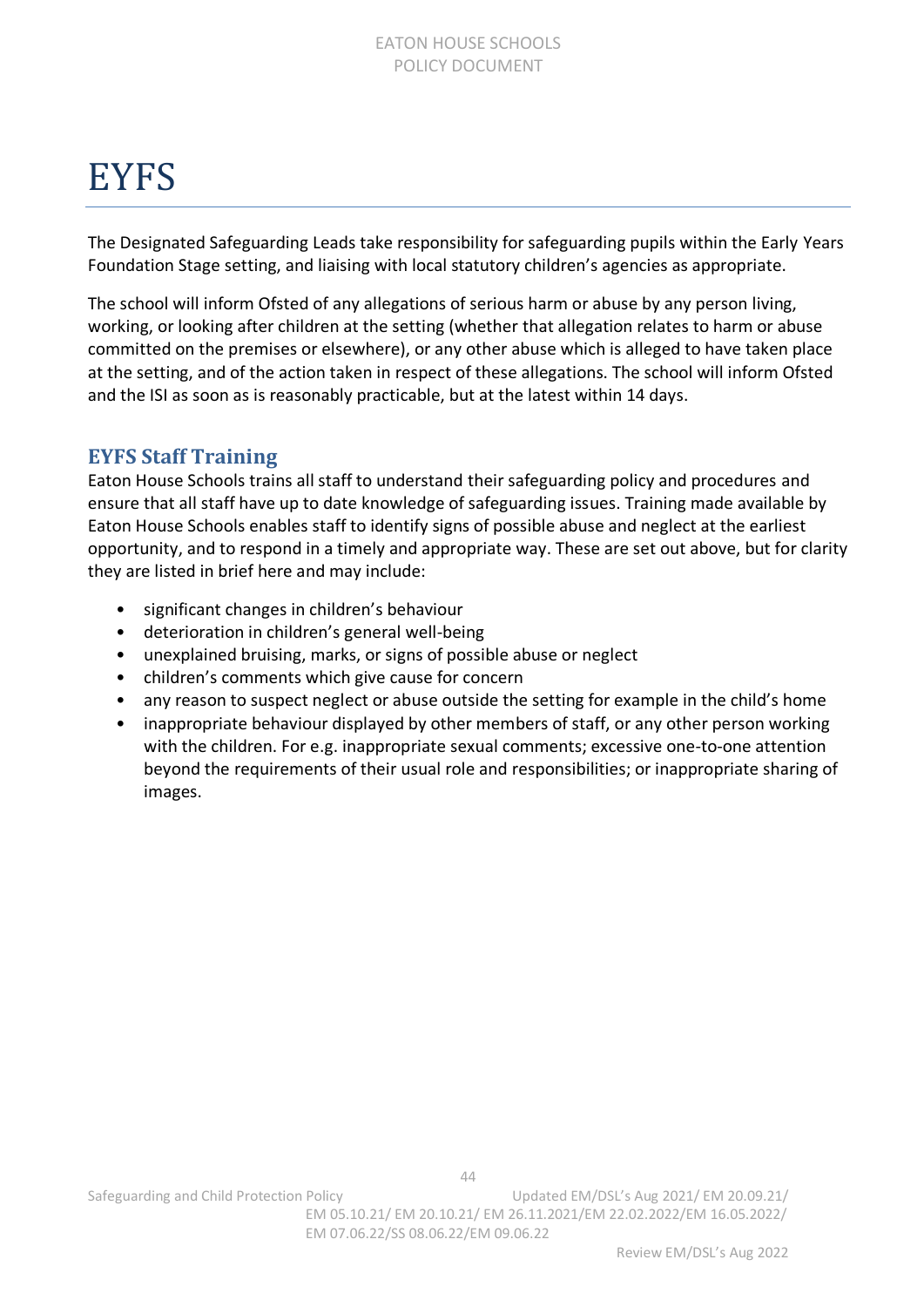### <span id="page-44-0"></span>Policy for the Use of Mobile Phones and Digital Photography

Children have their photographs taken to provide evidence of their achievements for development records and displays. Staff including supply staff, visitors, volunteers, club providers and students are not permitted to use their own mobile phones to take or record images of children for their own records.

#### **Procedures**

- Under the General Data Protection Regulation, before any child joins, Eaton House Schools obtain parental permission to take photographs and use video recorders.
- This permission covers the use of the photographs of the children taking part in an activity to advertise/promote the school or for purposes deemed necessary for admin purposes.
- Photographs will be stored on computers which are password protected.
- The school digital camera or memory card must not leave the school unless it is to be used on an educational trip and must be returned immediately on return to school and downloaded onto the secure school system and deleted from the camera and memory card Photographs are to be printed in the school by key members of the team.
- There are times when staff are required to use their mobile phones for e.g. going on school trips or accessing Apps for schoolwork. Staff are strictly prohibited from making personal calls or using the phone for any other personal reason during their teaching time. However, in urgent cases, a call may be made or accepted if deemed necessary and by arrangement with the Head.
- Visitors may not use their mobile phones around children and when supervising children. Phone calls must be made in the office away from the children.
- Cameras and phones are strictly prohibited in the loo.
- Cameras and phones are strictly prohibited in the EYFS areas. Only authorised use of camera by designated staff are permitted for school purposes.
- Pupils in Year 6 upwards who walk to school on their own are permitted to bring a phone but they must hand this into the office on arrival in the morning and collect at the end of the day.
- The risk of unrestricted access to the internet, via the use of personal mobile phones with 3G, 4G or 5G, whilst travelling to and from school, or outside of school, is covered in online safety lessons. All pupils must adhere to the Pupil Mobile Telephone Usage Policy. Improper use of mobile phones is addressed via the sanctions listed in the Behaviour Policy.
- The school will not tolerate peer on peer incidents of sexual harassment and this includes via mobile or smart technology.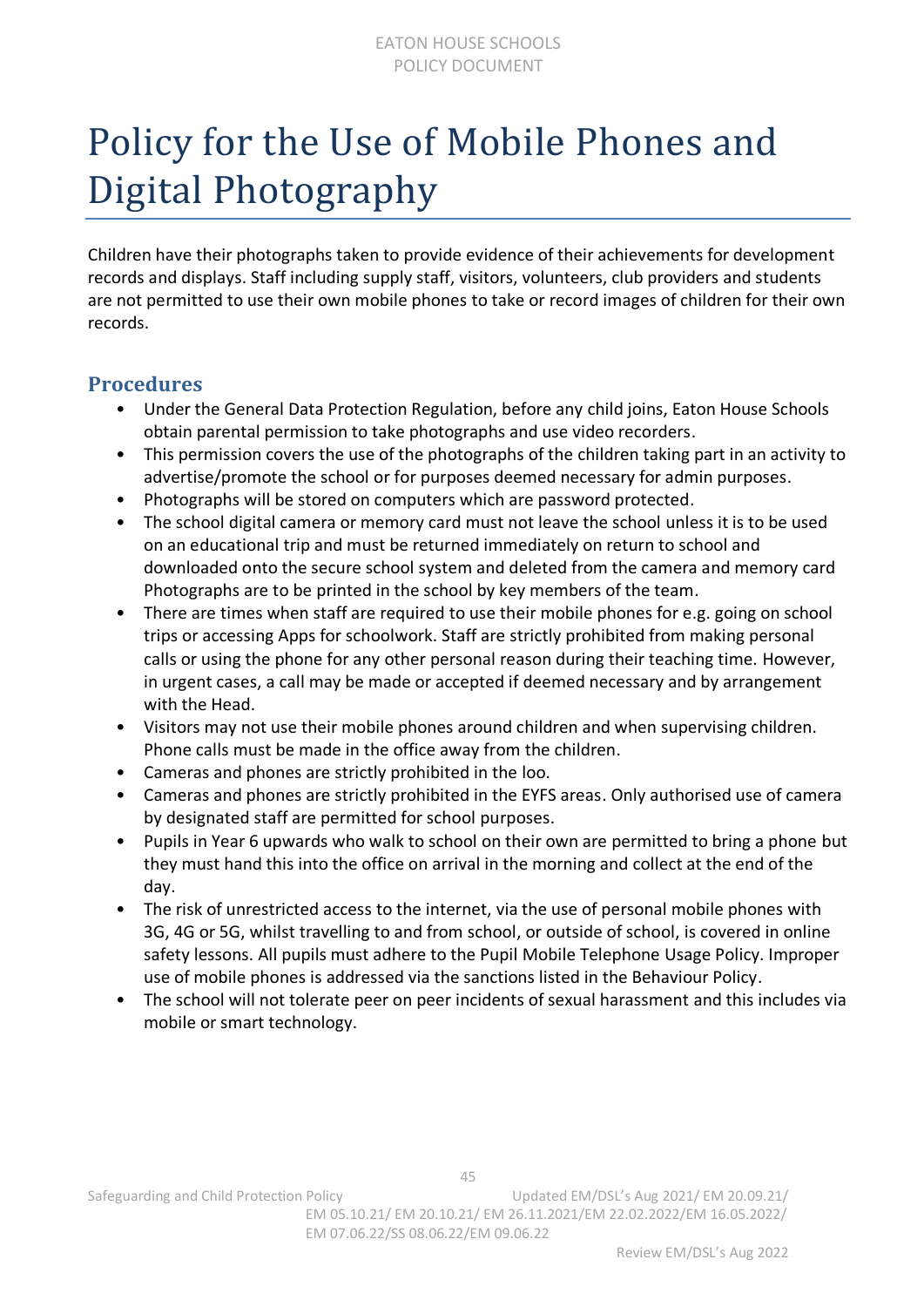### <span id="page-45-0"></span>Disqualification Under the Childcare Act 2006

### **Who do the Regulations apply to?**

Disqualification requirements apply to the following staff:

- Early years provision any member of staff who provides any care for a child up to and including Reception age. This includes education in nursery and reception classes and/or supervised activity such as breakfast clubs, lunchtime supervision and after school care provided by the school both during and outside of school hours for this early years age range.
- Later years provision, for children under 8 and above Reception age these Regulations only apply to before school settings, such as breakfast clubs and after school provision that would constitute childcare. It does not apply to education or supervised activity during school hours or in after school or co-Curricular education clubs.
- Staff who are responsible for managing either the early or later years provision in this setting.
- Volunteers and Directors are included if they work in the relevant childcare on a regular basis or directly concerned with day to day management.
- Centrally employed local authority staff are working in the school such as special educational needs teachers, it is the responsibility of the local authority to ensure that such staff are compliant. However, Eaton House Schools will obtain confirmation from the local authority.
- Staff who occasionally provide childcare School is to exercise judgement about whether such staff are within scope by evaluating and recording any risks and control measures put in place and take advice from the LADO when appropriate. A record of assessment must be kept on employee's personnel file.
- Agencies & Supply Staff school must obtain confirmation that agency has informed the staff that if they are disqualified under the legislation they are not permitted to work in relevant childcare.
- Trainees as above.
- Self-employed contractors such as music peri teachers School must obtain assurance that the contractor is aware of their responsibilities under the Regulations.
- By contrast, those who are not involved in childcare are not within the remit of these regulations, for example cleaners and kitchen staff.

### **Key Requirements**

- Eaton House Schools will not knowingly employ any person to work in childcare or allow them to be directly concerned in its management if they are "disqualified".
- Where people are within the scope of the guidance, Eaton House Schools must either check themselves whether they are disqualified from childcare or ensure that others have done so.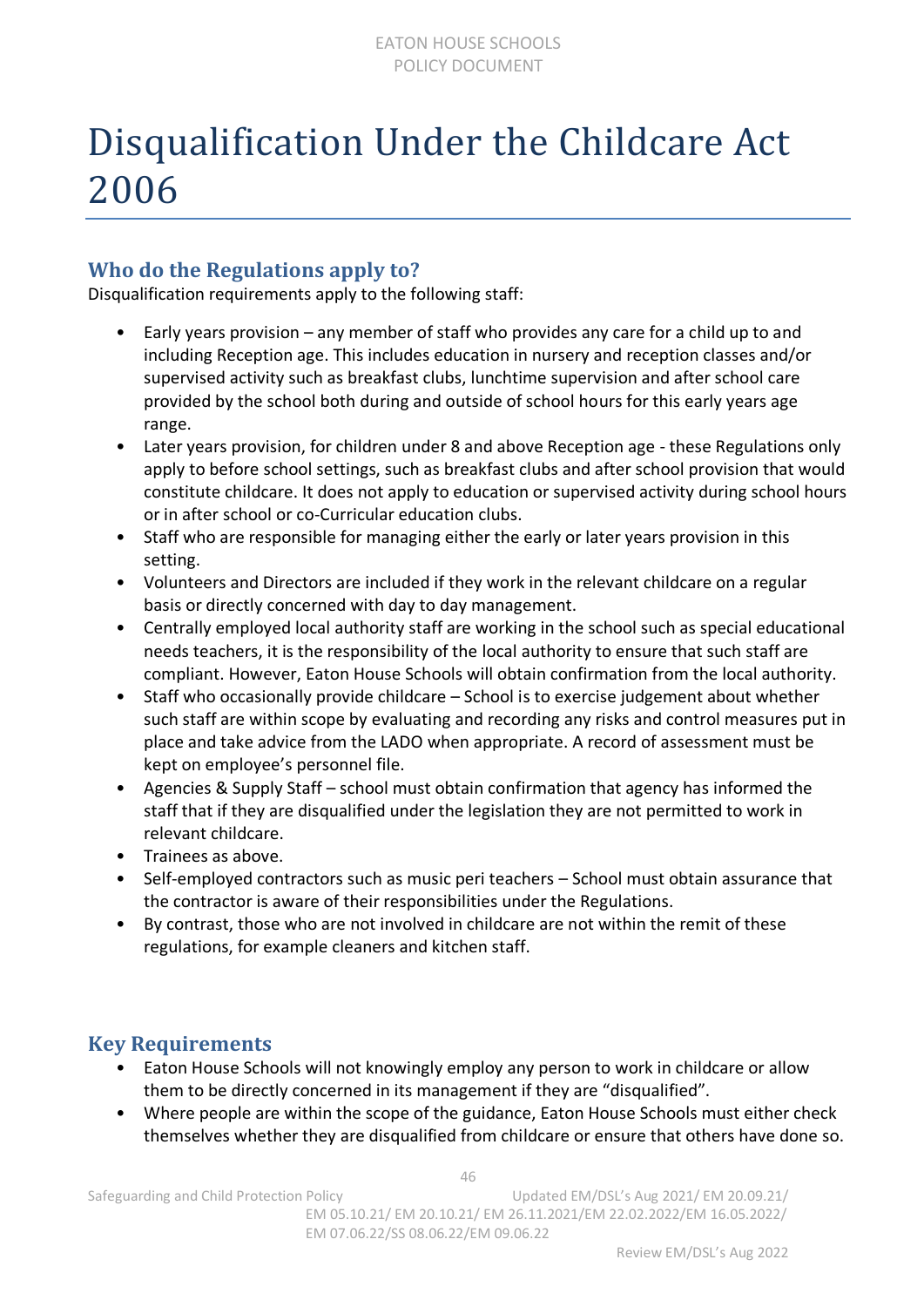### **What are the grounds for disqualification?**

(Please see a link to the relevant offences at the end of Appendix 2 below)

- Inclusion on the Disclosure and Barring Service (DBS) Children's Barred List.
- Being cautioned for, convicted of or charged with certain violent and sexual criminal offences against children and adults, at home or abroad.
- Being the subject of certain other orders relating to the care of children.
- Refusal or cancellation of registration relating to childcare, or children's homes, or being prohibited from private fostering.
- Being found to have committed an offence overseas, which would constitute an offence regarding disqualification under the 2018 regulations if it had been committed in any part of the UK.
- Staff do not need to provide details about any protected cautions or protected convictions.

Disqualification occurs as soon as the above criteria are met, for example as soon as a caution or conviction occurs, even before the person is formally included on the children's barred list.

### **Implementation**

- Inform relevant people of the legislation
- Take steps to gather sufficient and accurate information about whether any member of staff in a relevant childcare setting is disqualified
- Keep records, either in the Single Central Register (optional) or elsewhere, of staff employed to work in or manage relevant childcare an including the date disqualification checks were completed
- Current staff have been informed of their obligation to inform the school if they may be disqualified and that if their position changes that the school must be informed. This has been addressed in the relevant staff meetings and has been included in the policy newsletter. Current staff complete a Staff Disqualification Self-Declaration form annually at the start of each new academic year.
- New staff joining the school will be asked to complete a Staff Disqualification Self-Declaration form which they will receive in their application pack. In addition, they will also be informed in the staff induction.

### **Application for an Ofsted Waiver from Disqualification**

• By definition, a person who is disqualified cannot lawfully do the work from which they are disqualified. If a person is found to be disqualified, or if there is doubt over the issue, then pending resolution they must be removed from the work from which they are or may be disqualified. There is no requirement automatically to suspend or dismiss individuals found to be disqualified; there is scope in principle to redeploy them with other age groups or in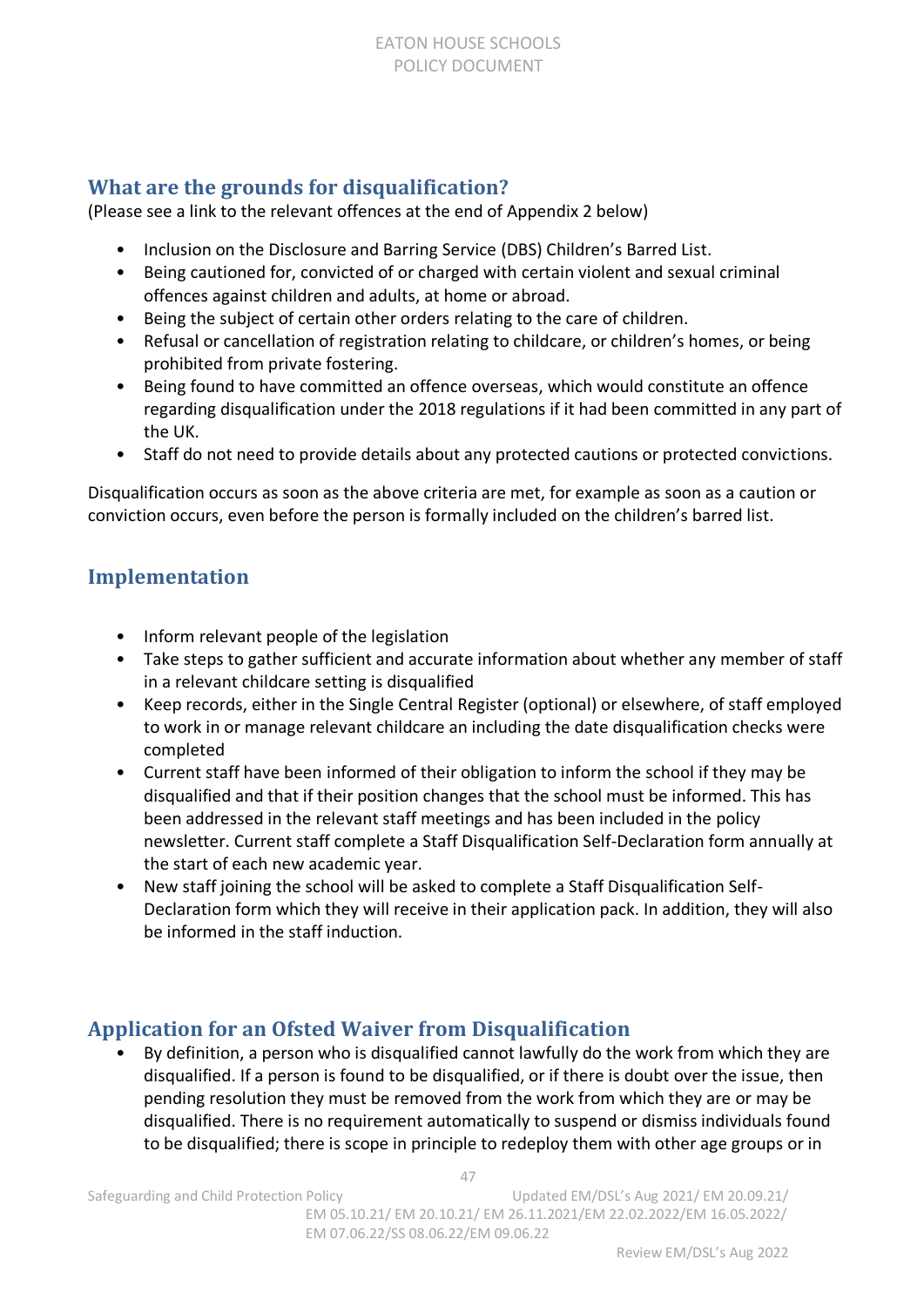other work from which they are not disqualified, subject to assessing the risks and taking advice from the LADO when appropriate.

- When making a decision for redeployment of staff the school must take into account the risk of harm to children concerned and obligations under the 2006 Act, the EYFS, KCSIE guidance and any other relevant safeguarding guidance.
- The school must inform Ofsted that they are satisfied that a person working in a relevant setting falls within one of the disqualification criteria and let the individual know that Ofsted has been informed.
- Staff who are disqualified, may apply to Ofsted for a waiver of disqualification, unless they are barred from working with children.
- Where an individual decides not to apply for a waiver, or a waiver is declined, the school must consider whether an individual could be permanently redeployed, the appropriateness of redeployment, or whether steps should be taken to legitimately terminate their employment.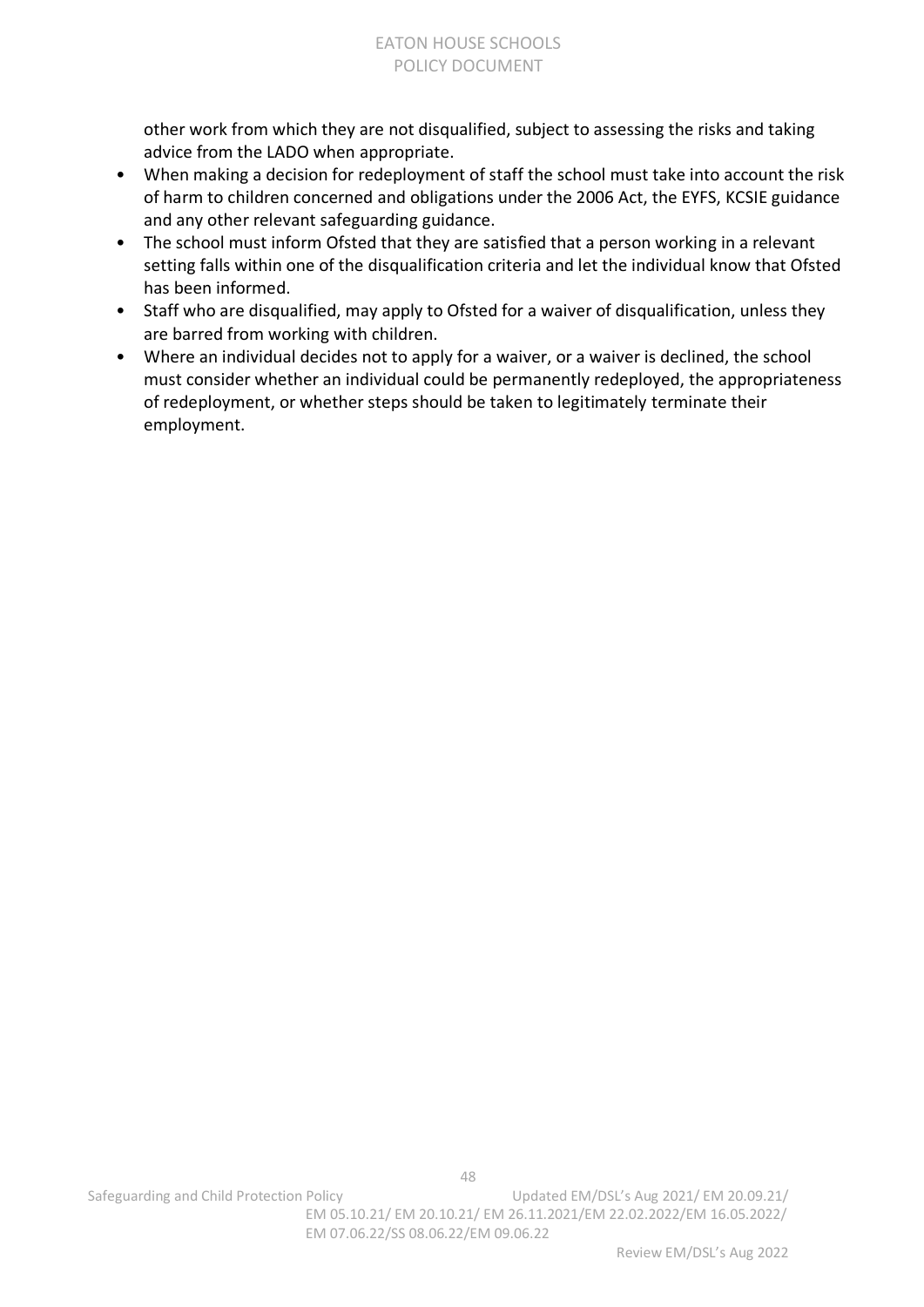### <span id="page-48-0"></span>Supporting Children at Risk

The school's child protection policies are reviewed at least annually and as and when there are amendments or changes to legislation. The review will look at the effectiveness of the procedures and their implementation. The Designated Safeguarding Leads will work with the Directors on this. The Directors should ensure that the school contributes to interagency working in line with Working Together to Safeguard Children (July 2018) through effective communication and good cooperation with local agencies. The implementation of the policy provisions will be checked through discussion with the Directors and Designated Safeguarding Leads, and by scrutiny of the relevant senior management minutes and available evidence underpinning the review (e.g. any written report or information presented to Directors to support the review, training records, referral information in respect of requests for help and support for individual children, issues and themes which may have emerged in the school and how these have been handled, contribution the school is making to multi-agency working in individual cases or local discussions on safeguarding matters). Minutes should be detailed to demonstrate both breadth and depth of the review.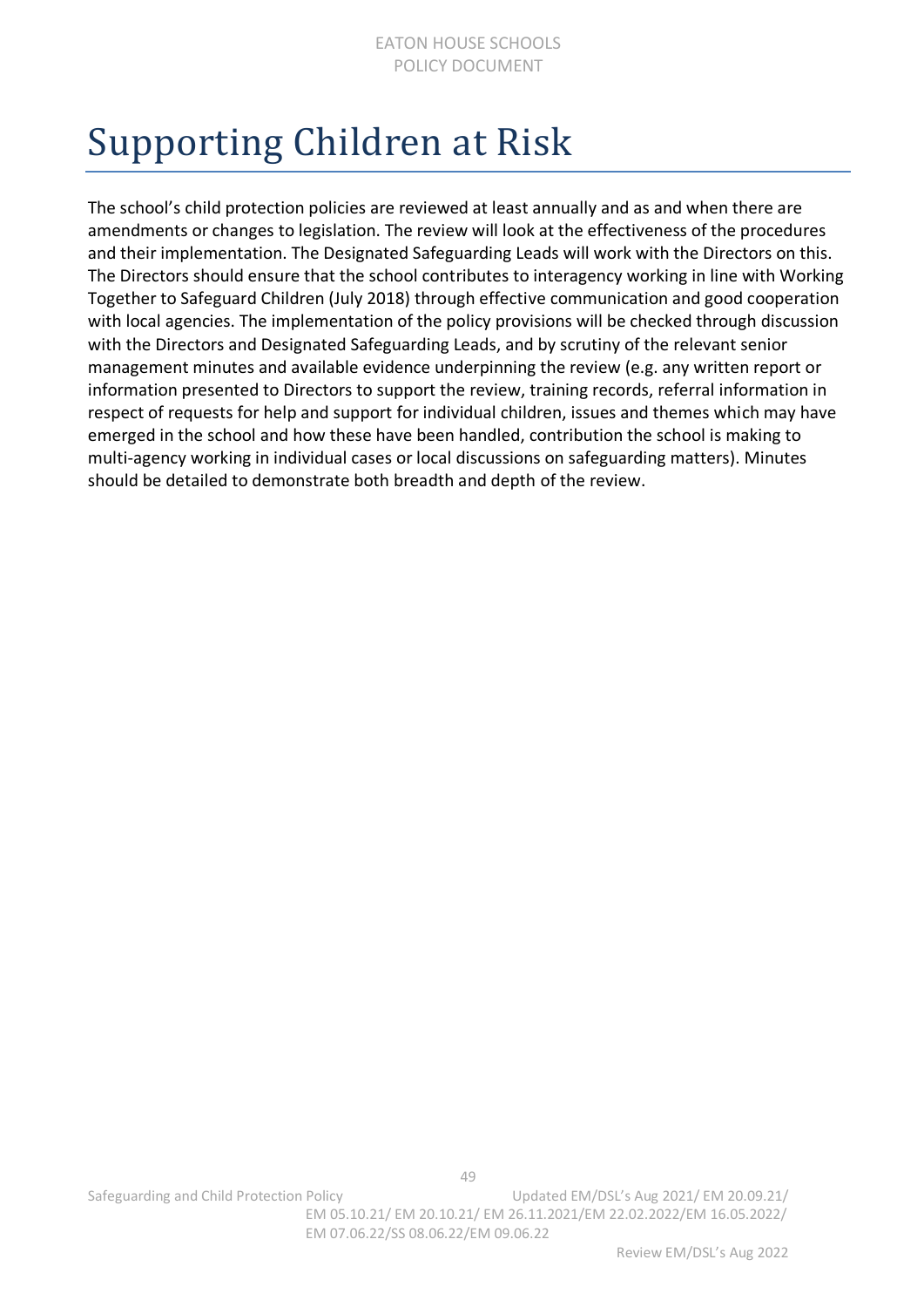### <span id="page-49-0"></span>Staff Induction and Training

### **Staff Induction**

All new staff, including volunteers, peripatetic staff, external support staff, supply staff and external club providers, have induction training in a variety of areas. They will be required to sign a declaration stating that they have received this information, understand this and agree to comply with the policies. A proportional risk-based approach to the level of information that is provided to temporary staff and volunteers is taken. However, they do receive all of the above.

Staff induction covers the following;

- safeguarding and CP policy which includes policy and procedures for dealing with peer-onpeer abuse
- on-line safety
- role and identity of DSL and Deputy DSL's
- KCSIE part one, Annex A and Annex B (leaders and those who work directly with children)
- pupil behaviour policy which include measures to prevent bullying, including cyberbullying, prejudice-based and discriminatory bullying
- safeguarding response to children who go missing from education (Children Missing in Education Policy)
- staff code of conduct which includes whistleblowing and acceptable use of IT, staff/pupil relationships, the low-level concerns policy and comms including use of social media

#### **Staff Training**

Staff are trained annually and as and when required throughout the academic year to keep staff up to date with policies and procedures in line with the advice from the LSCP. This training can be provided by external training providers such as Kidscape, the schools Designated Safeguarding Leads, policy newsletters, e-learning and staff meetings. Additionally, while e-safety will be relevant to all schools, the context of schools within their communities will also be a factor in determining the level and focus for training and responsiveness to factors such as female genital mutilation, radicalisation, cyberbullying and mental health.

All designated leads undertake appropriate training every two years with Kidscape or other appropriate training provider in advanced safeguarding and child protection. Designated safeguarding leads also complete 'Safer Recruitment in Education' e-learning.

All staff including the designated safeguarding leads complete training for 'Keeping Children Safe Online'.

All staff must read Part One of KCSIE (September 2021), Annex A and Annex B of KCSIE (September 2021) at the start of the new academic year and this is recorded on the e-learning platform iHasco. The full KCSIE is available in the Safeguarding and Child Protection Library on our staff policy school portal and KCSIE Part One is also available in the staff rooms. Each time there is an update staff are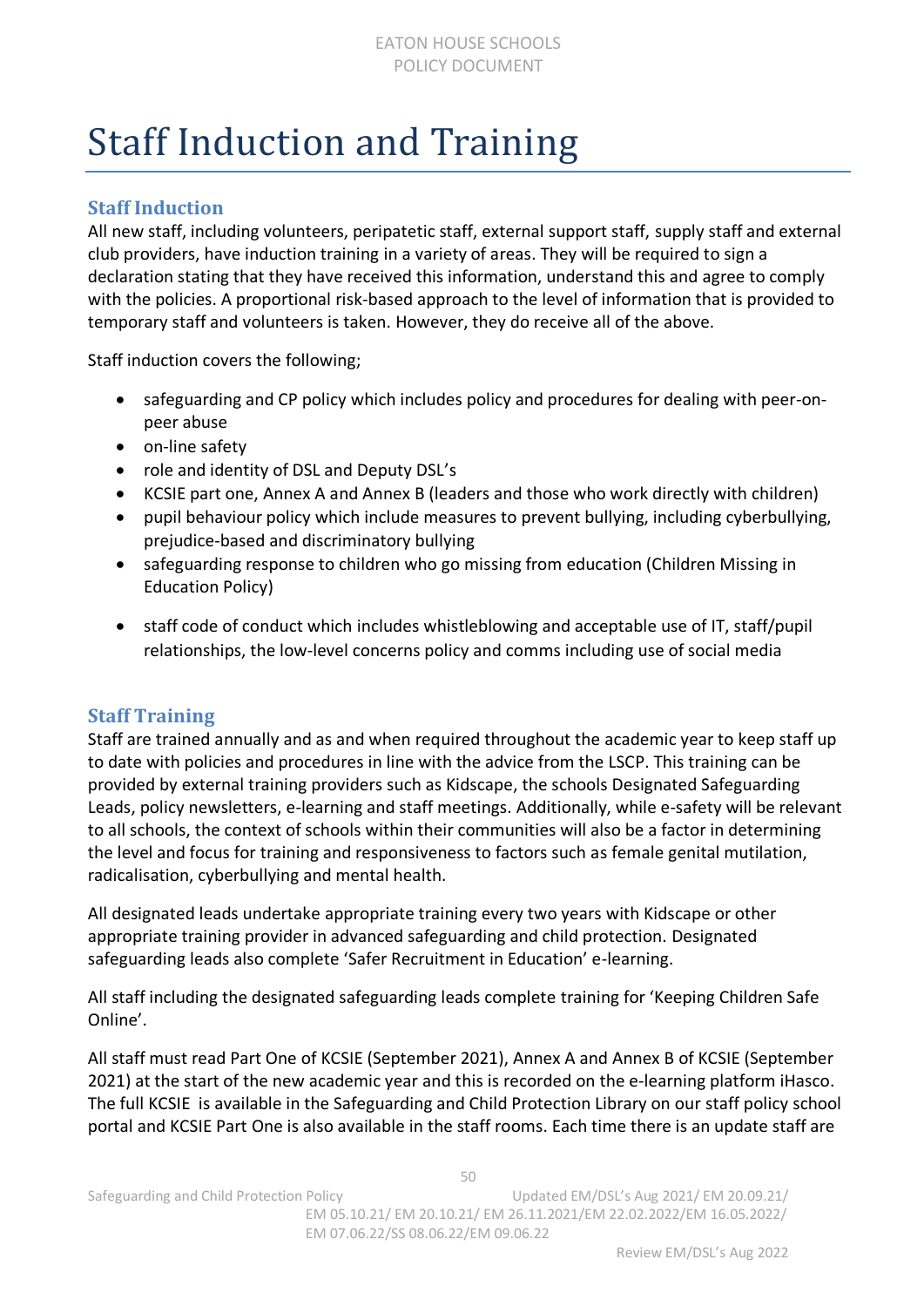sent a policy newsletter and they are informed of the update in staff meetings where they have the opportunity to discuss the changes.

The Designated Safeguarding Leads undertake in the Prevent awareness and Channel Programme training. All other staff also do the Prevent Duty e-learning training.

The senior management team recognise the expertise staff build by undertaking safeguarding training and managing safeguarding concerns on a daily basis. Opportunity is therefore provided for staff to contribute to and shape safeguarding arrangements and child protection policy. All staff are encouraged to contribute their expertise.

including the schools child protection policy, online safety, staff code of conduct and behaviour, whistleblowing procedures and the identity of the designated safeguarding persons when they first commence work.

### **Supervision**

Eaton House Schools has appropriate arrangements in place for the supervision of staff that have contact with children and families. Effective supervision provides support, coaching and training for the teachers and promotes the interests of the children. Supervision should foster a culture of mutual support, teamwork and continuous improvement which encourages the confidential discussion of sensitive issues.

Supervision provides opportunities for staff to:

- discuss any issues particularly concerning children's development or well-being
- identify solutions to address issues as they arise
- receive coaching to improve their personal effectiveness.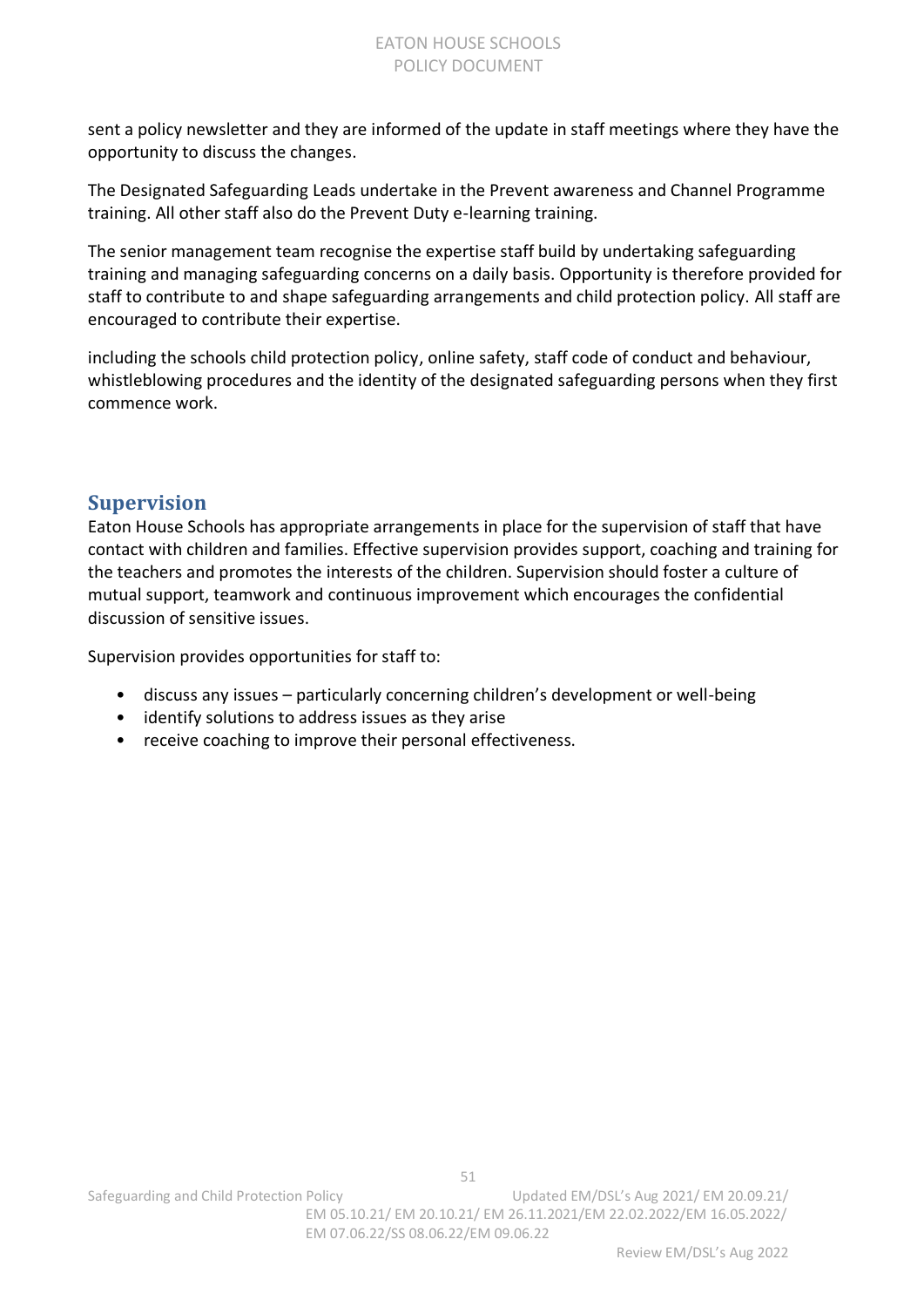### <span id="page-51-0"></span>Other Linked Policies

| EHTM Prep PSHE including Relationship and Sex Education Policy        |
|-----------------------------------------------------------------------|
| EHTM Pre-Prep PSHE including Relationship and Health Education Policy |
| EHTM Girls' PSHE including Relationship and Health Education Policy   |
| EHB Pre-Prep and Prep PSHE including Relationship Education Policy    |
| Computing in the Curriculum Policy                                    |
| Low Level Concerns Policy                                             |
| Mental Health and Wellbeing in Schools Policy                         |
| Peer on Peer Abuse Policy                                             |
| <b>Prevent Duty Policy</b>                                            |
| Staff Behaviour Safeguarding (Code of Conduct) Policy                 |
| Selection and Recruitment Policy                                      |
| Whistleblowing Policy                                                 |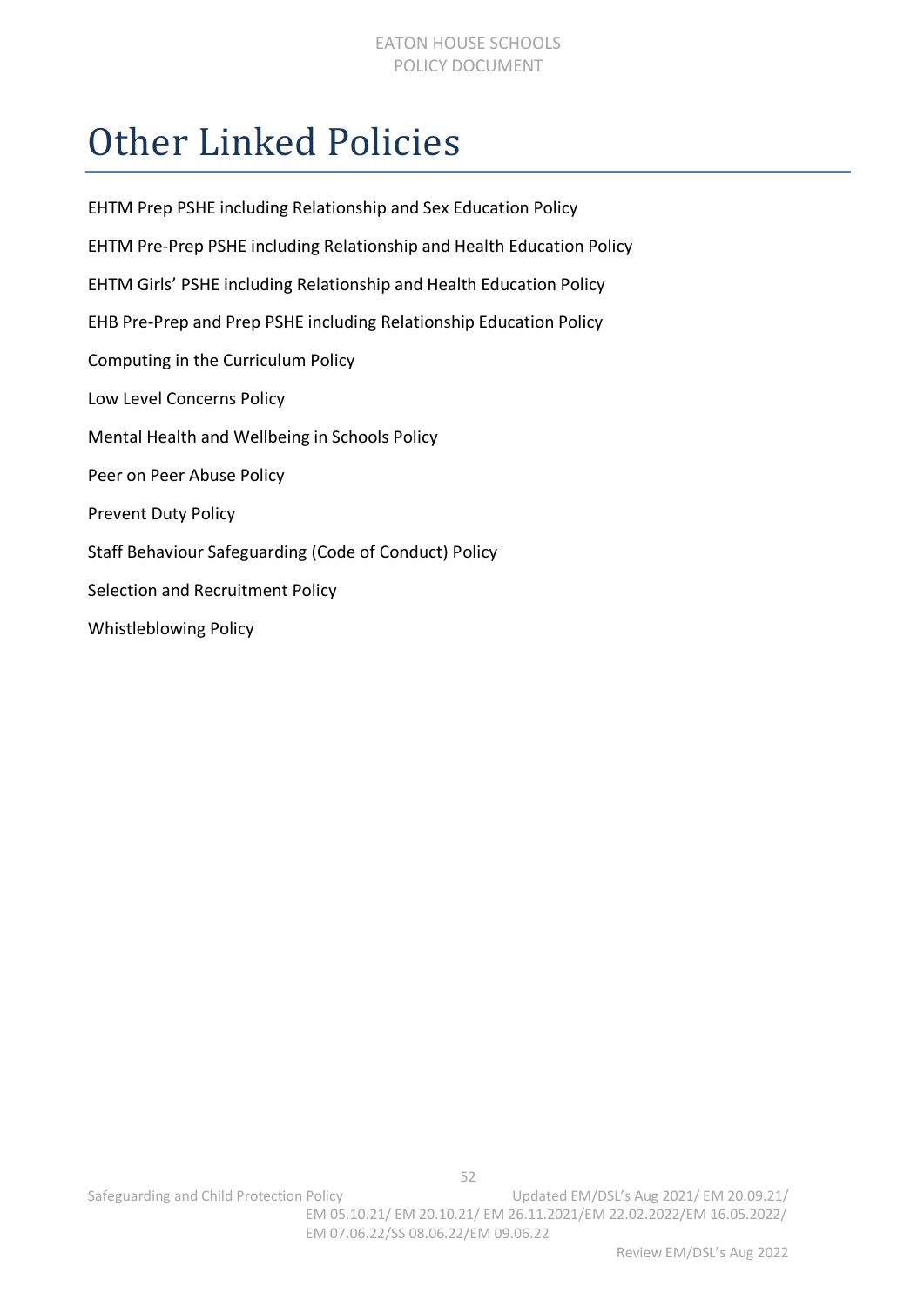# <span id="page-52-0"></span>Appendix 1 (EHB DSL Contact Details)

### **Contact details for School Designated Safeguarding Leads:**

#### **Designated Safeguarding Leads (DSL's) Eaton House Belgravia**

Mrs Nadia Ward (Deputy Head) During School Hours 020 7730 9343 Ext: 2021 E-mail nward@eatonhouseschools.com

#### **Deputy Designated Safeguarding Lead (DSL's) Eaton House Belgravia**

Mr Huw May (Head Teacher) 020 7730 9343 Ext: 2022 E-mail hmay@eatonhouseschools.com

If the Designated Safeguarding Lead for the relevant school is not available, please ensure you report your concern to the Deputy Designated Safeguarding Lead. If Both DSL's are not available for the relevant school the child protection concern can be reported to one of the other Designated Safeguarding Leads within Eaton House School group and are listed above.

**Designated Safeguarding leads can be contacted by phone during school hours.** 

**Outside school hours please email the DSL however if someone is at serious risk please contact the police.**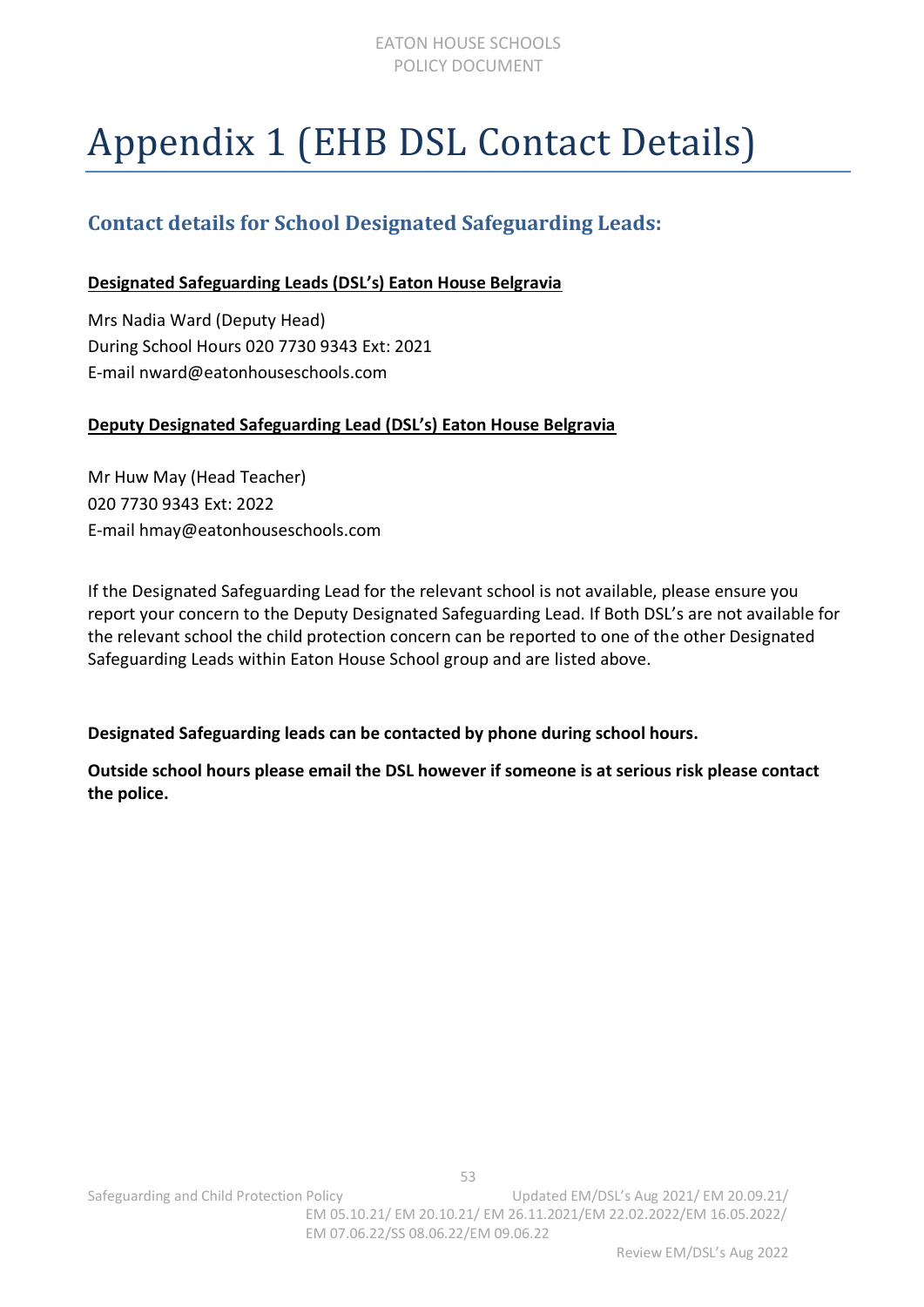#### EATON HOUSE SCHOOLS POLICY DOCUMENT

## <span id="page-53-0"></span>Appendix 1 (EHTM DSL Contact Details)

### **Contact details for School Designated Safeguarding Leads:**

#### **Designated Safeguarding Leads (DSL's) Eaton House the Manor**

| <b>Eaton House the Manor Nursery</b>                                                                             | <b>Eaton House the Manor Girls'</b>                                                                                |
|------------------------------------------------------------------------------------------------------------------|--------------------------------------------------------------------------------------------------------------------|
| Mrs Roosha Sue (Head Teacher)<br>During School Hours 020 7924 6000 Ext:1400<br>E-mail rsue@eatonhouseschools.com | Mrs Kirsten Bond (Deputy Head)<br>During School Hours 020 7924 6000 Ext:1118<br>E-mail kbond@eatonhouseschools.com |
| <b>Eaton House the Manor Pre-Prep</b>                                                                            | <b>Eaton House the Manor Prep</b>                                                                                  |
| Miss Annabel Scott (Deputy Head)                                                                                 | Mrs Sarah Segrave (Head Teacher)                                                                                   |

During School Hours 020 7924 600 Ext:1230 During School Hours 020 7924 6000 Ext:1203 E-mail ascott@eatonhouseschools.com E-mail ssegrave@eatonhouseschools.com

#### **Deputy Designated Safeguarding Leads (DSL's) Eaton House the Manor**

#### **Eaton House the Manor Nursery Eaton House the Manor Girls'**

Mrs Gabi Gallis Mrs Gabi Gallis Mrs Gabi Gallis Mrs Gabi Gallis Musculi (Head Teacher) 020 7924 6000 (Ext:1400) 020 7924 6000 Ext:1500

#### **Eaton House the Manor Pre-Prep <b>Eaton House the Manor Prep**

Mr David Wingfield (Head Teacher) Mr Paul Russell (Head of Pastoral) 020 7924 6000 Ext:1300 020 7924 6000 Ext:1268 E-mail dwingfield@eatonhouseschools.com E-mail prussell@eatonhouseschools.com

E-mail ggallis@eatonhouseschools.com E-mail osnowball@eatonhouseschools.com

#### **Designated Safeguarding leads can be contacted by phone during school hours.**

**Outside school hours please email the DSL however if someone is at serious risk please contact the police.**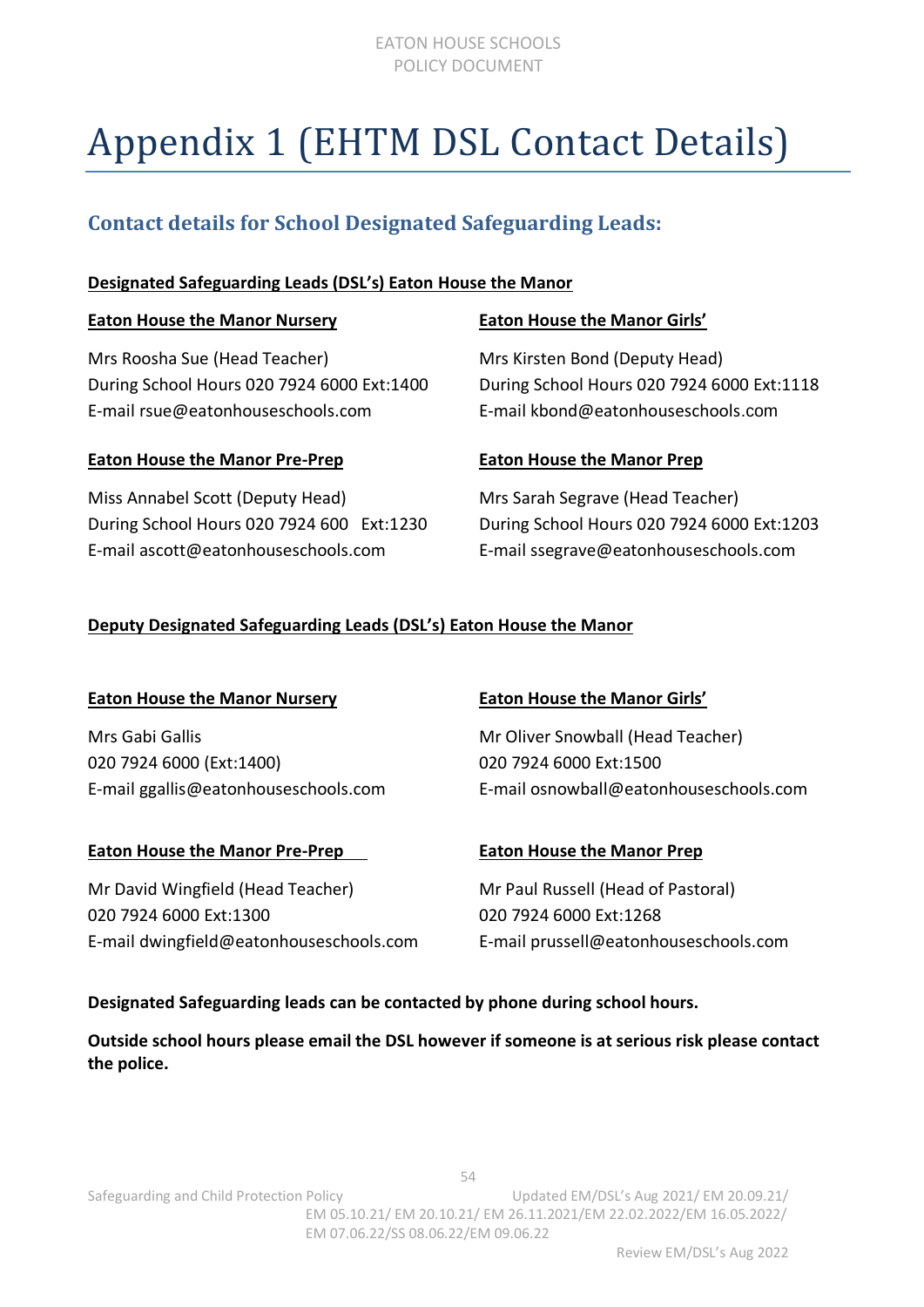### <span id="page-54-0"></span>Contact Details of the Local Agency Responsible for Child Protection

The telephone numbers of the local agencies responsible for child protection are listed in Appendix 1. They must be contacted within 24 hours of a disclosure or suspicion of abuse.

There is also an online tool [Report child abuse to local council](https://www.gov.uk/report-child-abuse-to-local-council) directs to the relevant local children's social care contact number. Please follow this link.

#### **PLEASE NOTE YOU MUST REPORT TO THE LOCAL CHILDREN'S SOCIAL CARE IN WHICH THE CHILD LIVES.**

Full local procedures are available from the Local Safeguarding Children Partnership at <https://www.londonscb.gov.uk/london-scb-contacts/>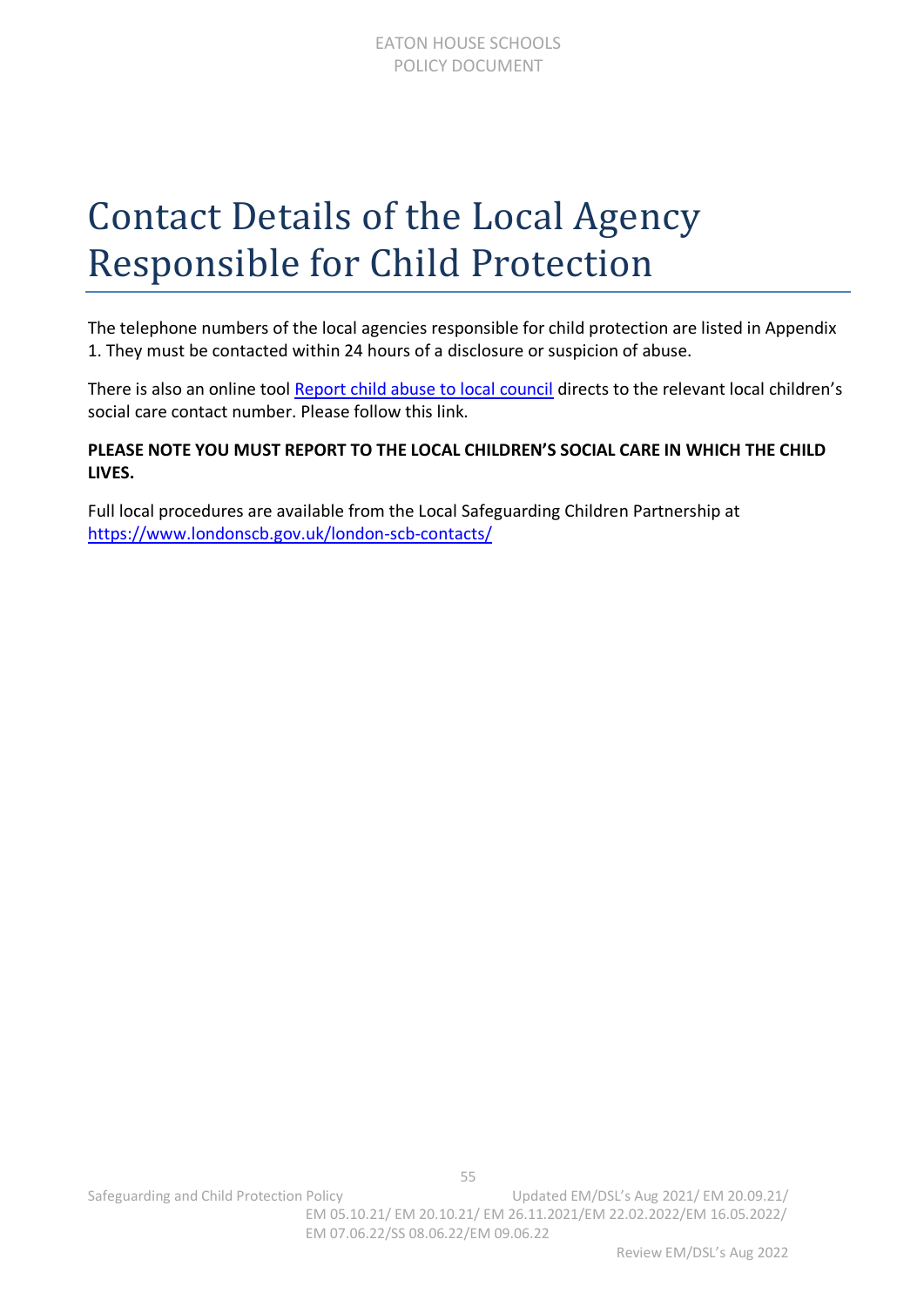### **SAFEGUARDING**

### **Hammersmith & Fulham, Kensington & Chelsea and Westminster**

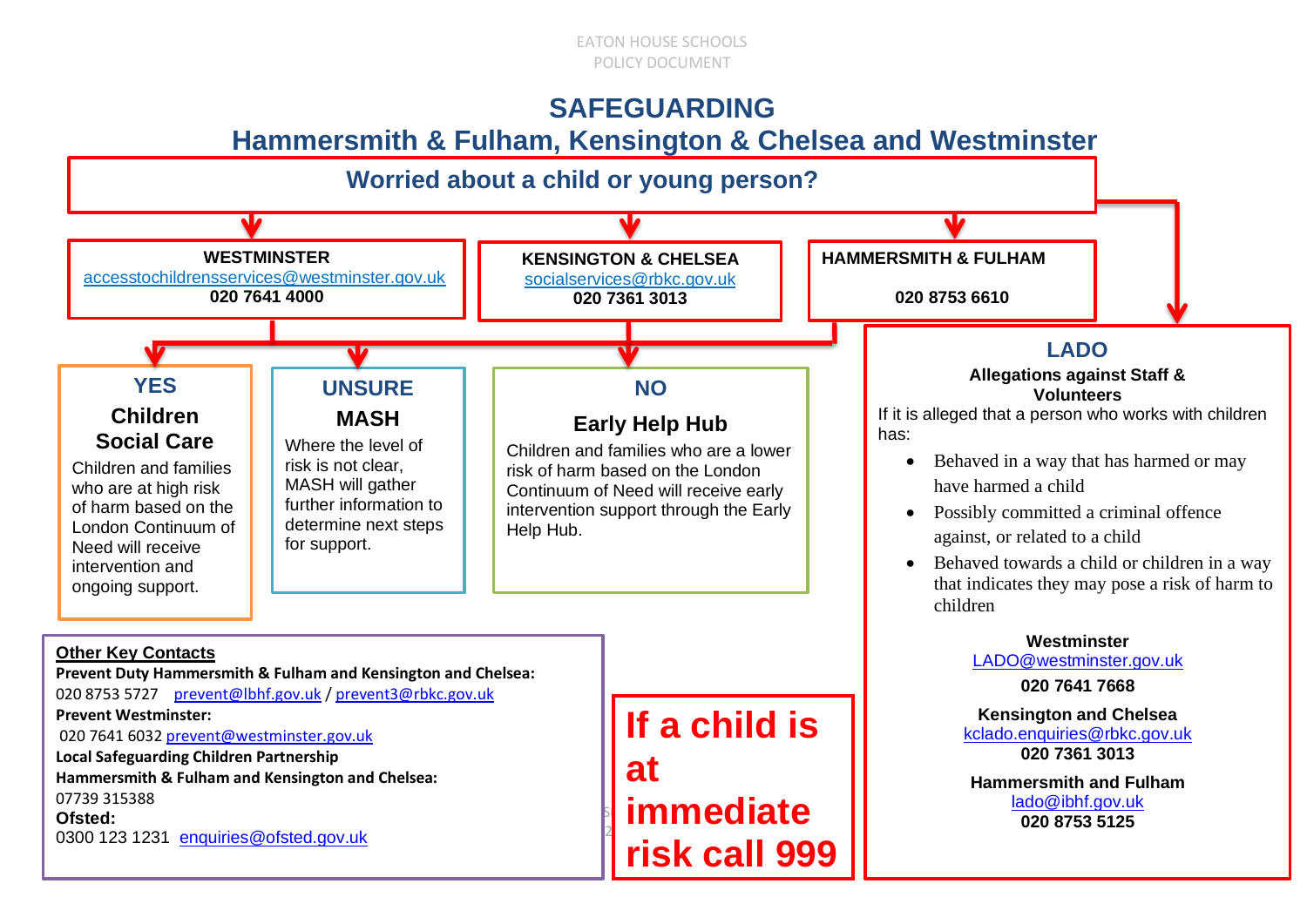#### EATON HOUSE SCHOOLS POLICY DOCUMENT

### **SAFEGUARDING WANDSWORTH**



### **LADO Allegations against Staff & Volunteers**

If it is alleged that a person who works with children has:

- Behaved in a way that has harmed or may have harmed a child
- Possibly committed a criminal offence against, or related to a child
- Behaved towards a child or children in a way that indicates they may pose a risk of harm to children

All LADO referrals to be made through Wandsworth MASH:

lado@richmondandwandsworth.gov.uk

mash@wandsworth.gov.uk

Tel: 020 8871 6622

### **If a child is at immediate risk, call 999**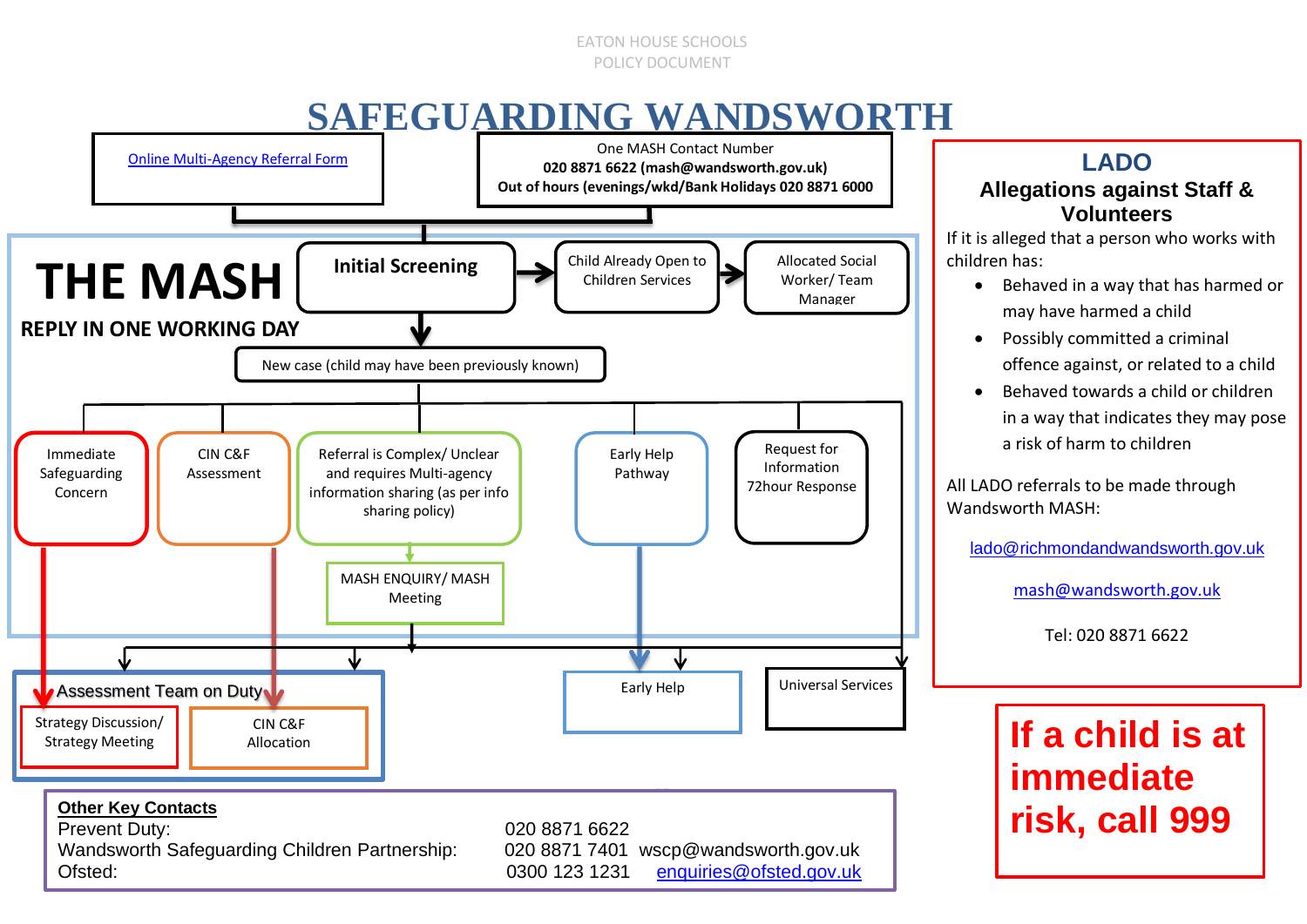### <span id="page-57-0"></span>Appendix 2

The following documents are in Safeguarding and Child Protection Library on the school website. Anti-Phishing Working Group Channel Duty Guidance (April 2015) **Childline** Children and Families Act 2014 Contextual Safeguarding Counselling in Schools: a blue print for the future (February 2016) Criminal exploitation of children and vulnerable adults: county lines (Sept 2018) Disqualification Under the Childcare Act 2006 (August 2018) Data Protection: Toolkit for Schools Education Act 2011 Educate against hate EHS Prevent Policy Female Genital Mutilation Act 2003 Female Genital Mutilation (FGM): The Facts Leaflet Forced Marriage Multi-Agency guidelines for schools (page 32-36) Going to Court (5-11year olds) Going to Court and being a Witness (12 – 17 years old) Information Sharing advice for safeguarding practitioners (July 2018) Internet Watch Foundation (IWF) Keeping Children Safe in Education (September 2021) Annex A Keeping Children Safe in Education Part 1 (September 2021) Keeping Children Safe in Education (September 2021) Mental Health and Behaviour in Schools (November 2018) NHS Sexual Assault Referral Centre (SARC) NSPCC Let Children Know You're Listening Briefing NSPCC Let Children Know You're Listening Poster NSPCC Harmful Sexual Behaviour Framework Ofsted Safeguarding Children Policy (March 2018) Prevent Duty Revised (April 2021) Preventing Youth Violence and Gang Involvement Sexual Offences Act 2003 Sexual Violence and Sexual Harassment between Children in Schools and Colleges StopItNow – Preventing Harmful Sexual Behaviour in Children – Stop it Now EHS Selection, Recruitment and Disclosure Policy EHS Recruitment and Selection Flowchart Staff Teacher Misconduct – the prohibition of teachers advice (October 2018) The Prevent Duty (June 2015) The Survivor's Trust Use of Reasonable Force 2013 What to do if you're worried a child is being abused (March 2015) Working Together to Safeguard Children (July 2018) Teaching online Safety in School (June 2019)